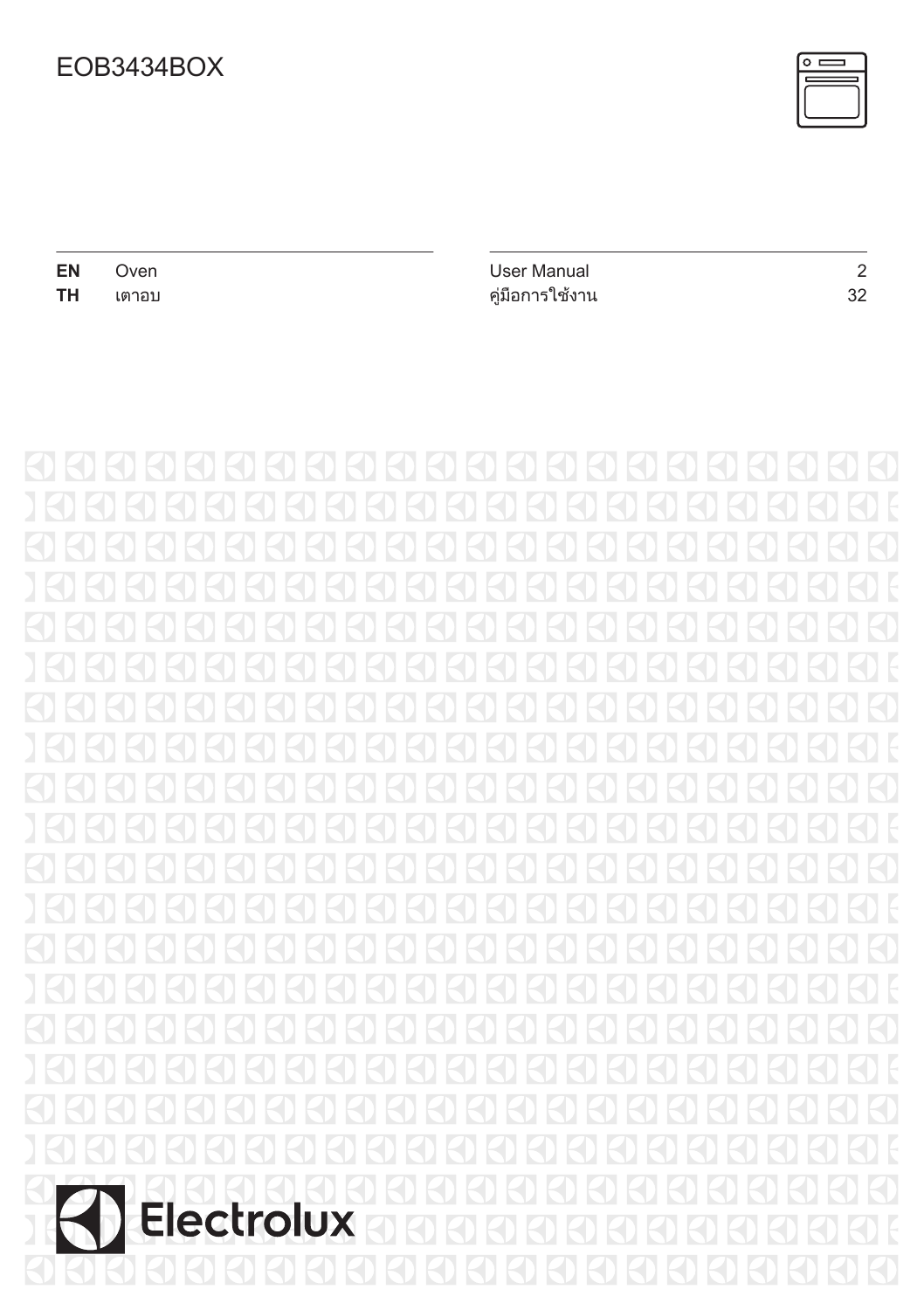# <span id="page-1-0"></span>**CONTENTS**

| 26 |
|----|
|    |
| 31 |
|    |

# WE'RE THINKING OF YOU

Thank you for purchasing an Electrolux appliance. You've chosen a product that brings with it decades of professional experience and innovation. Ingenious and stylish, it has been designed with you in mind. So whenever you use it, you can be safe in the knowledge that you'll get great results every time. Welcome to Electrolux.

### **Visit our website for:**



Get usage advice, brochures, trouble shooter, service information: **www.electrolux.com/webselfservice**

Register your product for better service: **www.registerelectrolux.com**

Buy Accessories, Consumables and Original spare parts for your appliance: **www.electrolux.com/shop**

# CUSTOMER CARE AND SERVICE

Always use original spare parts.

When contacting our Authorised Service Centre, ensure that you have the following data available: Model, PNC, Serial Number. The information can be found on the rating plate.

- $\triangle$  Warning / Caution-Safety information
- General information and tips
- $\boxed{\mathscr{B}}$  Fnvironmental information

Subject to change without notice.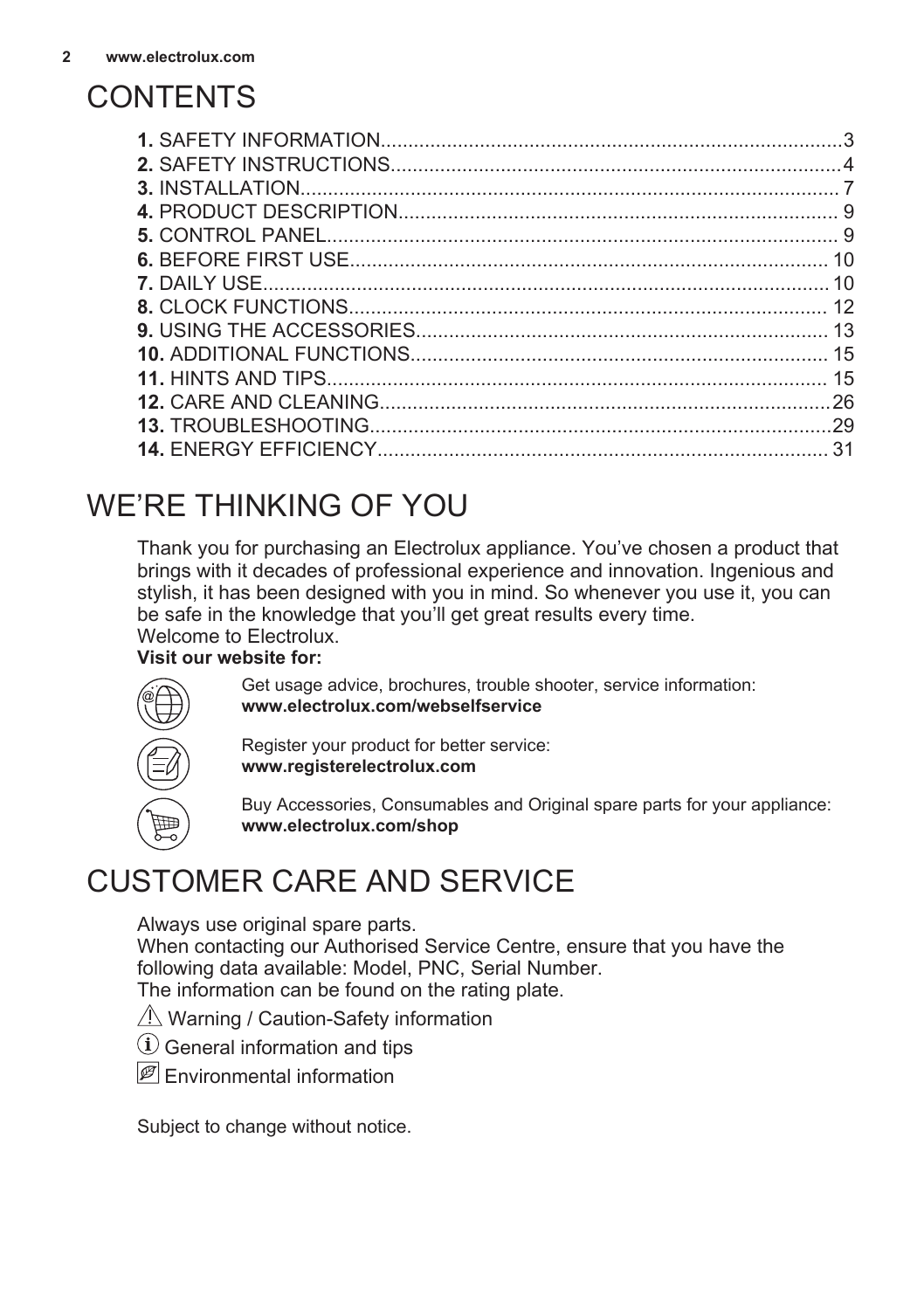# <span id="page-2-0"></span>**1.** SAFETY INFORMATION

Before the installation and use of the appliance, carefully read the supplied instructions. The manufacturer is not responsible for any injuries or damage that are the result of incorrect installation or usage. Always keep the instructions in a safe and accessible location for future reference.

## **1.1** Children and vulnerable people safety

- This appliance can be used by children aged from 8 years and above and persons with reduced physical, sensory or mental capabilities or lack of experience and knowledge if they have been given supervision or instruction concerning the use of the appliance in a safe way and understand the hazards involved.
- Children between 3 and 8 years of age and persons with very extensive and complex disabilities shall be kept away from the appliance unless continuously supervised.
- Children of less than 3 years of age should be kept away from the appliance unless continuously supervised.
- Do not let children play with the appliance.
- Keep all packaging away from children and dispose of it appropriately.
- Keep children and pets away from the appliance when it operates or when it cools down. Accessible parts may become hot during use.
- If the appliance has a child safety device, it should be activated.
- Children shall not carry out cleaning and user maintenance of the appliance without supervision.

# **1.2** General Safety

• Only a qualified person must install this appliance and replace the cable.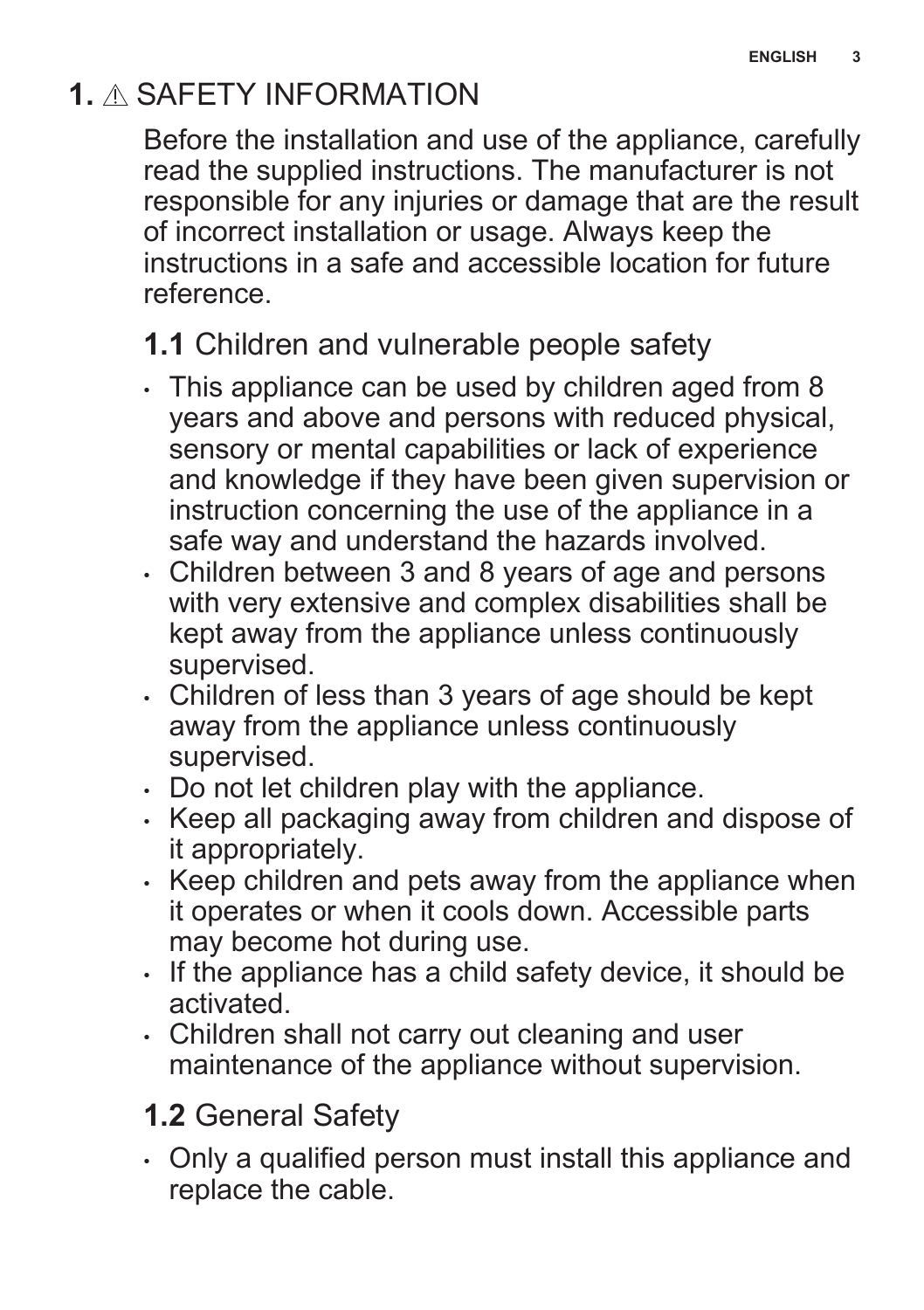- <span id="page-3-0"></span>• WARNING: The appliance and its accessible parts become hot during use. Care should be taken to avoid touching heating elements.
- Always use oven gloves to remove or put in accessories or ovenware.
- Before carrying out any maintenance, disconnect the appliance from the power supply.
- WARNING: Ensure that the appliance is switched off before replacing the lamp to avoid the possibility of electric shock.
- Do not use the appliance before installing it in the built-in structure.
- Do not use a steam cleaner to clean the appliance.
- Do not use harsh abrasive cleaners or sharp metal scrapers to clean the glass door since they can scratch the surface, which may result in shattering of the glass.
- If the mains power supply cable is damaged, it must be replaced by the manufacturer, its Authorised Service Centre or similarly qualified persons to avoid an electrical hazard.
- To remove the shelf supports first pull the front of the shelf support and then the rear end away from the side walls. Install the shelf supports in the opposite sequence.

# **2.** SAFETY INSTRUCTIONS

## **2.1** Installation



### **WARNING!**

Only a qualified person must install this appliance.

- Remove all the packaging.
- Do not install or use a damaged appliance.
- Follow the installation instructions supplied with the appliance.
- Always take care when moving the appliance as it is heavy. Always use safety gloves and enclosed footwear.
- Do not pull the appliance by the handle.
- Keep the minimum distance from other appliances and units.
- Install the appliance in a safe and suitable place that meets installation requirements.
- The appliance is equipped with an electric cooling system. It must be operated with the electric power supply.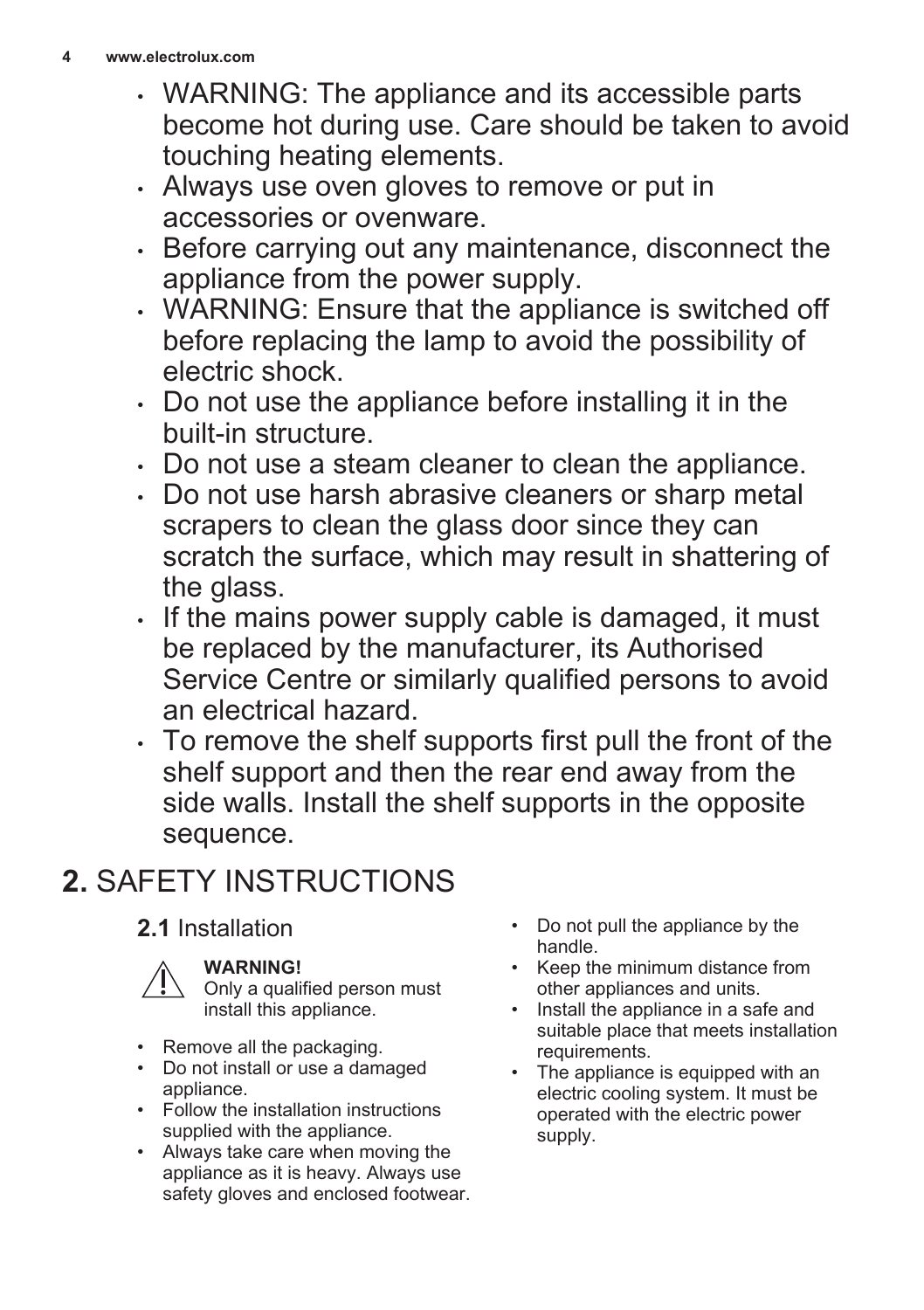| Cabinet minimum<br>height (Cabinet un-<br>der the worktop<br>minimum height)                | 590 (600) mm |
|---------------------------------------------------------------------------------------------|--------------|
| Cabinet width                                                                               | 560 mm       |
| Cabinet depth                                                                               | 550 (550) mm |
| Height of the front of<br>the appliance                                                     | 594 mm       |
| Height of the back<br>of the appliance                                                      | 576 mm       |
| Width of the front of<br>the appliance                                                      | 595 mm       |
| Width of the back of<br>the appliance                                                       | 559 mm       |
| Depth of the appli-<br>ance                                                                 | 569 mm       |
| Built in depth of the<br>appliance                                                          | 548 mm       |
| Depth with open<br>door                                                                     | 1022 mm      |
| Ventilation opening<br>minimum size.<br>Opening placed on<br>the bottom rear side           | 560x20 mm    |
| Mains supply cable<br>length. Cable is<br>placed in the right<br>corner of the back<br>side | 1500 mm      |
| <b>Mounting screws</b>                                                                      | $4x25$ mm    |

### **2.2** Electrical connection



### **WARNING!**

Risk of fire and electric shock.

- All electrical connections should be made by a qualified electrician.
- The appliance must be earthed.
- Make sure that the parameters on the rating plate are compatible with the electrical ratings of the mains power supply.
- Always use a correctly installed shockproof socket.
- Do not use multi-plug adapters and extension cables.
- Make sure not to cause damage to the mains plug and to the mains cable. Should the mains cable need to be replaced, this must be carried out by our Authorised Service Centre.
- Do not let mains cables touch or come near the appliance door or the niche below the appliance, especially when it operates or the door is hot.
- The shock protection of live and insulated parts must be fastened in such a way that it cannot be removed without tools.
- Connect the mains plug to the mains socket only at the end of the installation. Make sure that there is access to the mains plug after the installation.
- If the mains socket is loose, do not connect the mains plug.
- Do not pull the mains cable to disconnect the appliance. Always pull the mains plug.
- Use only correct isolation devices: line protecting cut-outs, fuses (screw type fuses removed from the holder), earth leakage trips and contactors.
- The electrical installation must have an isolation device which lets you disconnect the appliance from the mains at all poles. The isolation device must have a contact opening width of minimum 3 mm.
- This appliance is supplied only with a main cable.

#### **Cable types applicable for installa‐ tion or replacement for Europe:**

H07 RN-F, H05 RN-F, H05 RRF, H05 VV-F, H05 V2V2-F (T90), H05 BB-F

For the section of the cable refer to the total power on the rating plate. You can also refer to the table:

| Total power (W) | Section of the ca-<br>ble $(mm2)$ |
|-----------------|-----------------------------------|
| maximum 1380    | $3 \times 0.75$                   |
| maximum 2300    | $3 \times 1$                      |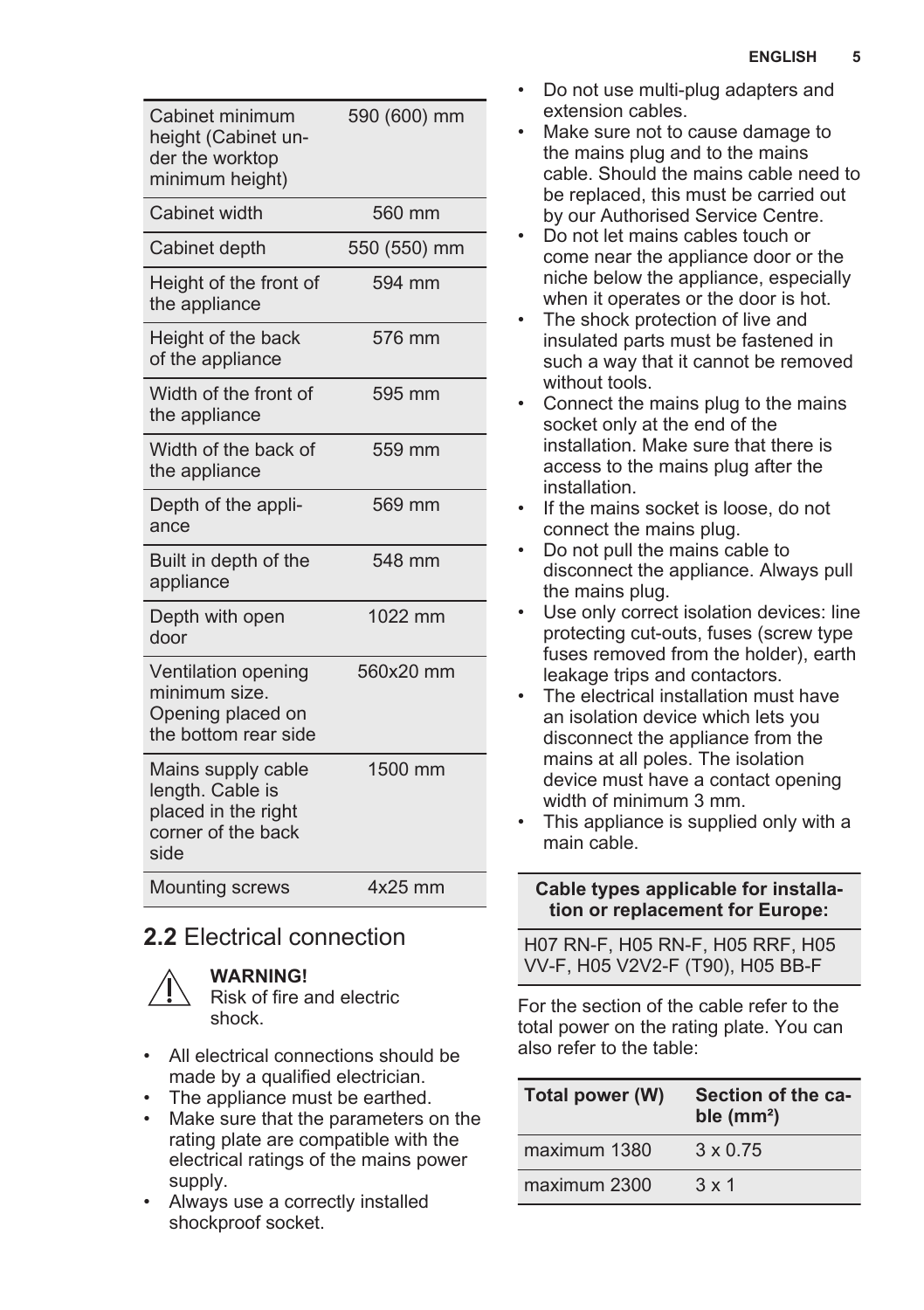| Total power (W) | Section of the ca-<br>ble $(mm2)$ |
|-----------------|-----------------------------------|
| maximum 3680    | $3 \times 1.5$                    |

The earth cord (green / yellow cable) must be 2 cm longer than phase and neutral cables (blue and brown cables).

## **2.3** Use

### **WARNING!**

Risk of injury, burns and electric shock or explosion.

- This appliance is for household use only.
- Do not change the specification of this appliance.
- Make sure that the ventilation openings are not blocked.
- Do not let the appliance stay unattended during operation.
- Deactivate the appliance after each use.
- Be careful when you open the appliance door while the appliance is in operation. Hot air can release.
- Do not operate the appliance with wet hands or when it has contact with water.
- Do not apply pressure on the open door.
- Do not use the appliance as a work surface or as a storage surface.
- Open the appliance door carefully. The use of ingredients with alcohol can cause a mixture of alcohol and air.
- Do not let sparks or open flames to come in contact with the appliance when you open the door.
- Do not put flammable products or items that are wet with flammable products in, near or on the appliance.



### **WARNING!**

Risk of damage to the appliance.

- To prevent damage or discoloration to the enamel:
	- do not put aluminium foil directly on the bottom of cavity of the appliance.
- do not put water directly into the hot appliance.
- do not keep moist dishes and food in the appliance after you finish the cooking.
- be careful when you remove or install the accessories.
- Discoloration of the enamel or stainless steel has no effect on the performance of the appliance.
- Use a deep pan for moist cakes. Fruit juices cause stains that can be .<br>permanent.
- This appliance is for cooking purposes only. It must not be used for other purposes, for example room heating.
- Always cook with the oven door closed.
- If the appliance is installed behind a furniture panel (e.g. a door) make sure the door is never closed when the appliance is in operation. Heat and moisture can build up behind a closed furniture panel and cause subsequent damage to the appliance, the housing unit or the floor. Do not close the furniture panel until the appliance has cooled down completely after use.

## **2.4** Care and cleaning **WARNING!**



Risk of injury, fire, or damage to the appliance.

- Before maintenance, deactivate the appliance and disconnect the mains plug from the mains socket.
- Make sure the appliance is cold. There is the risk that the glass panels can break.
- Replace immediately the door glass panels when they are damaged. Contact the Authorised Service Centre.
- Clean regularly the appliance to prevent the deterioration of the surface material.
- Clean the appliance with a moist soft cloth. Only use neutral detergents. Do not use any abrasive products, abrasive cleaning pads, solvents or metal objects.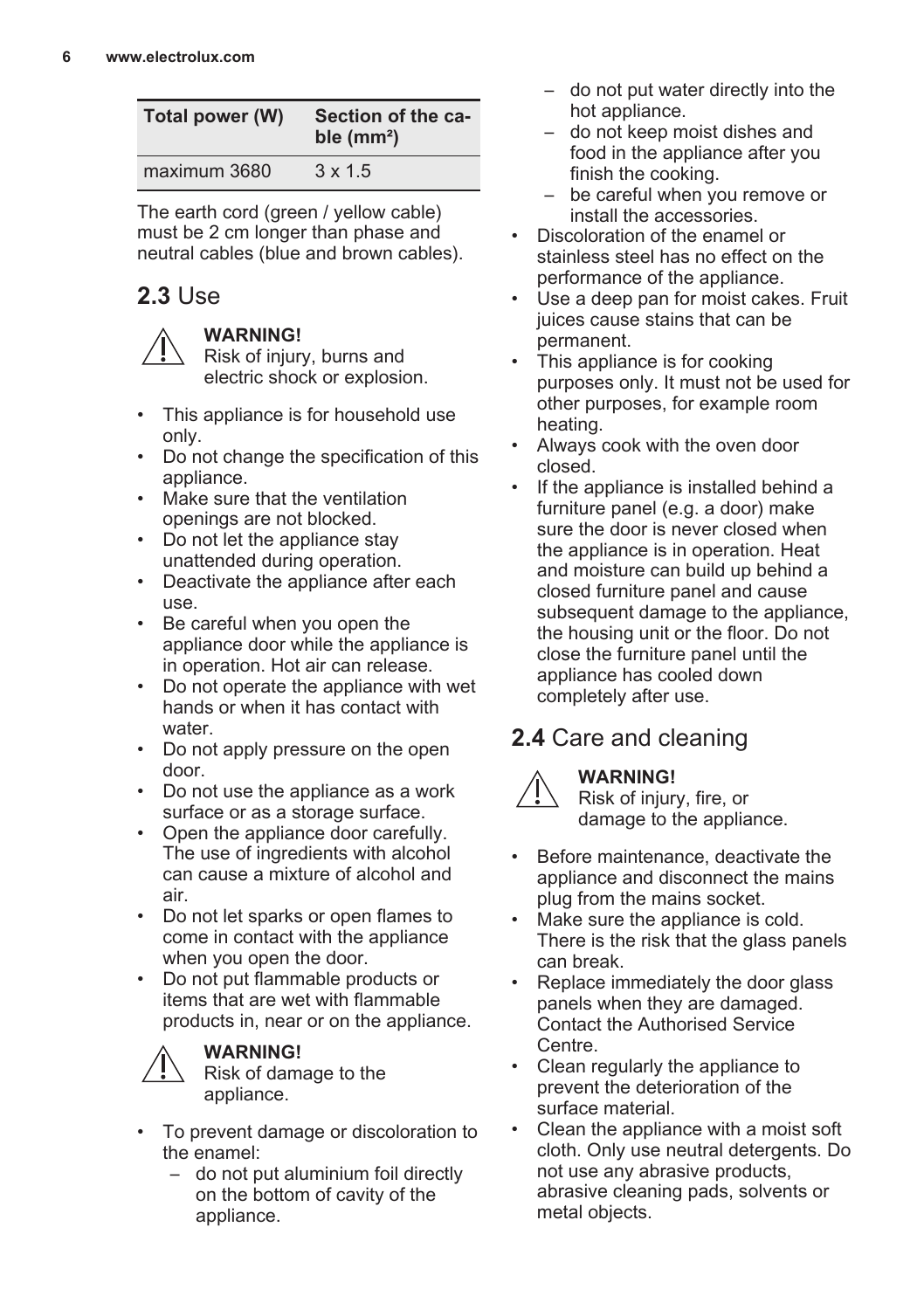- <span id="page-6-0"></span>• If you use an oven spray, follow the safety instruction on it's packaging.
- Do not clean the catalytic enamel (if applicable) with any kind of detergent.

## **2.5** Internal lighting

### **WARNING!**

Risk of electric shock.

- The type of light bulb or halogen lamp used for this appliance is for household appliances only. Do not use it for house lighting.
- Before replacing the lamp, disconnect the appliance from the power supply.
- Only use lamps with the same specifications.

### **2.6** Service

• To repair the appliance contact the Authorised Service Centre.

# **3.** INSTALLATION



**WARNING!**

Refer to Safety chapters.

**3.1** Building In

• Use original spare parts only.

## **2.7** Disposal



### **WARNING!**

Risk of injury or suffocation.

- Disconnect the appliance from the mains supply.
- Cut off the mains electrical cable close to the appliance and dispose of it.
- Remove the door catch to prevent children or pets from becoming trapped in the appliance.

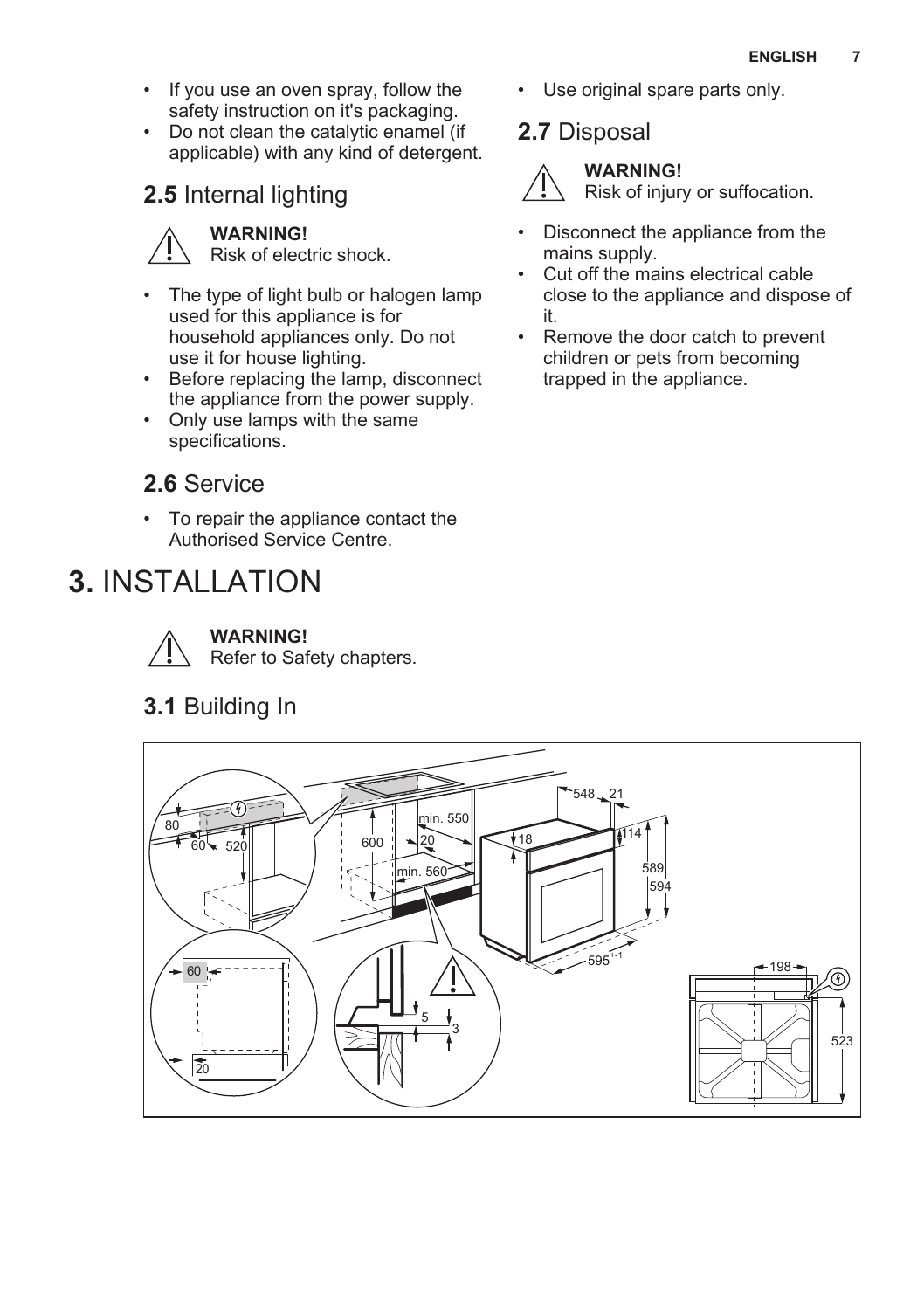

**3.2** Securing the oven to the cabinet

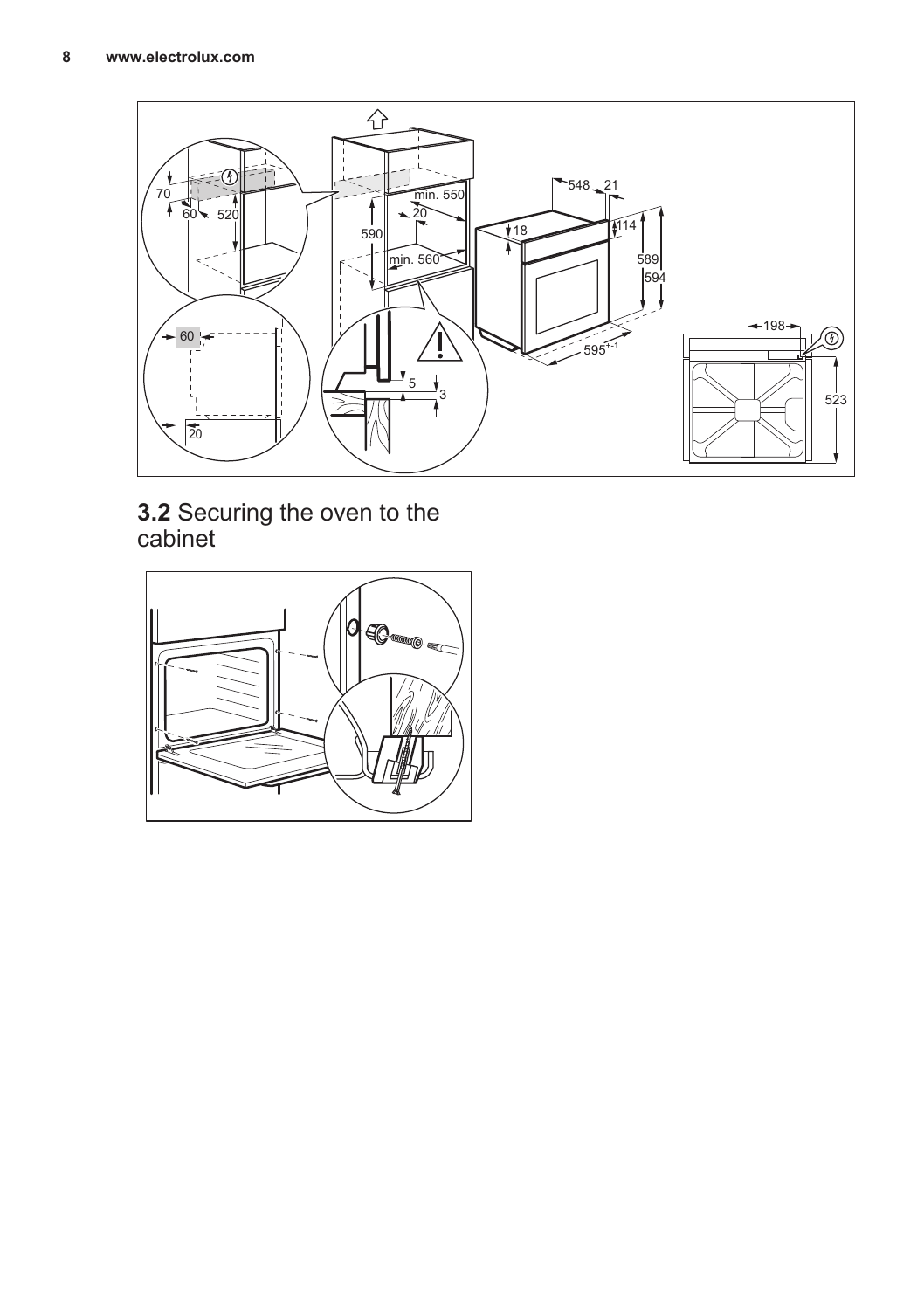# <span id="page-8-0"></span>**4.** PRODUCT DESCRIPTION

**4.1** General overview



### **4.2** Accessories

- **Wire shelf**
- For cookware, cake tins, roasts.
- **Combi pan**

# **5.** CONTROL PANEL

### **5.1** Buttons

- **1** Control panel
- 2 Knob for the heating functions
- 3 Power lamp / symbol
- 4 Display
- 5 Control knob (for the temperature)
- 6 Temperature indicator / symbol
- **7** Plus Steam
- 8 Heating element
- 9 Lamp
- 10 Fan
- 11 Cavity embossment
- 12 Shelf support, removable
- 13 Shelf positions

For cakes and biscuits. To bake and roast or as a pan to collect fat.

• **Telescopic runners** For shelves and trays.

| <b>Sensor field / Button</b> | <b>Function</b>   | <b>Description</b>                                |
|------------------------------|-------------------|---------------------------------------------------|
|                              | <b>MINUS</b>      | To set the time.                                  |
| (1)                          | <b>CLOCK</b>      | To set a clock function.                          |
|                              | <b>PLUS</b>       | To set the time.                                  |
| ကြ                           | <b>PLUS STEAM</b> | To turn on the True Fan Cooking PLUS<br>function. |

## **5.2** Display



- **A.** Clock functions
- **B.** Timer
- **C.** Clock function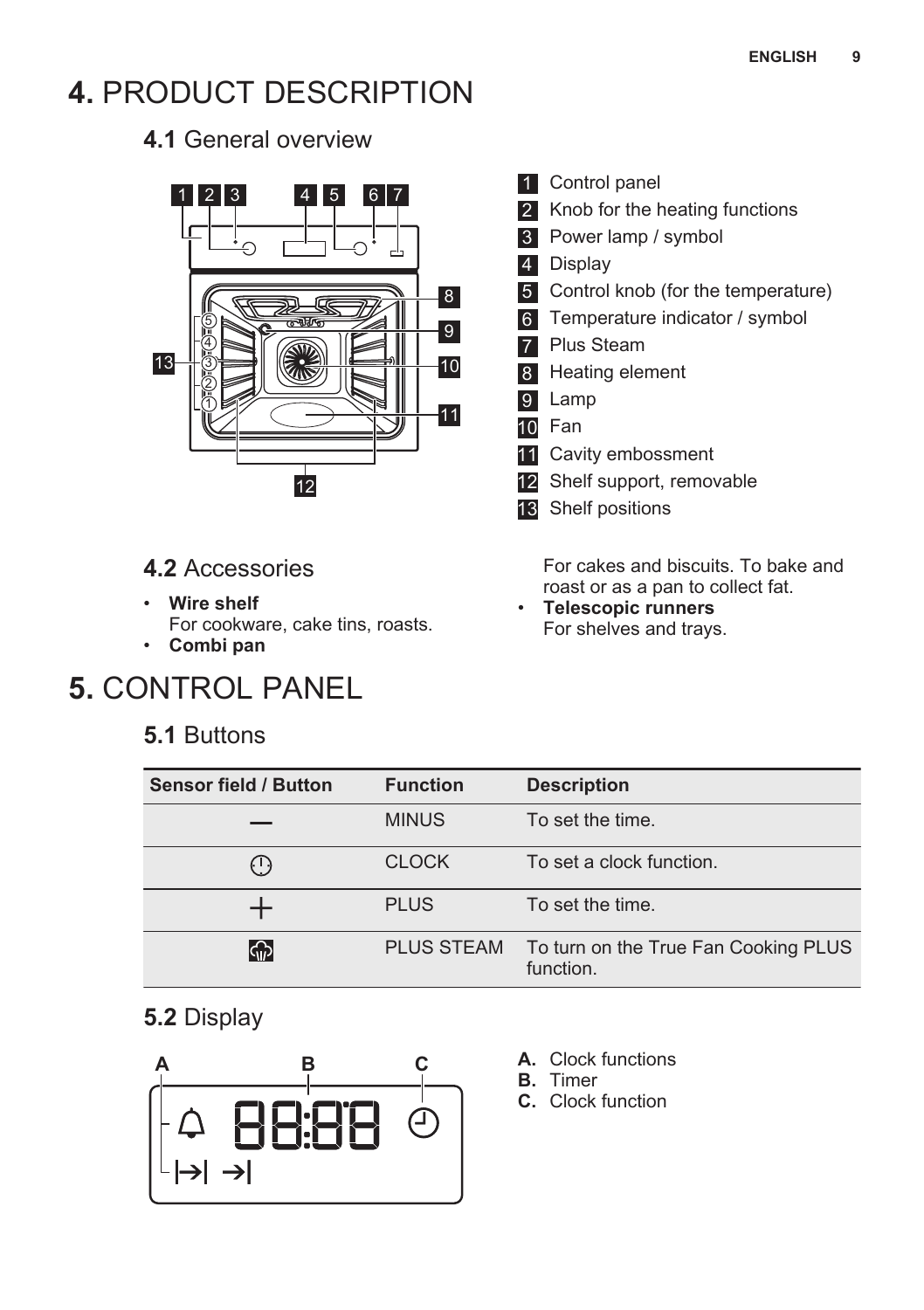# <span id="page-9-0"></span>**6.** BEFORE FIRST USE



**WARNING!**

Refer to Safety chapters.

To set the Time of day refer to "Clock functions" chapter.

## **6.1** Initial Cleaning

Remove all accessories and removable shelf supports from the oven.



Refer to "Care and cleaning" chapter.

Clean the oven and the accessories before first use.

Put the accessories and the removable shelf supports back to their initial position.

## **6.2** Preheating

Preheat the empty oven before first use.

# **7.** DAILY USE

**WARNING!** Refer to Safety chapters.

## **7.1** Retractable knobs

To use the appliance press the knob. The knob comes out.

## **7.2** Setting a heating function

- **1.** Turn the knob for the heating functions to select a heating function.
- **2.** Turn the control knob to select the temperature.

The lamp turns on when the oven operates.

**3.** To turn off the oven, turn the knob for the heating functions to the off position.



For function: True Fan Cooking PLUS refer to "Daily use" chapter, Setting the function: True Fan Cooking PLUS".

- **1.** Set the function  $\Box$  Set the maximum temperature.
- **2.** Let the oven operate for 1 hour.
- **3.** Set the function  $\overline{m}$ . Set the maximum temperature.
- **4.** Let the oven operate for 15 minutes.
- **5.** Set the function  $\mathcal{D}^{\oplus}$   $\oplus$  press: Plus Steam  $\widehat{\mathbb{Q}}$ . Set the maximum temperature.
- **6.** Let the oven operate for 15 minutes.
- **7.** Turn off the oven and let it cool down.

Accessories can become hotter than usual. The oven can emit an odour and smoke. Make sure that the airflow in the room is sufficient.

## **7.3** Heating functions

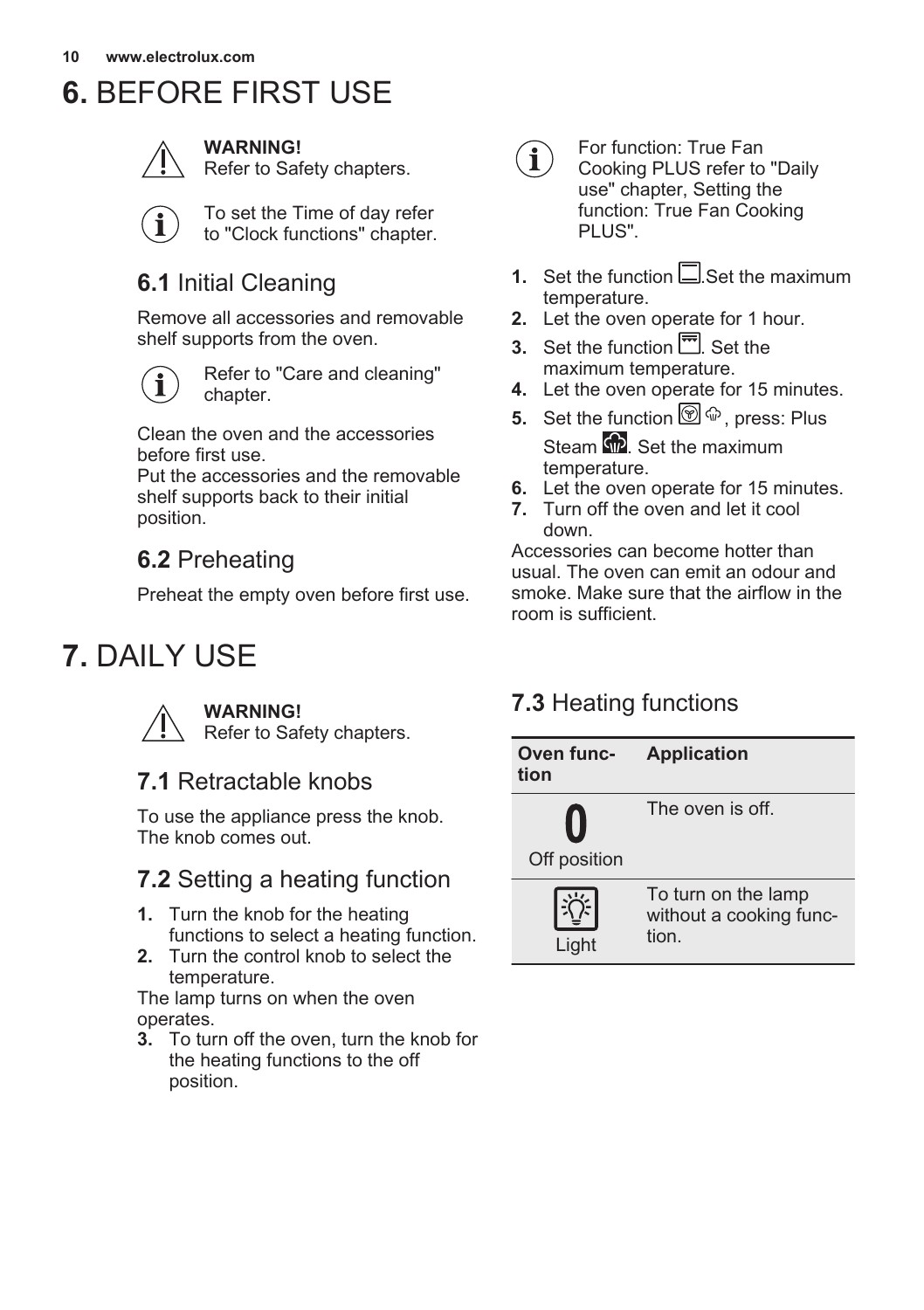| Oven func-<br>tion                                                          | <b>Application</b>                                                                                                                                                                                                                                                                                                                                                                                                                                                                                                                                                                                       | Oven func-<br>tion                                                                                                                                                                                                      |
|-----------------------------------------------------------------------------|----------------------------------------------------------------------------------------------------------------------------------------------------------------------------------------------------------------------------------------------------------------------------------------------------------------------------------------------------------------------------------------------------------------------------------------------------------------------------------------------------------------------------------------------------------------------------------------------------------|-------------------------------------------------------------------------------------------------------------------------------------------------------------------------------------------------------------------------|
|                                                                             | To bake on up to three<br>shelf positions at the<br>same time and to dry<br>food.<br>Set the temperature 20<br>- 40 °C lower than for                                                                                                                                                                                                                                                                                                                                                                                                                                                                    | Defrost                                                                                                                                                                                                                 |
| True Fan<br>Cooking /<br><b>True Fan</b><br>Cooking<br>PLUS / Aqua<br>Clean | Conventional Cooking.<br>To add humidity during<br>the cooking. To get the<br>right colour and crispy<br>crust during baking. To<br>give more juiciness dur-<br>ing reheating.<br>For more information<br>about Aqua Clean, refer<br>to "Care and cleaning"<br>chapter.                                                                                                                                                                                                                                                                                                                                  | Fast Grillin<br><b>Turbo Grillir</b>                                                                                                                                                                                    |
| Moist Fan<br>Baking                                                         | This function is de-<br>signed to save energy<br>during cooking. For the<br>cooking instructions re-<br>fer to "Hints and tips"<br>chapter, Moist Fan Bak-<br>ing. The oven door<br>should be closed during<br>cooking so that the<br>function is not interrup-<br>ted and to ensure that<br>the oven operates with<br>the highest energy effi-<br>ciency possible. When<br>you use this function,<br>the temperature in the<br>cavity may differ from<br>the set temperature.<br>The heating power may<br>be reduced. For general<br>energy saving recom-<br>mendations refer to<br>"Energy Efficiency" | <b>Pizza Settin</b><br>Convention<br>Cooking<br>(Top / Botto<br>Heat)<br>7.4 Setting<br>Fan Cook<br>This function<br>during the co<br>WAF<br><b>Risk</b><br>the a<br>Released hu<br>Do not op<br>function w<br>Open the |
|                                                                             | chapter, Energy Sav-<br>ing. This function was<br>used to comply with the<br>energy efficiency class<br>according to EN<br>60350-1.                                                                                                                                                                                                                                                                                                                                                                                                                                                                      | the functio<br>Refe<br>chap<br>Fill the ca<br>1.                                                                                                                                                                        |

| tion                                              |                                                                                                                                |
|---------------------------------------------------|--------------------------------------------------------------------------------------------------------------------------------|
| Defrost                                           | To defrost food (vegeta-<br>bles and fruit). The de-<br>frosting time depends<br>on the amount and size<br>of the frozen food. |
| <b>Fast Grilling</b>                              | To grill flat food in large<br>quantities and to toast<br>bread.                                                               |
| <b>Turbo Grilling</b>                             | To roast larger meat<br>joints or poultry with<br>bones on one shelf po-<br>sition. To make gratins<br>and to brown.           |
| <b>Pizza Setting</b>                              | To bake pizza. To make<br>intensive browning and<br>a crispy bottom.                                                           |
| Conventional<br>Cooking<br>(Top / Bottom<br>Heat) | To bake and roast food<br>on one shelf position.                                                                               |

**Application**

### *Iting the function:True* oking PLUS

tion allows to improve humidity e cooking.

### **WARNING!**

Risk of burns and damage to he appliance.

I humidity can cause burns:

- t open the oven door when the on works.
- the oven door with care after nction stops.



**1.** Fill the cavity embossment with tap water.

Bottom Heat

To bake cakes with crispy bottom and to preserve food.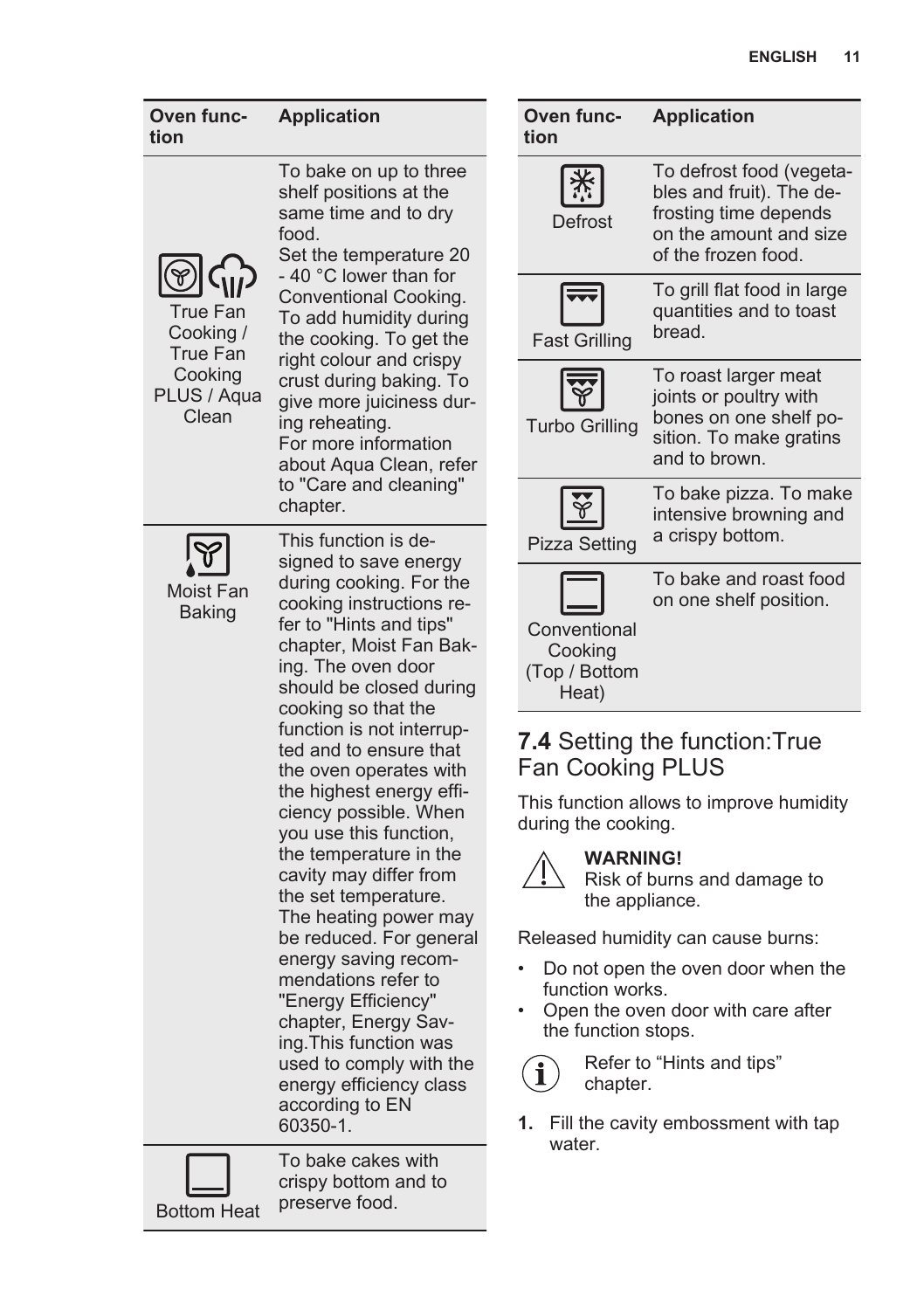<span id="page-11-0"></span>

The maximum capacity of the cavity embossment is 250 ml. Fill the cavity embossment with water only when the oven is cold.



### **CAUTION!**

Do not refill the cavity embossment with water during cooking or when the oven is hot.

# **8.** CLOCK FUNCTIONS

## **8.1** Clock functions table

- **2.** Put food in the oven and close the oven door.
- **3.** Set the function:  $\circled{R}$
- **4.** Press: Plus Steam  $\overline{\mathbf{w}}$

It works only with the function: True Fan Cooking PLUS.

The indicator turns on.

- **5.** Turn the control knob to select a temperature.
- **6.** Turn the knob for the heating functions to the off position, press Plus Steam of to turn off the oven.

The indicator turns off.

**7.** Remove water from the cavity embossment.



### **WARNING!**

Make sure that the oven is cold before you remove the remaining water from the cavity embossment.

| <b>Clock function</b> |                            | <b>Application</b>                                                                                                                                                     |
|-----------------------|----------------------------|------------------------------------------------------------------------------------------------------------------------------------------------------------------------|
| (၂)                   | <b>TIME OF DAY</b>         | To set, change or check the time of day.                                                                                                                               |
| l→l                   | <b>DURATION</b>            | To set how long the appliance operates.                                                                                                                                |
| $\rightarrow$         | <b>END</b>                 | To set when the appliance deactivates.                                                                                                                                 |
|                       | <b>TIME DELAY</b>          | To combine DURATION and END function.                                                                                                                                  |
|                       | <b>MINUTE MIND-</b><br>FR. | To set countdown time. This function has no effect on<br>the operation of the appliance. You can set the MINUTE<br>MINDER at any time, also when the appliance is off. |

### **8.2** Setting the time. Changing the time

You must set the time before you operate the oven.

The  $\Theta$  flashes when you connect the appliance to the electrical supply, when there was a power cut or when the timer is not set.

Press the  $+$  or  $-$  to set the correct time.

After approximately five seconds, the flashing stops and the display shows the time of day you set.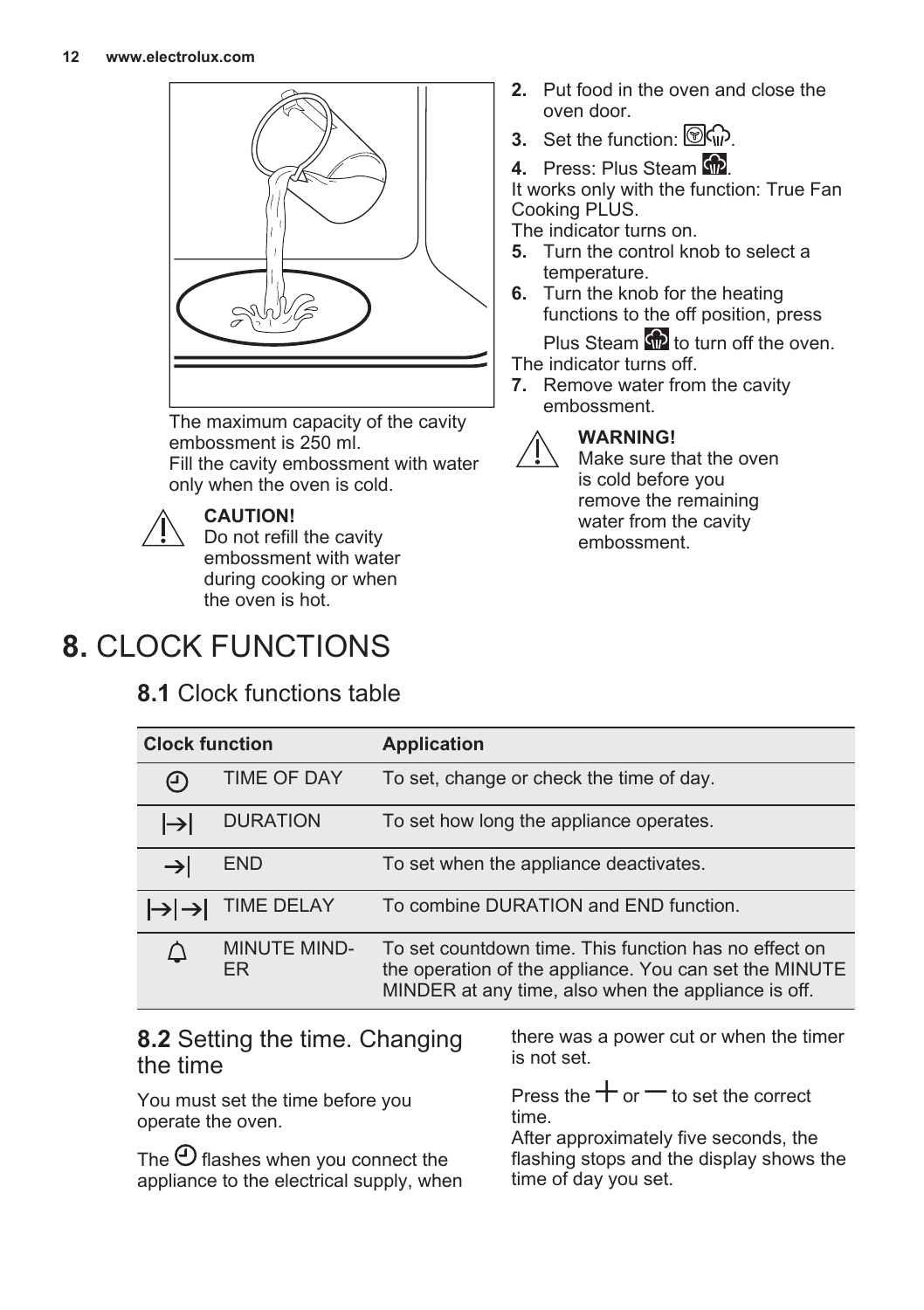<span id="page-12-0"></span>To change the time of day press  $\mathbb O$ again and again until  $\Theta$  starts to flash.

## **8.3** Setting the DURATION

- **1.** Set an oven function and temperature.
- **2.** Press  $\bigcirc$  again and again until  $\biguparrow \biguplus$ starts to flash.
- **3.** Press  $+$  or  $-$  to set the DURATION time.

The display shows  $\rightarrow$ .

- **4.** When the time ends,  $\rightarrow$  flashes and an acoustic signal sounds. The appliance deactivates automatically.
- **5.** Press any button to stop the acoustic signal.
- **6.** Turn the knob for the oven functions and the knob for the temperature to the off position.

## **8.4** Setting the END

- **1.** Set an oven function and temperature.
- **2.** Press  $\cup$  again and again until starts to flash.
- **3.** Press  $+$  or  $-$  to set the time.

The display shows  $\rightarrow$ 

- **4.** When the time ends,  $\rightarrow$  flashes and an acoustic signal sounds. The appliance deactivates automatically.
- **5.** Press any button to stop the signal.
- **6.** Turn the knob for the oven functions and the knob for the temperature to the off position.

## **8.5** Setting the TIME DELAY

- **1.** Set an oven function and temperature.
- **2.** Press  $\bigcirc$  again and again until  $\biguparrow \biguplus$ starts to flash.

# **9.** USING THE ACCESSORIES



**WARNING!**

Refer to Safety chapters.

- **3.** Press  $+$  or  $-$  to set the time for DURATION.
- **4.** Press  $\odot$
- **5.** Press  $+$  or  $-$  to set the time for END.
- **6.** Press  $\bigcirc$  to confirm.

Appliance turns on automatically later on, works for the set DURATION time and stops at the set END time. At the set time an acoustic signal sounds.

- **7.** The appliance deactivates automatically. Press any button to stop the signal.
- **8.** Turn the knob for the oven functions and the knob for the temperature to the off position.

### **8.6** Setting the MINUTE MINDER

- **1.** Press  $\bigcirc$  again and again until  $\bigcirc$ starts to flash.
- **2.** Press  $+$  or  $-$  to set the necessary time.

The Minute Minder starts automatically after 5 seconds.

- **3.** When the set time ends, an acoustic signal sounds. Press any button to stop the acoustic signal.
- **4.** Turn the knob for the oven functions and the knob for the temperature to the off position.

### **8.7** Cancelling the clock functions

- **1.** Press the  $\bigcirc$  again and again until the necessary function indicator starts to flash.
- **2.** Press and hold  $\equiv$ .

The clock function goes out after some seconds.

## **9.1** Inserting the accessories

Wire shelf:

Push the shelf between the guide bars of the shelf support and make sure that the feet point down.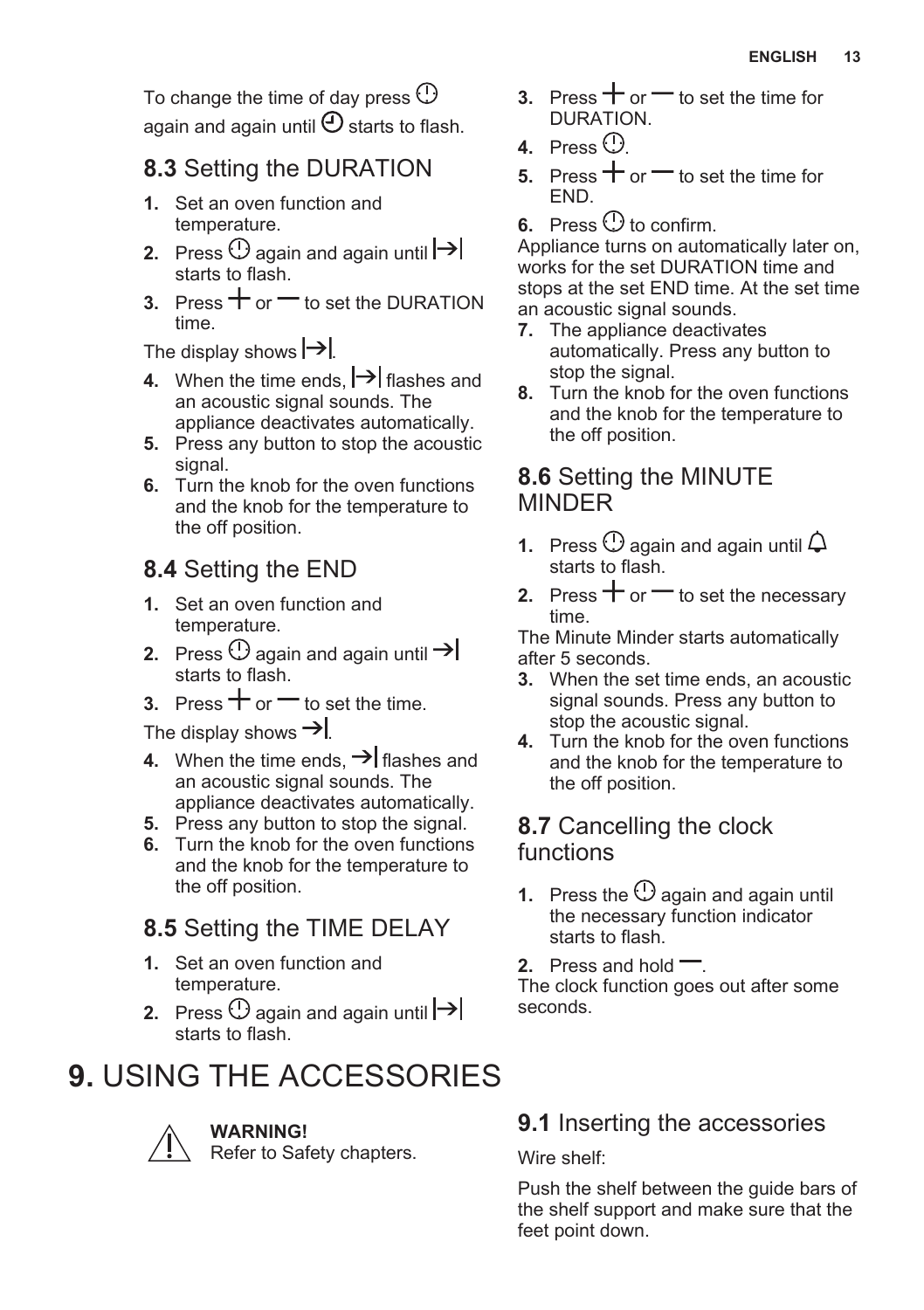

Deep pan:

Ĩ

Push the deep pan between the guide bars of the shelf support.



Wire shelf and deep pan together:

Push the deep pan between the guide bars of the shelf support and the wire shelf on the guide bars above.



Small indentation at the top increase safety. The indentations are also anti-tip devices. The high rim around the shelf prevents cookware from slipping of the shelf.

## **9.2** Telescopic Runners



Keep the installation instructions for the telescopic runners for future use.

With telescopic runners you can put in and remove the shelves more easily.



### **CAUTION!**

Do not clean the telescopic runners in the dishwasher. Do not lubricate the telescopic runners.

**1.** Pull out the right and left hand telescopic runners.



**2.** Put the wire shelf on the telescopic runners and carefully push them into the oven.



Make sure you push back the telescopic runners fully in the oven before you close the oven door.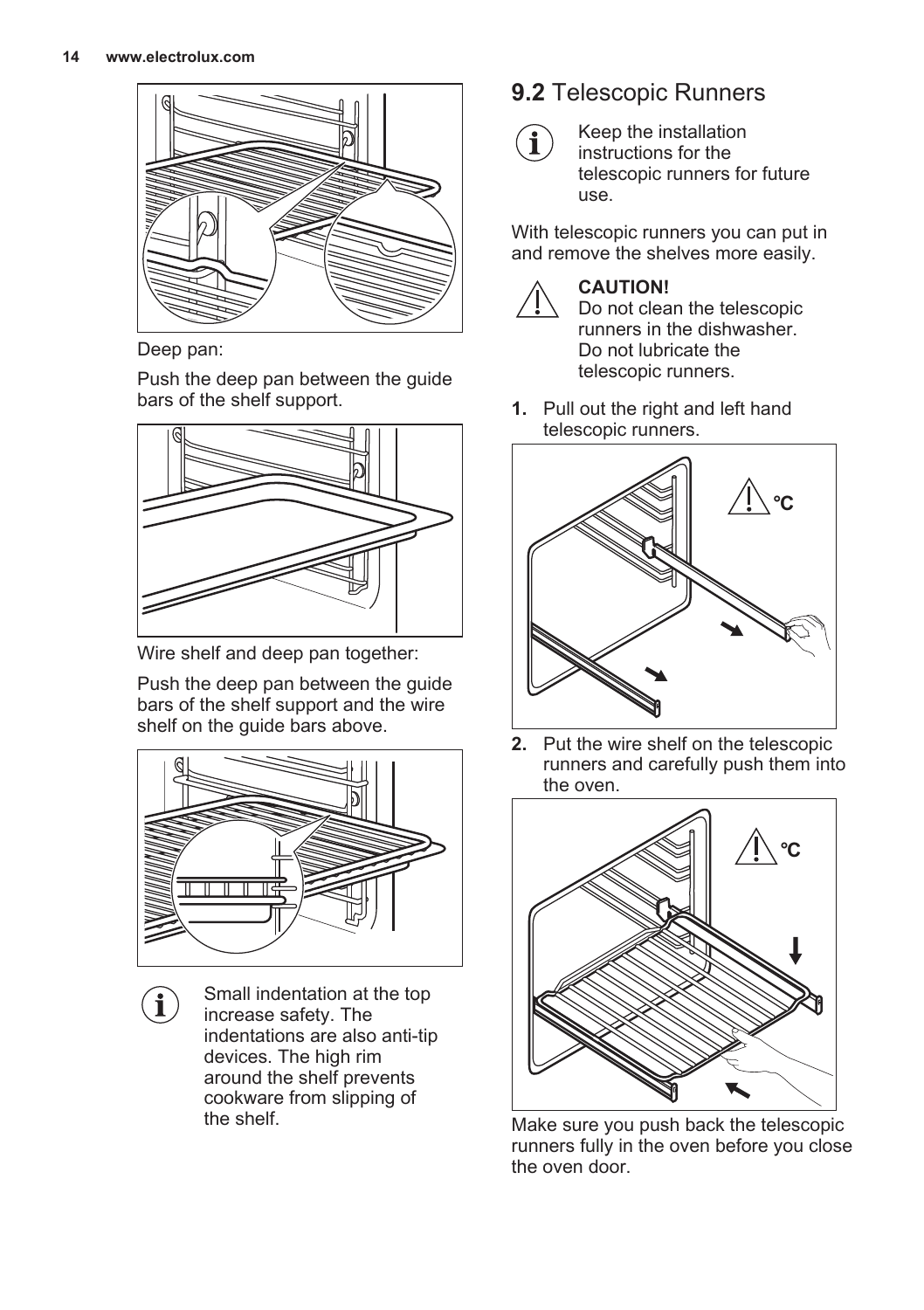# <span id="page-14-0"></span>**10.** ADDITIONAL FUNCTIONS

## **10.1** Cooling fan

When the oven operates, the cooling fan turns on automatically to keep the surfaces of the oven cool. If you turn off the oven, the cooling fan can continue to operate until the oven cools down.

## **10.2** Safety thermostat

Incorrect operation of the oven or defective components can cause

# **11.** HINTS AND TIPS



**WARNING!**

Refer to Safety chapters.

The temperature and baking times in the tables are guidelines only. They depend on the recipes and the quality and quantity of the ingredients used.

## **11.1** Cooking recommendations

The oven has five shelf positions.

Count the shelf positions from the bottom of the oven floor.

Your oven may bake or roast differently to the oven you had before. The below tables provide you with the standard settings for temperature, cooking time and shelf position.

If you cannot find the settings for a special recipe, look for the similar one.

The oven has a special system which circulates the air and constantly recycles the steam. With this system you can cook in a steamy environment and keep the food soft inside and crusty outside. It decreases the cooking time and energy consumption.

## **11.2** True Fan Cooking PLUS

#### **Cakes / pastries / breads** Preheat the empty oven for 5 minutes.

Use the baking tray.

Use the second shelf position.

dangerous overheating. To prevent this, the oven has a safety thermostat which interrupts the power supply. The oven turns on again automatically when the temperature drops.

### **Baking cakes**

Do not open the oven door before 3/4 of the set cooking time is up.

If you use two baking trays at the same time, keep one empty level between them.

### **Cooking meat and fish**

Use a deep pan for very fatty food to prevent the oven from stains that can be permanent.

Leave the meat for approximately 15 minutes before carving so that the juice does not seep out.

To prevent too much smoke in the oven during roasting, add some water into the deep pan. To prevent the smoke condensation, add water each time after it dries up.

### **Cooking times**

Cooking times depend on the type of food, its consistency, and volume.

Initially, monitor the performance when you cook. Find the best settings (heat setting, cooking time, etc.) for your cookware, recipes and quantities when you use this appliance.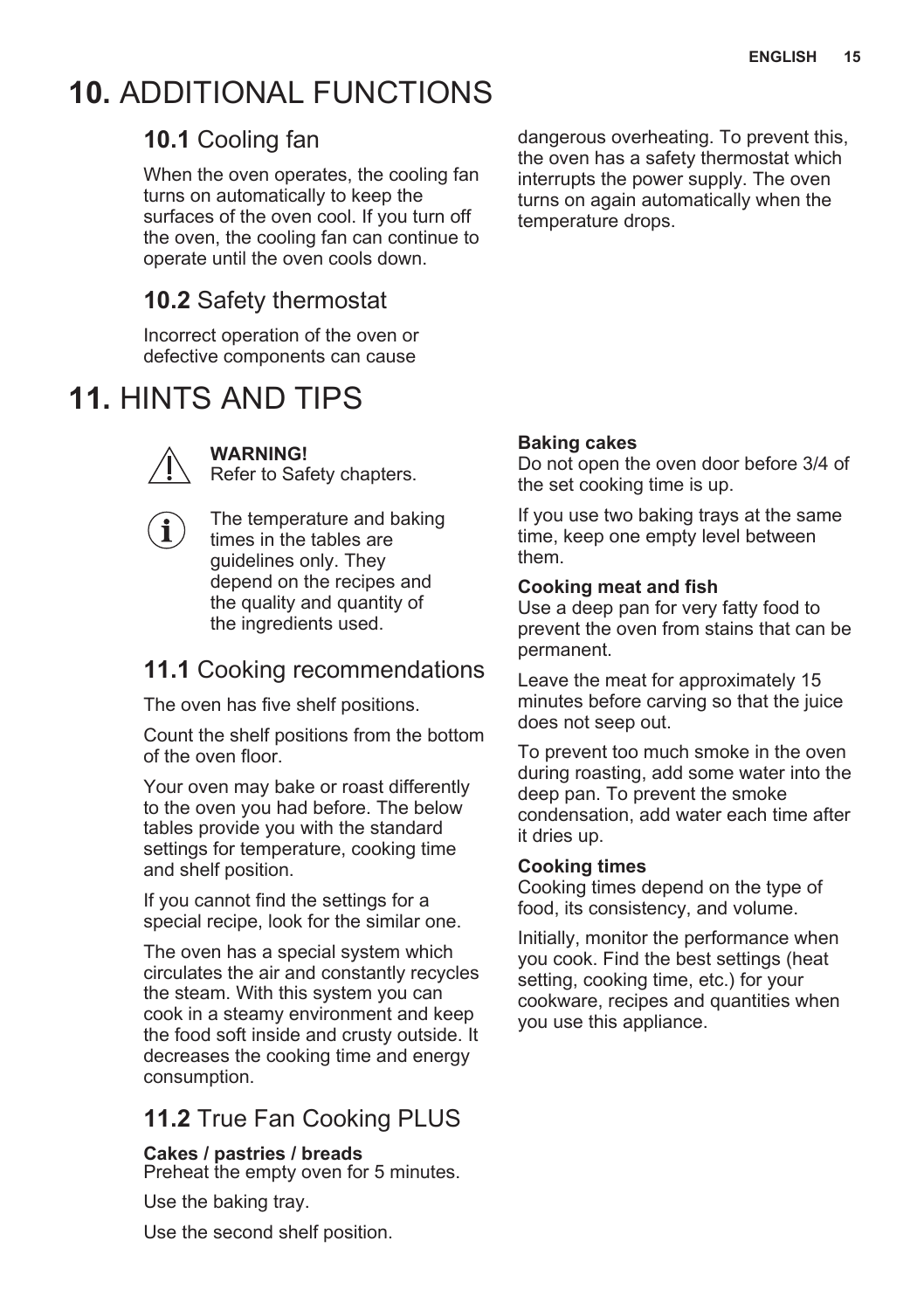| Food                                                                 | <b>Water in the cavity</b><br>embossment (ml) | Temperature (°C) Time (min) |           |
|----------------------------------------------------------------------|-----------------------------------------------|-----------------------------|-----------|
| Cookies, scones,<br>croissants                                       | 100                                           | $150 - 180$                 | $10 - 20$ |
| Focaccia                                                             | 100                                           | $200 - 210$                 | $10 - 20$ |
| Pizza                                                                | 100                                           | 230                         | $10 - 20$ |
| Bread rolls                                                          | 100                                           | 200                         | $20 - 25$ |
| <b>Bread</b>                                                         | 100                                           | 180                         | $35 - 40$ |
| Plum cake, apple<br>pie, cinnamon rolls<br>baked in a cake<br>mould. | $100 - 150$                                   | $160 - 180$                 | $30 - 60$ |

#### **Frozen ready meals**

Preheat the empty oven for 10 minutes.

Use the second shelf position.

| Food       | <b>Water in the cavity</b><br>embossment (ml) | Temperature (°C) Time (min) |           |
|------------|-----------------------------------------------|-----------------------------|-----------|
| Pizza      | 150                                           | $200 - 210$                 | $10 - 20$ |
| Croissants | 150                                           | 170 - 180                   | $15 - 25$ |
| Lasagna    | 200                                           | $180 - 200$                 | $35 - 50$ |

### **Food regeneration**

Use the second shelf position.

Use 100 ml of water.

Set the temperature to 110 °C.

| Food               | <b>Time</b><br>(min) |
|--------------------|----------------------|
| <b>Bread rolls</b> | $10 - 20$            |
| <b>Bread</b>       | $15 - 25$            |
| Focaccia           | $15 - 25$            |
| Meat               | $15 - 25$            |
| Pasta              | $15 - 25$            |
| Pizza              | $15 - 25$            |
| Rice               | $15 - 25$            |

| Food       | <b>Time</b><br>(min) |
|------------|----------------------|
| Vegetables | $15 - 25$            |

#### **Roasting**

Use the glass baking dish.

Use the second shelf position.

Use 200 ml of water.

| Food       | Tempera-<br>ture $(^{\circ}C)$ | <b>Time</b><br>(min) |
|------------|--------------------------------|----------------------|
| Roast beef | 200                            | $50 - 60$            |
| Chicken    | 210                            | $60 - 80$            |
| Roast pork | 180                            | $65 - 80$            |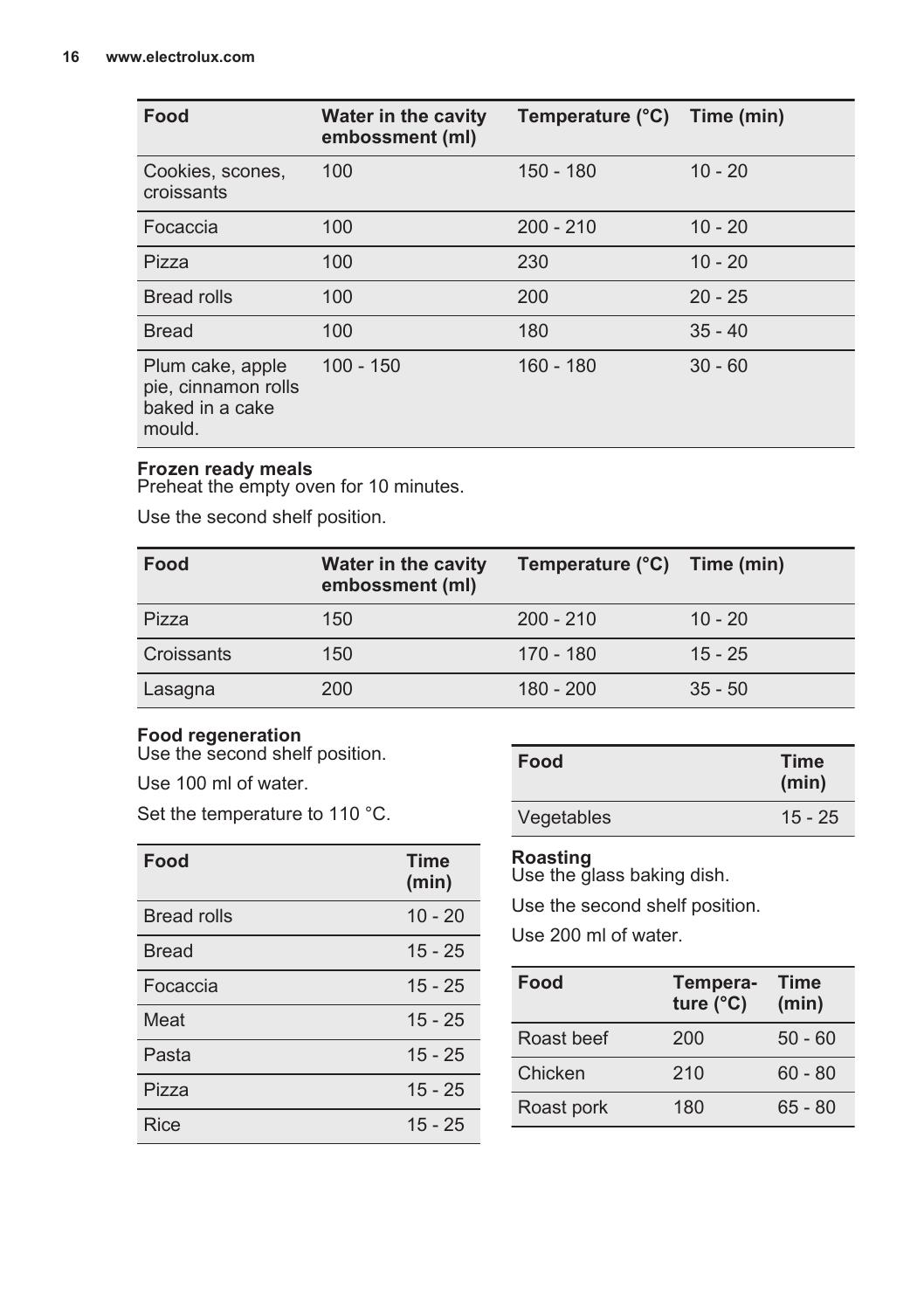## **11.3** Baking and roasting

| Food                                                            | <b>Top / Bottom Heat</b>       |                     | <b>True Fan Cooking</b>        |                       | <b>Time</b> | Com-                                                 |
|-----------------------------------------------------------------|--------------------------------|---------------------|--------------------------------|-----------------------|-------------|------------------------------------------------------|
|                                                                 | Tempera-<br>ture $(^{\circ}C)$ | Shelf po-<br>sition | Tempera-<br>ture $(^{\circ}C)$ | Shelf po-<br>sition   | (min)       | ments                                                |
| Whisked<br>recipes                                              | 170                            | 2                   | 160                            | 3(2 and<br>4)         | $45 - 60$   | In a cake<br>mould                                   |
| Short-<br>bread<br>dough                                        | 170                            | 2                   | 160                            | 3(2 and<br>4)         | $20 - 30$   | In a cake<br>mould                                   |
| <b>Buttermilk</b><br>cheese-<br>cake                            | 170                            | $\mathbf{1}$        | 165                            | 2                     | $60 - 80$   | In a $26 \text{ cm}$<br>cake<br>mould                |
| Apple<br>cake (Ap-<br>ple pie) <sup>1)</sup>                    | 170                            | $\overline{2}$      | 160                            | 2 (left and<br>right) | $80 - 100$  | In two 20<br>cm cake<br>moulds on<br>a wire<br>shelf |
| <b>Strudel</b>                                                  | 175                            | 3                   | 150                            | 2                     | $60 - 80$   | In a baking<br>tray                                  |
| Jam-tart                                                        | 170                            | 2                   | 165                            | 2 (left and<br>right) | $30 - 40$   | In a $26 \text{ cm}$<br>cake<br>mould                |
| Sponge<br>cake                                                  | 170                            | $\overline{2}$      | 160                            | $\overline{2}$        | $50 - 60$   | In a $26 \text{ cm}$<br>cake<br>mould                |
| Christmas<br>cake /<br><b>Rich fruit</b><br>cake <sup>1</sup> ) | 160                            | $\overline{2}$      | 150                            | $\overline{2}$        | $90 - 120$  | In a $20 \text{ cm}$<br>cake<br>mould                |
| Plum<br>cake <sup>1)</sup>                                      | 175                            | $\mathbf{1}$        | 160                            | $\overline{2}$        | $50 - 60$   | In a bread<br>tin                                    |
| Small<br>cakes -<br>one level                                   | 170                            | 3                   | $140 - 150$                    | 3                     | $20 - 30$   | In a baking<br>tray                                  |
| Small<br>cakes -<br>two levels                                  |                                | $\overline{a}$      | 140 - 150                      | $2$ and $4$           | $25 - 35$   | In a baking<br>tray                                  |
| Small<br>cakes -<br>three lev-<br>els                           |                                |                     | 140 - 150                      | $1, 3$ and $5$        | $30 - 45$   | In a baking<br>tray                                  |

### **Cakes**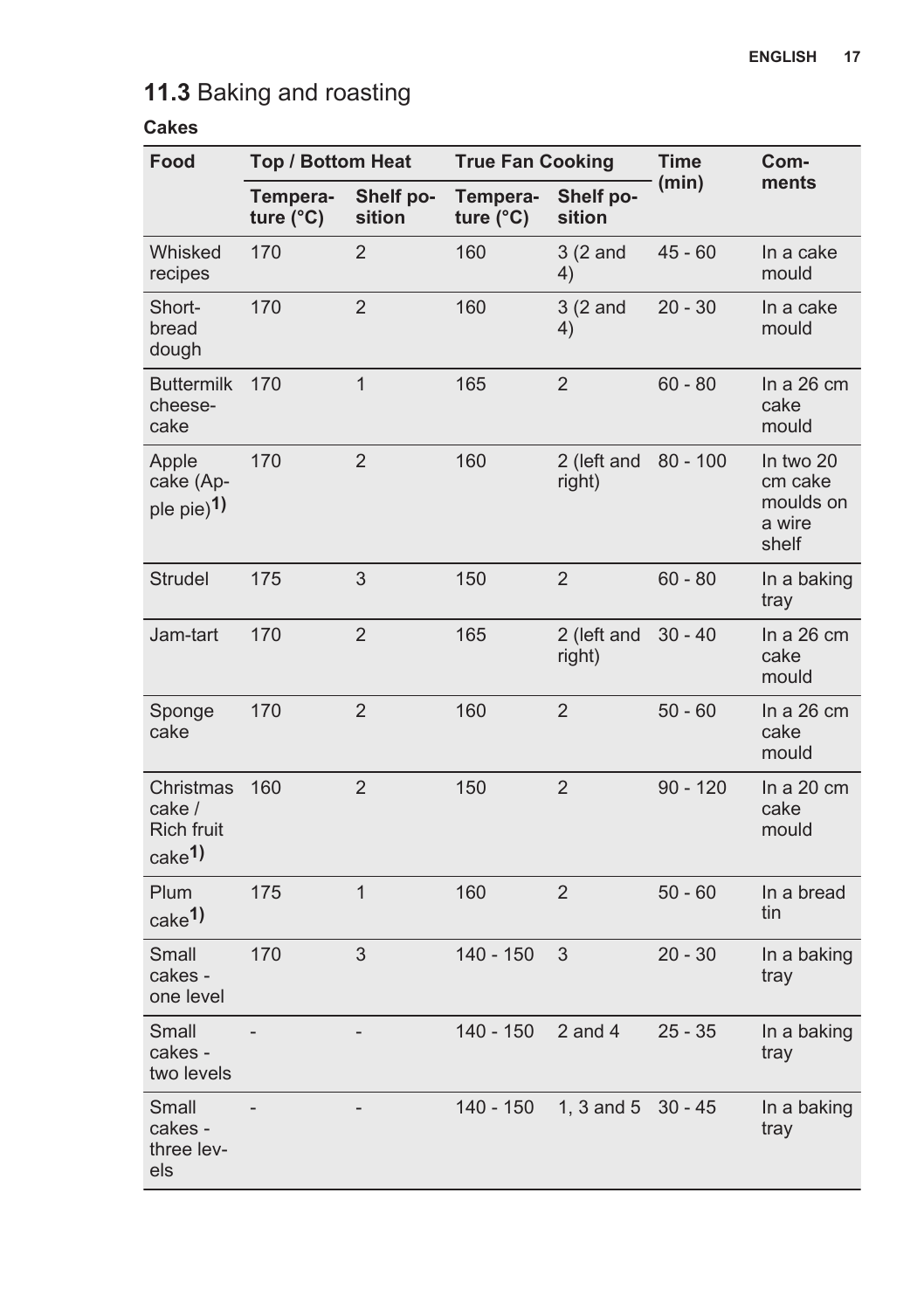| Food                                                   | <b>Top / Bottom Heat</b>       |                     | <b>True Fan Cooking</b>        |                       | <b>Time</b> | Com-                                  |
|--------------------------------------------------------|--------------------------------|---------------------|--------------------------------|-----------------------|-------------|---------------------------------------|
|                                                        | Tempera-<br>ture $(^{\circ}C)$ | Shelf po-<br>sition | Tempera-<br>ture $(^{\circ}C)$ | Shelf po-<br>sition   | (min)       | ments                                 |
| Biscuits /<br>pastry<br>stripes -<br>one level         | 140                            | 3                   | $140 - 150$                    | 3                     | $30 - 35$   | In a baking<br>tray                   |
| Biscuits /<br>pastry<br>stripes -<br>two levels        |                                |                     | 140 - 150                      | $2$ and $4$           | $35 - 40$   | In a baking<br>tray                   |
| Biscuits /<br>pastry<br>stripes -<br>three lev-<br>els | $\overline{a}$                 |                     | $140 - 150$                    | 1. $3$ and $5$        | $35 - 45$   | In a baking<br>tray                   |
| <b>Meringues</b><br>- one level                        | 120                            | 3                   | 120                            | 3                     | $80 - 100$  | In a baking<br>tray                   |
| Merin-<br>gues-two<br>levels <sup>1</sup>              |                                |                     | 120                            | $2$ and $4$           | $80 - 100$  | In a baking<br>tray                   |
| Buns <sup>1</sup> )                                    | 190                            | 3                   | 190                            | 3                     | $12 - 20$   | In a baking<br>tray                   |
| Eclairs -<br>one level                                 | 190                            | 3                   | 170                            | 3                     | $25 - 35$   | In a baking<br>tray                   |
| Eclairs -<br>two levels                                | $\overline{a}$                 | $\qquad \qquad -$   | 170                            | $2$ and $4$           | $35 - 45$   | In a baking<br>tray                   |
| Plate tarts                                            | 180                            | $\overline{2}$      | 170                            | $\overline{2}$        | $45 - 70$   | In a $20 \text{ cm}$<br>cake<br>mould |
| <b>Rich fruit</b><br>cake                              | 160                            | $\overline{1}$      | 150                            | $\overline{2}$        | $110 - 120$ | In a $24 \text{ cm}$<br>cake<br>mould |
| Victoria<br>sandwich                                   | 170                            | $\mathbf{1}$        | 160                            | 2 (left and<br>right) | $50 - 60$   | In a $20 \text{ cm}$<br>cake<br>mould |

**1)** Preheat the oven for 10 minutes.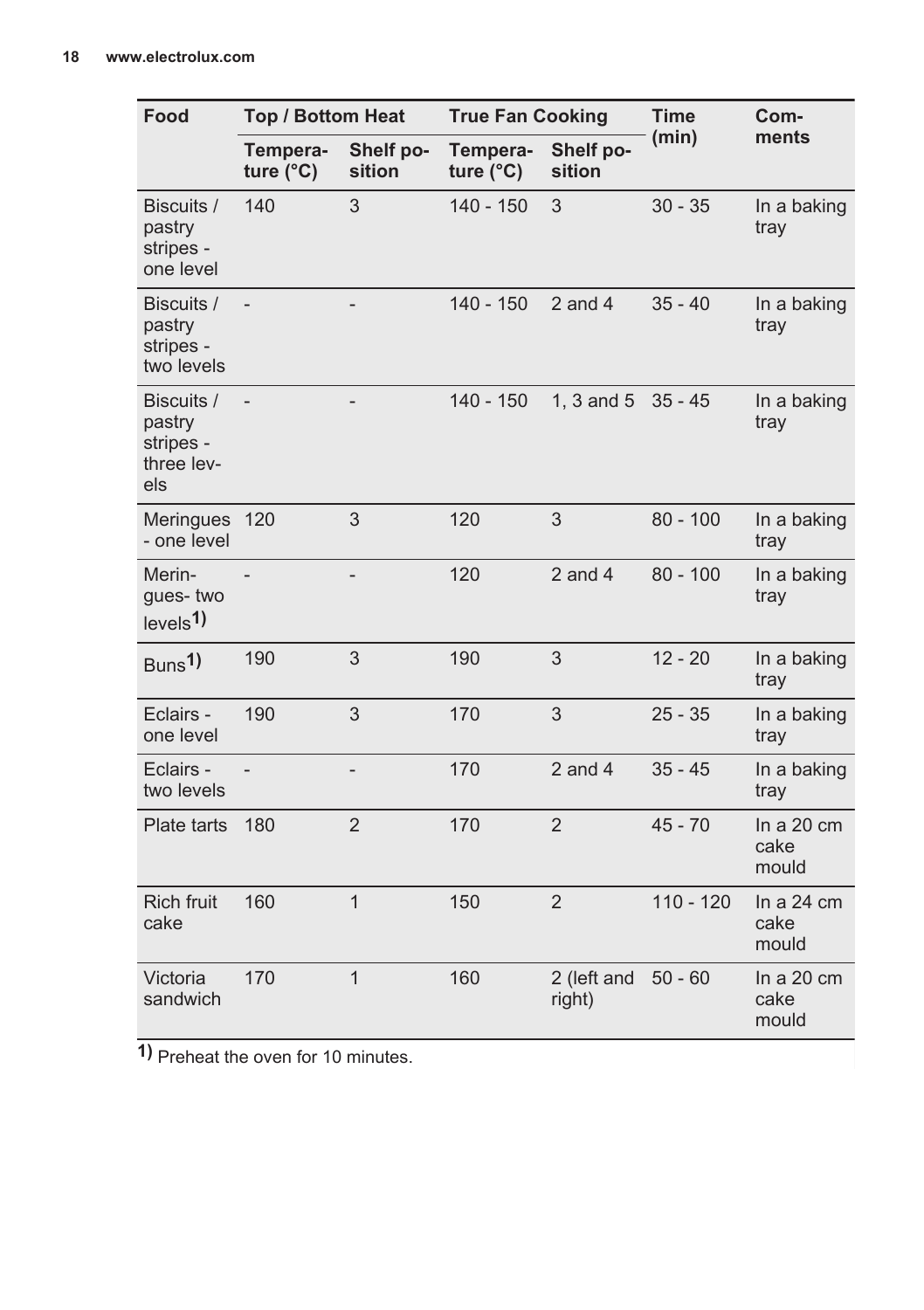| Food                                  | Top / Bottom Heat              |                     | <b>True Fan Cooking</b>        |                     | Time      | Com-                                      |
|---------------------------------------|--------------------------------|---------------------|--------------------------------|---------------------|-----------|-------------------------------------------|
|                                       | Tempera-<br>ture $(^{\circ}C)$ | Shelf po-<br>sition | Tempera-<br>ture $(^{\circ}C)$ | Shelf po-<br>sition | (min)     | ments                                     |
| White<br>bread <sup>1</sup>           | 190                            | 1                   | 190                            | 1                   | $60 - 70$ | $1 - 2$<br>pieces,<br>500 gr per<br>piece |
| Rye bread                             | 190                            | 1                   | 180                            | 1                   | $30 - 45$ | In a bread<br>tin                         |
| <b>Bread</b><br>$rolls$ <sup>1)</sup> | 190                            | $\overline{2}$      | 180                            | $2(2)$ and<br>4)    | $25 - 40$ | $6 - 8$ rolls<br>in a bak-<br>ing tray    |
| Pizza <sup>1</sup>                    | $230 - 250$                    | $\mathbf{1}$        | $230 - 250$                    | $\mathbf{1}$        | $10 - 20$ | In a bak-<br>ing tray or<br>a deep<br>pan |
| Scones <sup>1</sup> )                 | 200                            | 3                   | 190                            | 3                   | $10 - 20$ | In a bak-<br>ing tray                     |

### **Bread and pizza**

**1)** Preheat the oven for 10 minutes.

### **Flans**

| Food                       | <b>Top / Bottom Heat</b>       |                     | <b>True Fan Cooking</b>        |                     | Time      | Com-       |
|----------------------------|--------------------------------|---------------------|--------------------------------|---------------------|-----------|------------|
|                            | Tempera-<br>ture $(^{\circ}C)$ | Shelf po-<br>sition | Tempera-<br>ture $(^{\circ}C)$ | Shelf po-<br>sition | (min)     | ments      |
| Pasta flan                 | 200                            | $\overline{2}$      | 180                            | $\overline{2}$      | $40 - 50$ | In a mould |
| Vegetable<br>flan          | 200                            | $\mathfrak{p}$      | 175                            | $\mathfrak{p}$      | $45 - 60$ | In a mould |
| Quiches <sup>1</sup>       | 180                            | 1                   | 180                            | 1                   | $50 - 60$ | In a mould |
| Lasagne <sup>1</sup> )     | 180 - 190                      | $\mathcal{P}$       | 180 - 190                      | $\mathcal{P}$       | $25 - 40$ | In a mould |
| Cannello-<br>$\frac{1}{1}$ | 180 - 190                      | $\overline{2}$      | 180 - 190                      | $\mathcal{P}$       | $25 - 40$ | In a mould |

**1)** Preheat the oven for 10 minutes.

### **Meat**

| Food        | <b>Top / Bottom Heat</b>                 |        | <b>True Fan Cooking</b>        |                     | Time      | Com-               |
|-------------|------------------------------------------|--------|--------------------------------|---------------------|-----------|--------------------|
|             | Tempera- Shelf po-<br>ture $(^{\circ}C)$ | sition | Tempera-<br>ture $(^{\circ}C)$ | Shelf po-<br>sition | (min)     | ments              |
| <b>Beef</b> | 200                                      |        | 190                            |                     | $50 - 70$ | On a wire<br>shelf |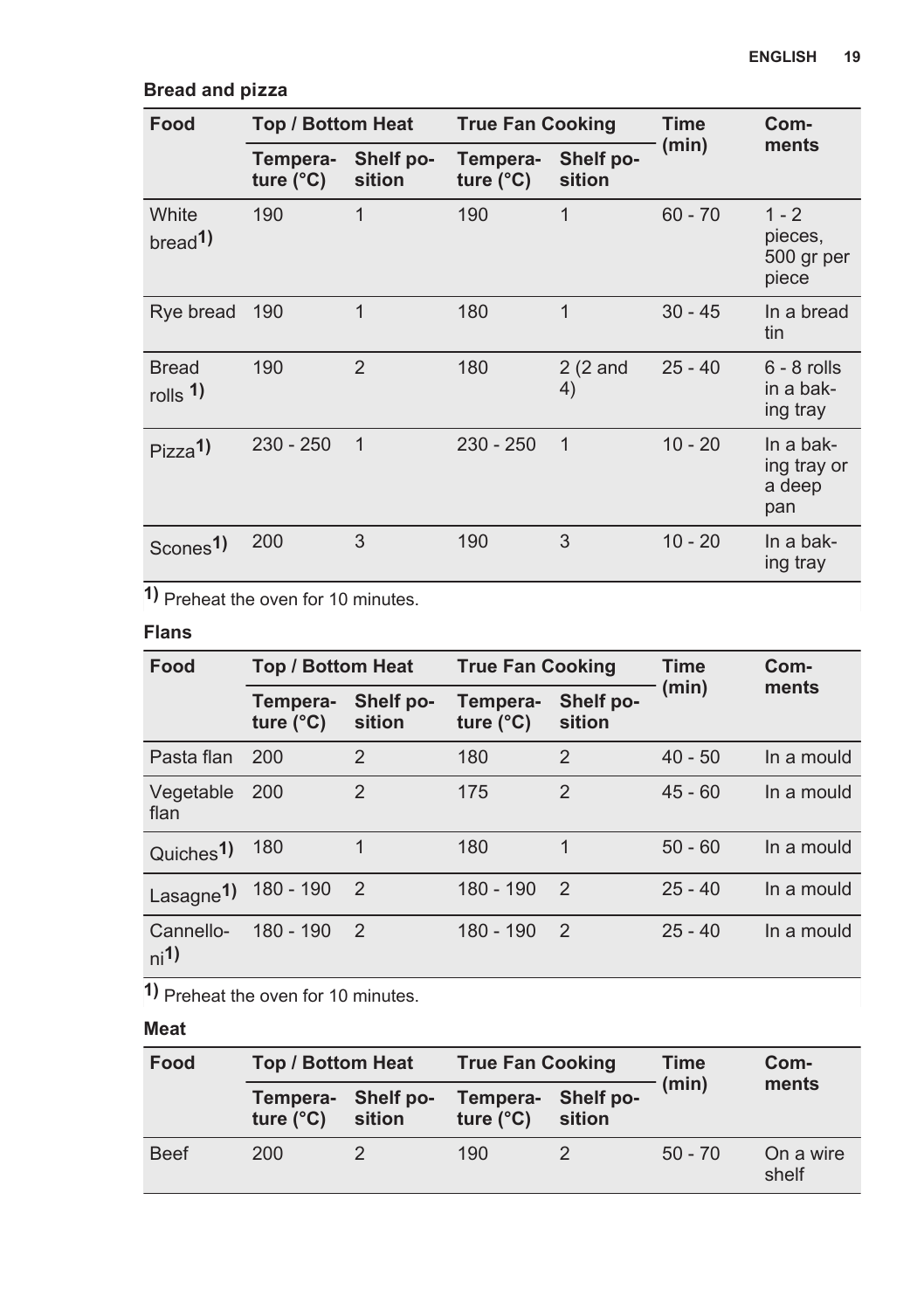| Food                                | Top / Bottom Heat              |                     | <b>True Fan Cooking</b>        |                     | <b>Time</b> | Com-               |
|-------------------------------------|--------------------------------|---------------------|--------------------------------|---------------------|-------------|--------------------|
|                                     | Tempera-<br>ture $(^{\circ}C)$ | Shelf po-<br>sition | Tempera-<br>ture $(^{\circ}C)$ | Shelf po-<br>sition | (min)       | ments              |
| Pork                                | 180                            | $\overline{2}$      | 180                            | $\overline{2}$      | $90 - 120$  | On a wire<br>shelf |
| Veal                                | 190                            | $\overline{2}$      | 175                            | $\overline{2}$      | $90 - 120$  | On a wire<br>shelf |
| English<br>roast beef.<br>rare      | 210                            | $\overline{2}$      | 200                            | $\overline{2}$      | $50 - 60$   | On a wire<br>shelf |
| English<br>roast beef.<br>medium    | 210                            | $\overline{2}$      | 200                            | $\overline{2}$      | $60 - 70$   | On a wire<br>shelf |
| English<br>roast beef,<br>well done | 210                            | $\overline{2}$      | 200                            | $\overline{2}$      | $70 - 75$   | On a wire<br>shelf |
| Shoulder<br>of pork                 | 180                            | $\overline{2}$      | 170                            | $\overline{2}$      | $120 - 150$ | With rind          |
| Shin of<br>pork                     | 180                            | $\overline{2}$      | 160                            | $\overline{2}$      | $100 - 120$ | 2 pieces           |
| Lamb                                | 190                            | $\overline{2}$      | 175                            | $\overline{2}$      | $110 - 130$ | Leg                |
| Chicken                             | 220                            | $\overline{2}$      | 200                            | $\overline{2}$      | 70 - 85     | Whole              |
| Turkey                              | 180                            | $\overline{2}$      | 160                            | $\overline{2}$      | $210 - 240$ | Whole              |
| <b>Duck</b>                         | 175                            | $\overline{2}$      | 220                            | $\overline{2}$      | $120 - 150$ | Whole              |
| Goose                               | 175                            | $\overline{2}$      | 160                            | $\mathbf{1}$        | 150 - 200   | Whole              |
| Rabbit                              | 190                            | $\overline{2}$      | 175                            | $\overline{2}$      | $60 - 80$   | Cut in<br>pieces   |
| Hare                                | 190                            | $\overline{2}$      | 175                            | $\overline{2}$      | $150 - 200$ | Cut in<br>pieces   |
| Pheasant                            | 190                            | $\overline{2}$      | 175                            | $\overline{2}$      | $90 - 120$  | Whole              |
| Fish                                |                                |                     |                                |                     |             |                    |
| Food                                | <b>Top / Bottom Heat</b>       |                     | <b>True Fan Cooking</b>        |                     | <b>Time</b> | Com-               |
|                                     | Tempera-                       | Shelf po-           | Tempera-                       | Shelf po-           | (min)       | ments              |

|                           | . _                            |                     |                                |                     |           | -----           |  |
|---------------------------|--------------------------------|---------------------|--------------------------------|---------------------|-----------|-----------------|--|
|                           | Tempera-<br>ture $(^{\circ}C)$ | Shelf po-<br>sition | Tempera-<br>ture $(^{\circ}C)$ | Shelf po-<br>sition | (min)     | ments           |  |
| Trout /<br>Sea<br>bream   | 190                            |                     | 175                            |                     | $40 - 55$ | 3 - 4 fish      |  |
| Tuna fish / 190<br>Salmon |                                |                     | 175                            |                     | $35 - 60$ | $4 - 6$ fillets |  |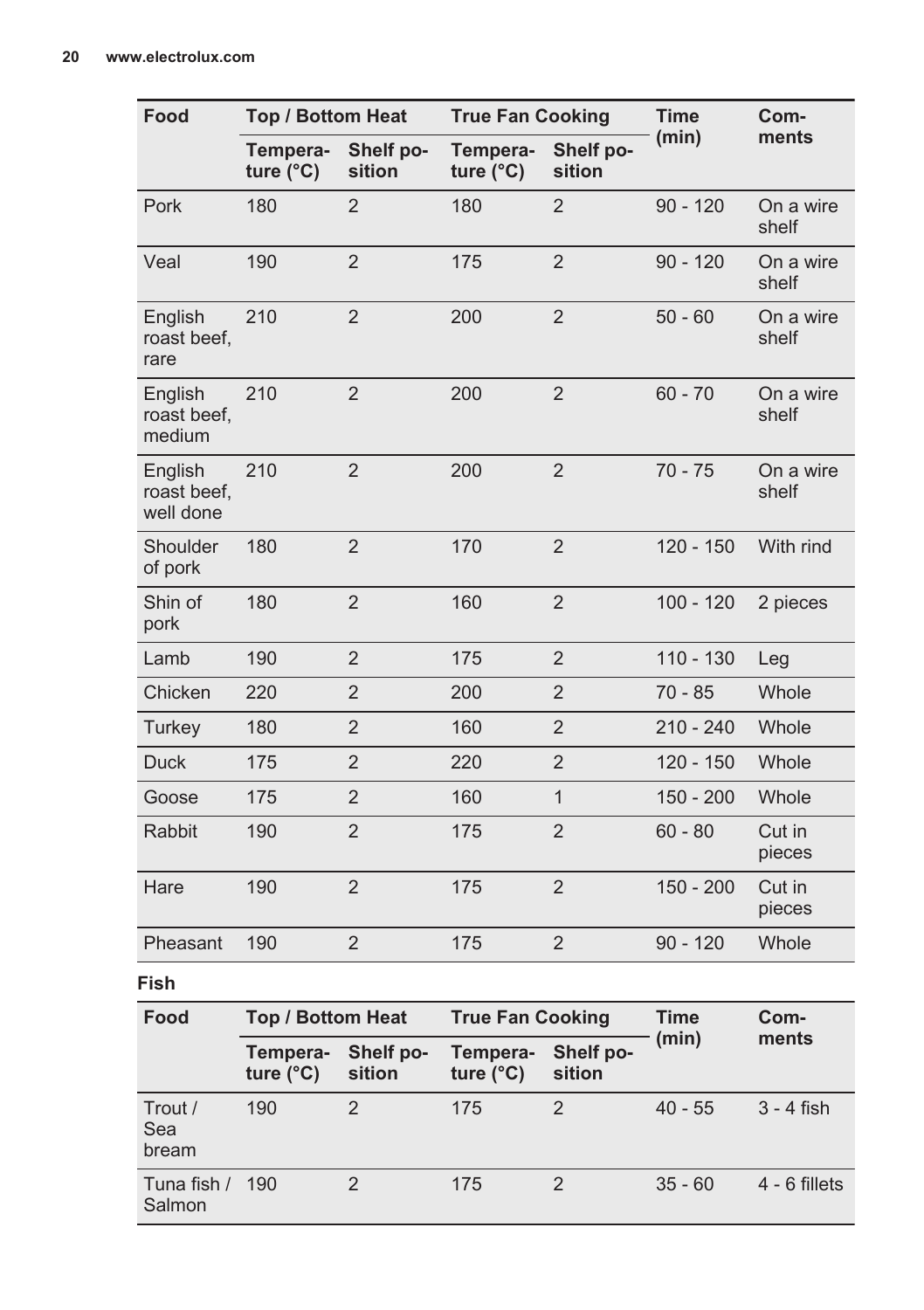## **11.4** Grilling

Set the maximum temperature.

Preheat the oven for 3 minutes.

Use the fourth shelf position.

| Food                      | Quantity       |                   | Time (min) |           |
|---------------------------|----------------|-------------------|------------|-----------|
|                           | <b>Pieces</b>  | Quantity<br>(kg)  | 1st side   | 2nd side  |
| <b>Fillet steaks</b>      | $\overline{4}$ | 0.8               | $12 - 15$  | $12 - 14$ |
| Beef steaks               | $\overline{4}$ | 0.6               | $10 - 12$  | $6 - 8$   |
| Sausages                  | 8              | $\qquad \qquad -$ | $12 - 15$  | $10 - 12$ |
| Pork chops                | $\overline{4}$ | 0.6               | $12 - 16$  | $12 - 14$ |
| Chicken (cut in 2)        | 2              | 1                 | $30 - 35$  | $25 - 30$ |
| <b>Kebabs</b>             | $\overline{4}$ |                   | $10 - 15$  | $10 - 12$ |
| Breast of chicken         | $\overline{4}$ | 0.4               | $12 - 15$  | $12 - 14$ |
| Hamburger                 | 6              | 0.6               | $20 - 30$  |           |
| Fish fillet               | $\overline{4}$ | 0.4               | $12 - 14$  | $10 - 12$ |
| <b>Toasted sandwiches</b> | $4 - 6$        |                   | $5 - 7$    |           |
| Toast                     | $4 - 6$        |                   | $2 - 4$    | $2 - 3$   |

## **11.5** Turbo Grilling

Use the first or the second shelf position.

### **Beef**

Preheat the oven.

To calculate the roasting time multiple the time given in the table below by the centimetres of thickness of the fillet.

| Food                                  | Tempera- Time (min)<br>ture $(^{\circ}C)$ |          |
|---------------------------------------|-------------------------------------------|----------|
| Roast beef<br>or fillet, rare         | 190 - 200                                 | $5 - 6$  |
| Roast beef<br>or fillet. me-<br>dium  | 180 - 190                                 | $6 - 8$  |
| Roast beef<br>or fillet, well<br>done | $170 - 180$                               | $8 - 10$ |

### **Pork**

| Food                                                 | Tempera-<br>ture $(^{\circ}C)$ | Time (min) |
|------------------------------------------------------|--------------------------------|------------|
| Shoulder.<br>neck, ham<br>joint, 1 - 1.5<br>kg       | 160 - 180                      | $90 - 120$ |
| Chop, spare<br>rib, 1 - 1.5<br>kg                    | 170 - 180                      | $60 - 90$  |
| Meat loaf,<br>0.75 - 1 kg                            | $160 - 170$                    | $50 - 60$  |
| Pork knuck-<br>le (pre-<br>cooked),<br>$0.75 - 1$ kg | 150 - 170                      | $90 - 120$ |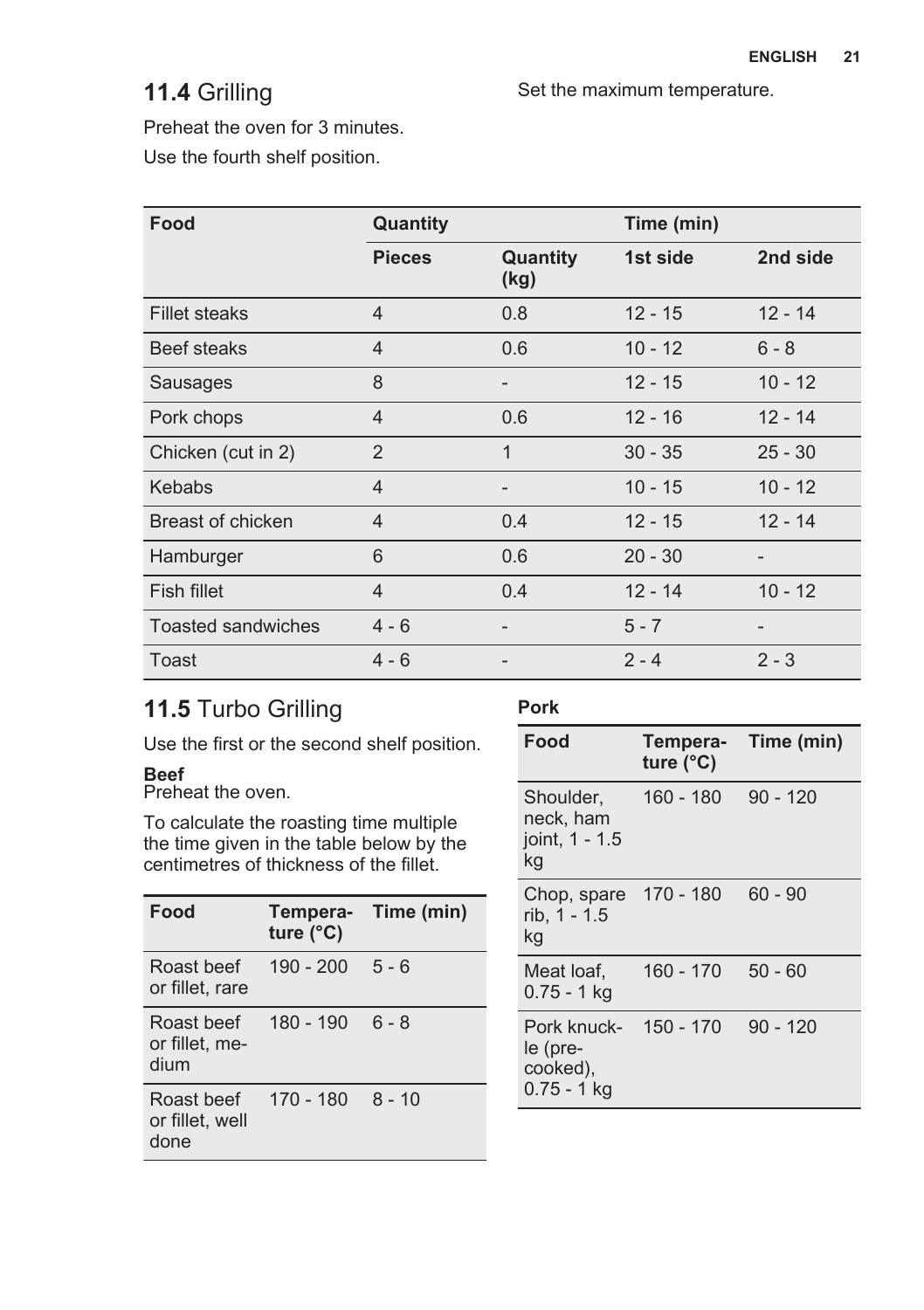### **Veal**

| Food                                   | Tempera- Time (min)<br>ture $(^{\circ}C)$ |             |
|----------------------------------------|-------------------------------------------|-------------|
| Roast veal, 160 - 180 90 - 120<br>1 kg |                                           |             |
| Knuckle of<br>veal, 1.5 - 2<br>kg      | 160 - 180                                 | $120 - 150$ |

### **Lamb**

| Food                                                  | Tempera- Time (min)<br>ture $(^{\circ}C)$ |             |
|-------------------------------------------------------|-------------------------------------------|-------------|
| Leg of lamb, 150 - 170<br>roast lamb,<br>$1 - 1.5$ kg |                                           | $100 - 120$ |
| Saddle of<br>lamb, 1 - 1.5<br>kg                      | 160 - 180                                 | - 40 - 60   |

### **Poultry**

| Food                                              | Tempera-<br>ture $(^{\circ}C)$ | Time (min) |
|---------------------------------------------------|--------------------------------|------------|
| Poultry por-<br>tions, 0.2 -<br>$0.25$ kg<br>each | $200 - 220$                    | $30 - 50$  |
| Chicken,<br>half, 0.4 -<br>0.5 kg each            | 190 - 210                      | $35 - 50$  |

| Food                                         | ture $(^{\circ}C)$  | Tempera- Time (min) |
|----------------------------------------------|---------------------|---------------------|
| Chicken,<br>poulard, 1 -<br>$1.5$ kg         | $190 - 210$ 50 - 70 |                     |
| Duck, 1.5 - 180 - 200<br>2 kg                |                     | $80 - 100$          |
| Goose, 3.5 - 160 - 180<br>5 kg               |                     | 120 - 180           |
| Turkey, 2.5 - 160 - 180<br>3.5 <sub>kg</sub> |                     | 120 - 150           |
| Turkey, 4 - 6 140 - 160<br>kg                |                     | $150 - 240$         |

### **Fish (steamed)**

 $\left( \mathbf{i} \right)$ 

| Food                        | Tempera-<br>ture $(^{\circ}C)$ | Time (min) |
|-----------------------------|--------------------------------|------------|
| Whole fish,<br>$1 - 1.5$ kg | $210 - 220$                    | $40 - 60$  |

## **11.6** Moist Fan Baking

For best results follow suggestions listed in the table below.

| Food                        | <b>Accessories</b>             | <b>Temperature</b><br>$(^{\circ}C)$ | Shelf po-<br>sition | Time (min) |
|-----------------------------|--------------------------------|-------------------------------------|---------------------|------------|
| Sweet rolls, 12<br>pieces   | baking tray or dripping<br>pan | 175                                 | 3                   | $40 - 50$  |
| Rolls, 9 pieces             | baking tray or dripping<br>pan | 180                                 | $\mathfrak{p}$      | $35 - 45$  |
| Pizza, frozen,<br>$0.35$ kg | wire shelf                     | 180                                 | $\mathfrak{p}$      | $45 - 55$  |
| Swiss roll                  | baking tray or dripping<br>pan | 170                                 | $\mathfrak{p}$      | $30 - 40$  |
| <b>Brownie</b>              | baking tray or dripping<br>pan | 170                                 | $\mathfrak{p}$      | $45 - 50$  |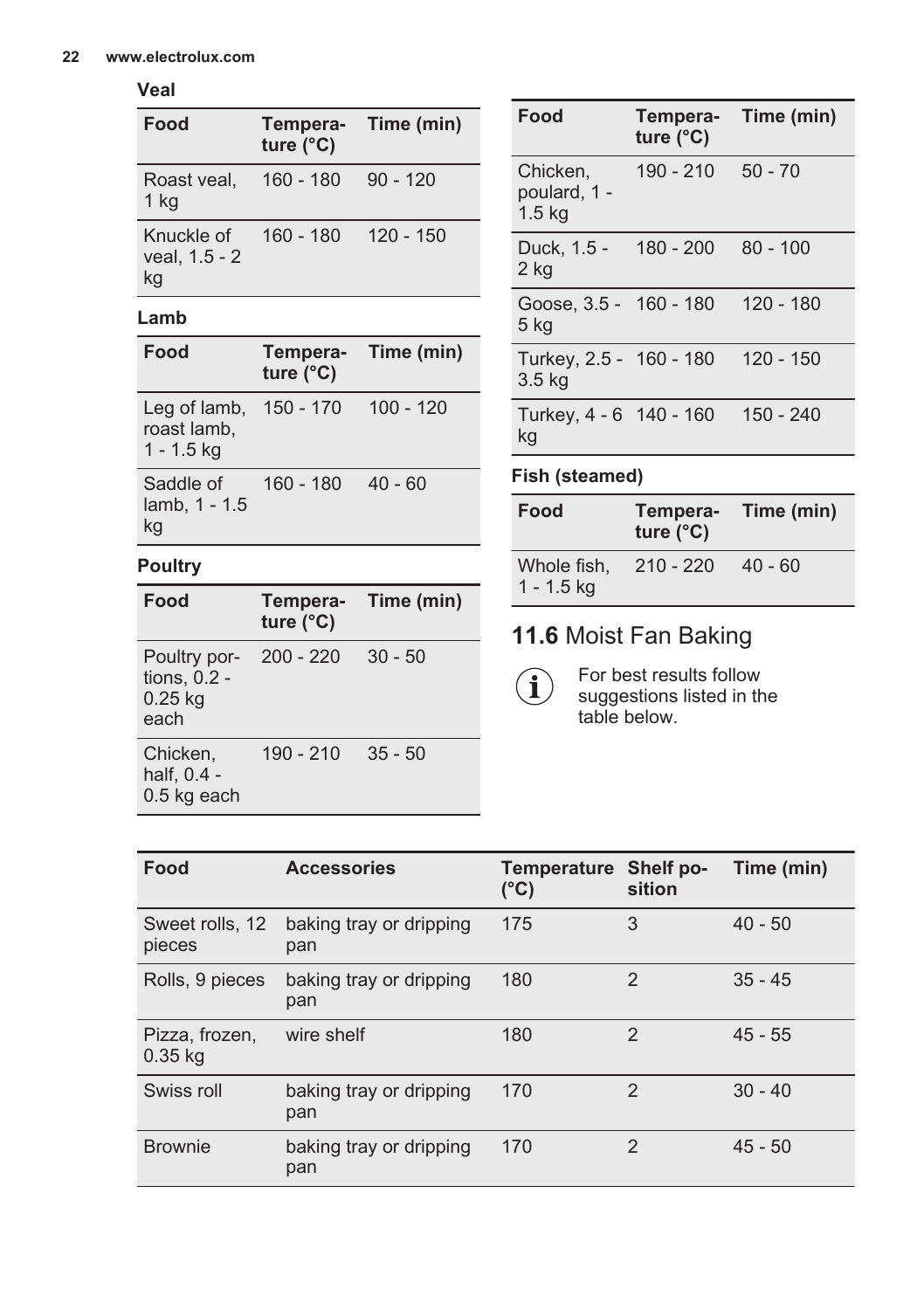| Food                                 | <b>Accessories</b>                | Temperature Shelf po-<br>(°C) | sition         | Time (min) |
|--------------------------------------|-----------------------------------|-------------------------------|----------------|------------|
| Soufflè, 6<br>pieces                 | ceramic ramekins on<br>wire shelf | 190                           | 3              | $45 - 55$  |
| Sponge flan<br>base                  | flan base tin on wire<br>shelf    | 180                           | $\overline{2}$ | $35 - 45$  |
| Victoria Sand-<br>wich               | baking dish on wire<br>shelf      | 170                           | $\overline{2}$ | $35 - 50$  |
| Poached fish,<br>$0.3$ kg            | baking tray or dripping<br>pan    | 180                           | $\overline{2}$ | $35 - 45$  |
| Whole fish, 0.2<br>kg                | baking tray or dripping<br>pan    | 180                           | 3              | $25 - 35$  |
| Fish fillet, 0.3<br>kg               | pizza pan on wire shelf           | 170                           | 3              | $30 - 40$  |
| Pouched meat,<br>$0.25$ kg           | baking tray or dripping<br>pan    | 180                           | 3              | $35 - 45$  |
| Shashlik, 0.5<br>kg                  | baking tray or dripping<br>pan    | 180                           | 3              | $40 - 50$  |
| Cookies, 16<br>pieces                | baking tray or dripping<br>pan    | 150                           | 2              | $30 - 45$  |
| Macaroons, 20<br>pieces              | baking tray or dripping<br>pan    | 180                           | $\overline{2}$ | $45 - 55$  |
| Muffins, 12<br>pieces                | baking tray or dripping<br>pan    | 170                           | 2              | $30 - 40$  |
| Savory pastry,<br>16 pieces          | baking tray or dripping<br>pan    | 170                           | 2              | $35 - 45$  |
| Short crust bis-<br>cuits, 20 pieces | baking tray or dripping<br>pan    | 150                           | $\overline{2}$ | $40 - 50$  |
| Tartlets, 8<br>pieces                | baking tray or dripping<br>pan    | 170                           | $\overline{2}$ | $30 - 40$  |
| Poached vege-<br>tables, 0.4 kg      | baking tray or dripping<br>pan    | 180                           | 2              | $35 - 45$  |
| Vegetarian<br>omelette               | pizza pan on wire shelf           | 180                           | 3              | $35 - 45$  |
| Vegetables,<br>mediterrean<br>0.7 kg | baking tray or dripping<br>pan    | 180                           | $\overline{4}$ | $35 - 45$  |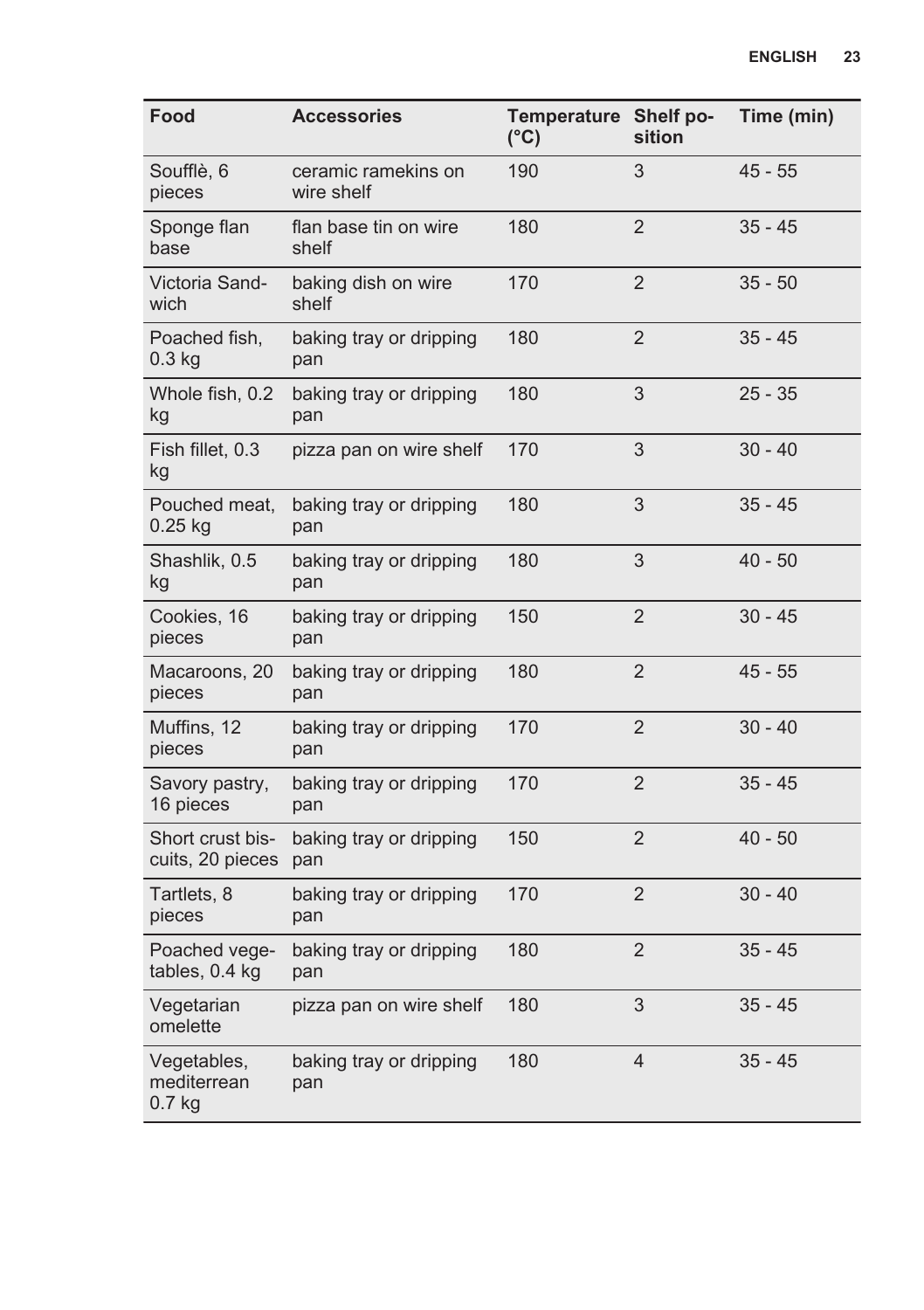## **11.7** Defrost

| Food                | Quantity<br>(kg) | <b>Defrosting</b><br>time (min) | <b>Further defrost- Comments</b><br>ing time (min) |                                                                                                 |
|---------------------|------------------|---------------------------------|----------------------------------------------------|-------------------------------------------------------------------------------------------------|
| Chicken             | 1.0              | $100 - 140$                     | $20 - 30$                                          | Place the chicken on an<br>upturned saucer placed<br>on a large plate. Turn<br>halfway through. |
| Meat                | 1.0              | $100 - 140$                     | $20 - 30$                                          | Turn halfway through.                                                                           |
| Meat                | 0.5              | $90 - 120$                      | $20 - 30$                                          | Turn halfway through.                                                                           |
| Trout               | 1.50             | $25 - 35$                       | $10 - 15$                                          |                                                                                                 |
| <b>Strawberries</b> | 3.0              | $30 - 40$                       | $10 - 20$                                          |                                                                                                 |
| <b>Butter</b>       | 2.5              | $30 - 40$                       | $10 - 15$                                          | -                                                                                               |
| Cream               | $2 \times 2.0$   | $80 - 100$                      | $10 - 15$                                          | Cream can also be<br>whipped when still<br>slightly frozen in places.                           |
| Gateau              | 1.4              | 60                              | 60                                                 |                                                                                                 |

## **11.8** Drying - True Fan Cooking

and let it cool down for one night to complete the drying.

Cover trays with grease proof paper or baking parchment.

For a better result, stop the oven halfway through the drying time, open the door

### **Vegetables**

For one tray use the third shelf position.

For 2 trays use the first and fourth shelf position.

| Food                | Temperature (°C) | Time (h) |
|---------------------|------------------|----------|
| <b>Beans</b>        | $60 - 70$        | $6 - 8$  |
| Peppers             | $60 - 70$        | $5 - 6$  |
| Vegetables for sour | $60 - 70$        | $5 - 6$  |
| <b>Mushrooms</b>    | $50 - 60$        | $6 - 8$  |
| <b>Herbs</b>        | $40 - 50$        | $2 - 3$  |

**Fruit**

| Food<br><b>Temperature</b><br>Time (h) |           |          | <b>Shelf position</b> |             |
|----------------------------------------|-----------|----------|-----------------------|-------------|
|                                        | (°C)      |          | 1 position            | 2 positions |
| <b>Plums</b>                           | $60 - 70$ | $8 - 10$ |                       | 1/4         |
| Apricots                               | $60 - 70$ | $8 - 10$ |                       | 1/4         |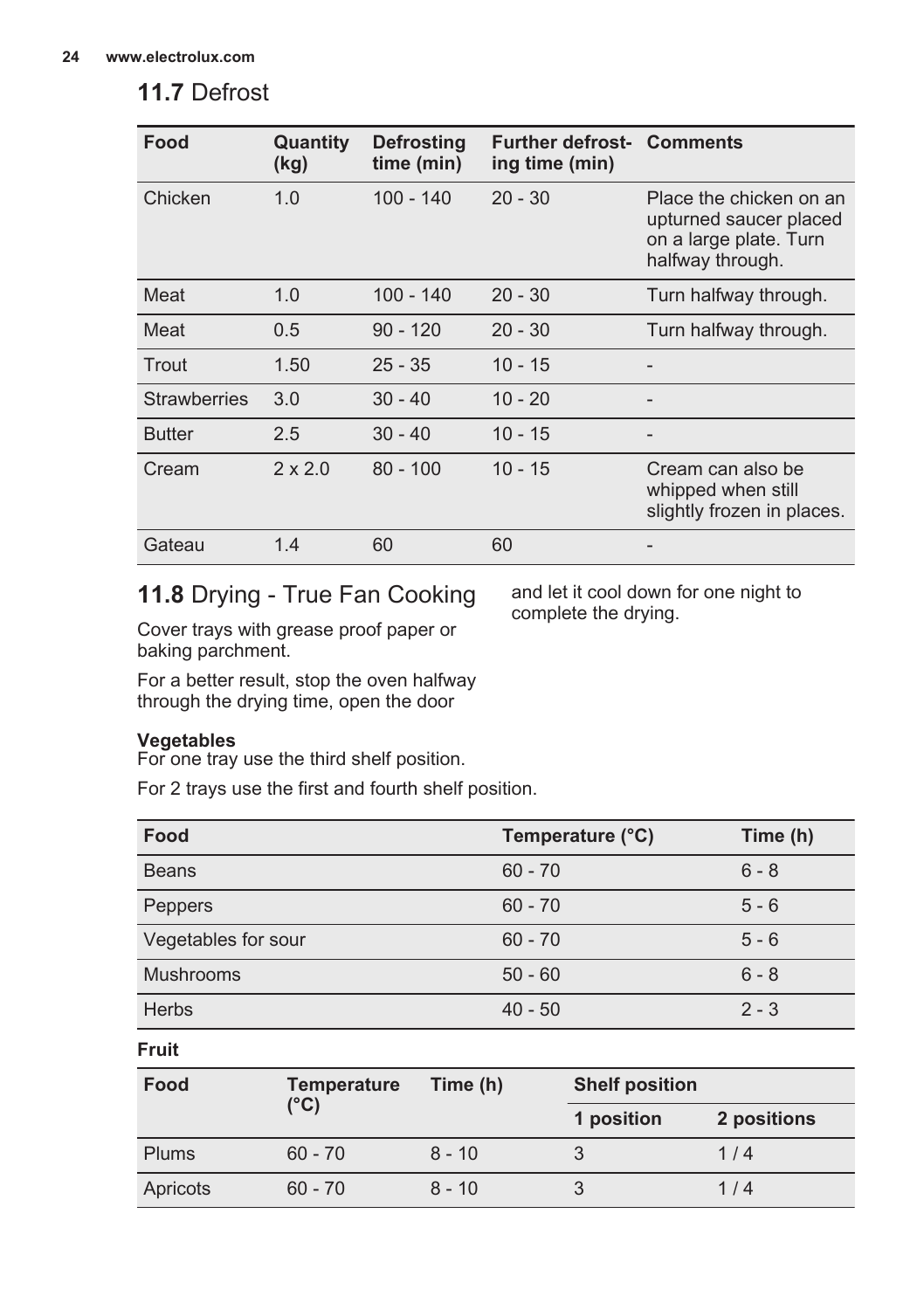| Food         | <b>Temperature</b><br>(°C) | Time (h) | <b>Shelf position</b> |             |
|--------------|----------------------------|----------|-----------------------|-------------|
|              |                            |          | 1 position            | 2 positions |
| Apple slices | $60 - 70$                  | $6 - 8$  |                       | 1/4         |
| Pears        | $60 - 70$                  | $6 - 9$  |                       | 1/4         |

## **11.9** Information for test institutes

Tests according to IEC 60350-1.

| Food                      | <b>Function</b>                           | Acces-<br>sories      | <b>Shelf</b><br>posi-<br>tion     | Tem-<br>pera-<br>ture<br>$(^{\circ}C)$ | Time (min) | <b>Comments</b>                                                                   |
|---------------------------|-------------------------------------------|-----------------------|-----------------------------------|----------------------------------------|------------|-----------------------------------------------------------------------------------|
| Small<br>cake             | Conven-<br>tional Cook-<br>ing            | <b>Baking</b><br>tray | 3                                 | 170                                    | $20 - 30$  | Put 20 small<br>cakes per one<br>baking tray.                                     |
| Small<br>cake             | True Fan<br>Cooking /<br>Fan Cook-<br>ing | <b>Baking</b><br>tray | 3                                 | $150 -$<br>160                         | $20 - 35$  | Put 20 small<br>cakes per one<br>baking tray.                                     |
| Small<br>cake             | True Fan<br>Cooking /<br>Fan Cook-<br>ing | <b>Baking</b><br>tray | 2 and<br>$\overline{\mathcal{L}}$ | $150 -$<br>160                         | $20 - 35$  | Put 20 small<br>cakes per one<br>baking tray.                                     |
| Apple pie                 | Conven-<br>tional Cook-<br>ing            | Wire<br>shelf         | $\overline{2}$                    | 180                                    | $70 - 90$  | Use $2 \text{ tins}$ (20<br>cm diameter), di-<br>agonally shifted.                |
| Apple pie                 | True Fan<br>Cooking /<br>Fan Cook-<br>ing | Wire<br>shelf         | $\overline{2}$                    | 160                                    | $70 - 90$  | Use $2 \text{ tins}$ (20<br>cm diameter), di-<br>agonally shifted.                |
| Fatless-<br>ponge<br>cake | Conven-<br>tional Cook-<br>ing            | Wire<br>shelf         | $\overline{2}$                    | 170                                    | $40 - 50$  | Use a cake<br>mould (26 cm di-<br>ameter).<br>Preheat the oven<br>for 10 minutes. |
| Fatless-<br>ponge<br>cake | True Fan<br>Cooking /<br>Fan Cook-<br>ing | Wire<br>shelf         | $\overline{2}$                    | 160                                    | $40 - 50$  | Use a cake<br>mould (26 cm di-<br>ameter).<br>Preheat the oven<br>for 10 minutes. |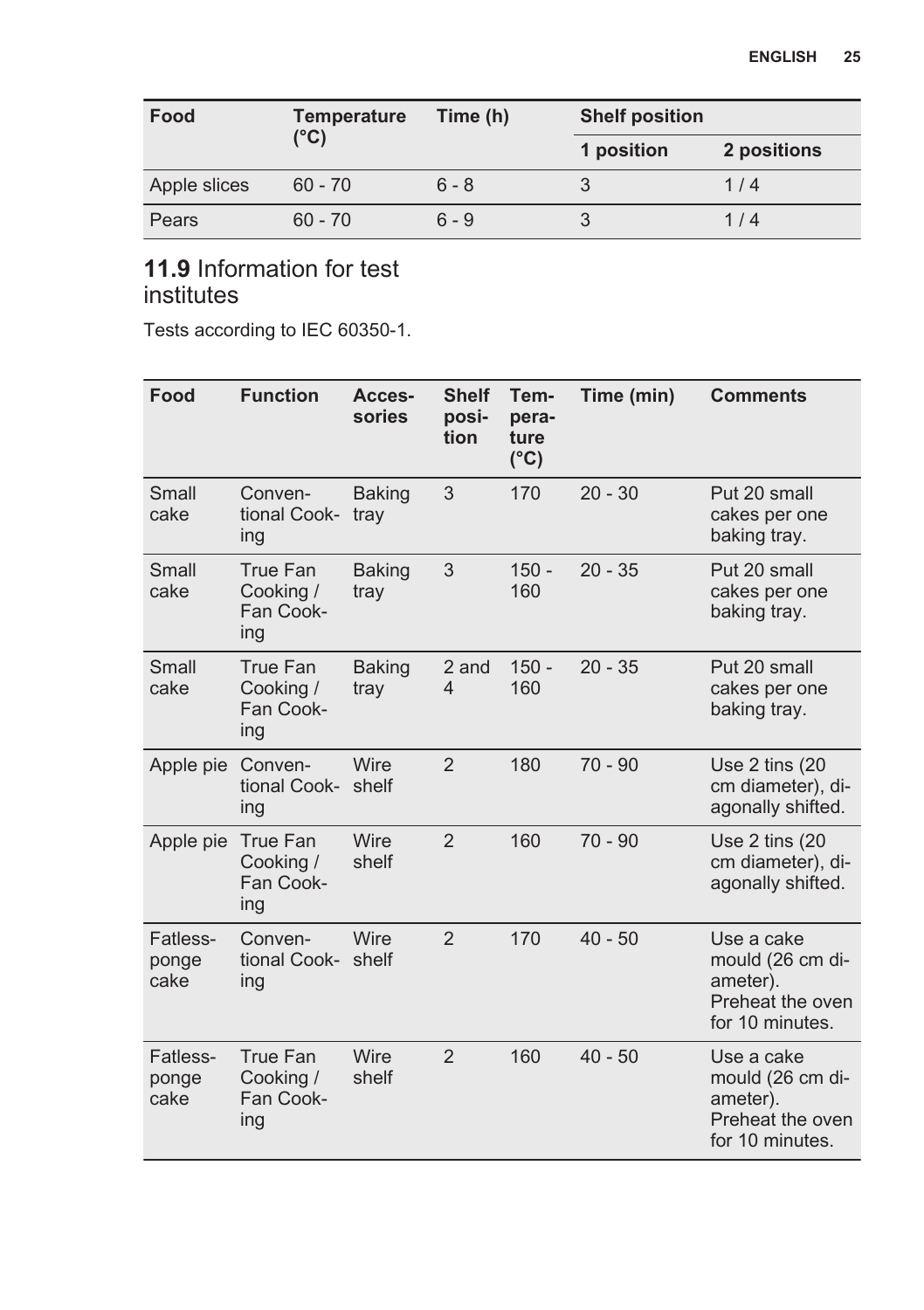<span id="page-25-0"></span>

| Food                                               | <b>Function</b>                           | Acces-<br>sories                     | <b>Shelf</b><br>posi-<br>tion | Tem-<br>pera-<br>ture<br>$(^{\circ}C)$ | Time (min)                                                                    | <b>Comments</b>                                                                                                                                                                                               |
|----------------------------------------------------|-------------------------------------------|--------------------------------------|-------------------------------|----------------------------------------|-------------------------------------------------------------------------------|---------------------------------------------------------------------------------------------------------------------------------------------------------------------------------------------------------------|
| Fatless-<br>ponge<br>cake                          | True Fan<br>Cooking /<br>Fan Cook-<br>ing | Wire<br>shelf                        | 2 and<br>$\overline{4}$       | 160                                    | $40 - 60$                                                                     | Use a cake<br>mould (26 cm di-<br>ameter). Diago-<br>nally shifted.<br>Preheat the oven<br>for 10 minutes.                                                                                                    |
| Short<br>bread                                     | True Fan<br>Cooking /<br>Fan Cook-<br>ing | <b>Baking</b><br>tray                | 3                             | $140 -$<br>150                         | $20 - 40$                                                                     | $\overline{\phantom{0}}$                                                                                                                                                                                      |
| Short<br>bread                                     | True Fan<br>Cooking /<br>Fan Cook-<br>ing | <b>Baking</b><br>tray                | 2 and<br>4                    | $140 -$<br>150                         | $25 - 45$                                                                     |                                                                                                                                                                                                               |
| Short<br>bread                                     | Conven-<br>tional Cook-<br>ing            | <b>Baking</b><br>tray                | 3                             | $140 -$<br>150                         | $25 - 45$                                                                     |                                                                                                                                                                                                               |
| Toast<br>$4 - 6$<br>pieces                         | Grilling                                  | Wire<br>shelf                        | $\overline{4}$                | max.                                   | 2 - 3 minutes<br>first side: 2 - 3 for 3 minutes.<br>minutes sec-<br>ond side | Preheat the oven                                                                                                                                                                                              |
| Beef bur- Grilling<br>ger<br>6 pieces,<br>$0.6$ kg |                                           | Wire<br>shelf and<br>dripping<br>pan | $\overline{4}$                | max.                                   | $20 - 30$                                                                     | Put the wire shelf<br>on the fourth lev-<br>el and the drip-<br>ping pan on the<br>third level of the<br>oven. Turn the<br>food halfway<br>through the<br>cooking time.<br>Preheat the oven<br>for 3 minutes. |

# **12.** CARE AND CLEANING



**WARNING!** Refer to Safety chapters.

## **12.1** Notes on cleaning

Clean the front of the oven with a soft cloth with warm water and a mild cleaning agent.

To clean metal surfaces, use a dedicated cleaning agent.

Clean the oven interior after each use. Fat accumulation or other food remains may result in a fire. The risk is higher for the grill pan.

Clean all accessories after each use and let them dry. Use a soft cloth with warm water and a cleaning agent. Do not clean the accessories in the dishwasher.

Clean stubborn dirt with a special oven cleaner.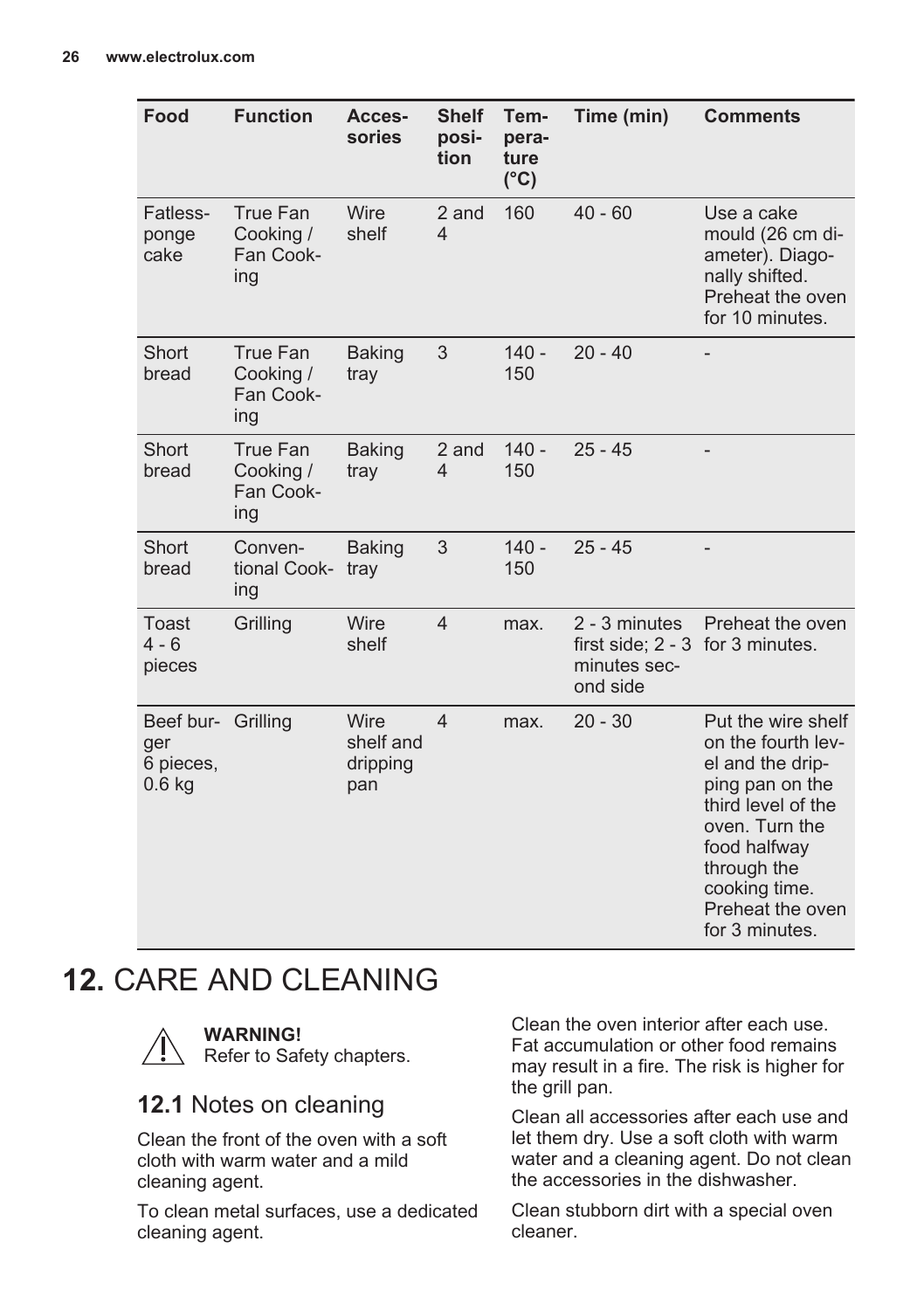If you have nonstick accessories, do not clean them using aggressive agents, sharp-edged objects or a dishwasher. It can cause damage to the nonstick coating.

Moisture can condense in the oven or on the door glass panels. To decrease the condensation, operate the oven for 10 minutes before cooking. Clean the moisture from the cavity after each use.

### **12.2** Stainless steel or aluminium ovens

Clean the oven door with a damp cloth or sponge only. Dry it with a soft cloth.

Do not use steel wool, acids or abrasive materials as they can damage the oven surface. Clean the oven control panel with the same precautions.

### **12.3** Cleaning the cavity embossment

The cleaning procedure removes limestone residue from the cavity embossment after cooking with steam.

- For the function: True Fan Î Cooking PLUS we recommend to do the cleaning procedure at least every 5 - 10 cooking cycles.
- **1.** Put 250 ml of white vinegar into the cavity embossment at the bottom of the oven.

Use maximum 6% vinegar without any additives.

- **2.** Let the vinegar dissolve the residual limestone at the ambient temperature for 30 minutes.
- **3.** Clean the cavity with warm water and a soft cloth.

## **12.4** Cleaning the door gasket

Regularly do a check of the door gasket. The door gasket is around the frame of the oven cavity. Do not use the oven if the door gasket is damaged. Contact an Authorised Service Centre.

To clean the door gasket, refer to the general information about cleaning.

### **12.5** Removing the shelf supports

To clean the oven, remove the shelf supports.



### **CAUTION!**

Be careful when you remove the shelf supports.

**1.** Pull the front of the shelf support away from the side wall.



**2.** Pull the rear end of the shelf support away from the side wall and remove it.



Install the removed accessories in the opposite sequence.



The retaining pins on the telescopic runners must point to the front.

## **12.6** Aqua Clean

This cleaning procedure uses humidity to help remove remaining fat and food particles from the oven.

- **1.** Put 200 ml of water into the cavity embossment at the bottom of the oven.
- **2.** Set the function:  $\circled{ }$   $\circled{ }$   $\circled{ }$  and press  $\bigcirc$
- **3.** Set the temperature to 90 °C.
- **4.** Let the oven operate for 30 minutes.
- **5.** Turn off the oven and let it cool down.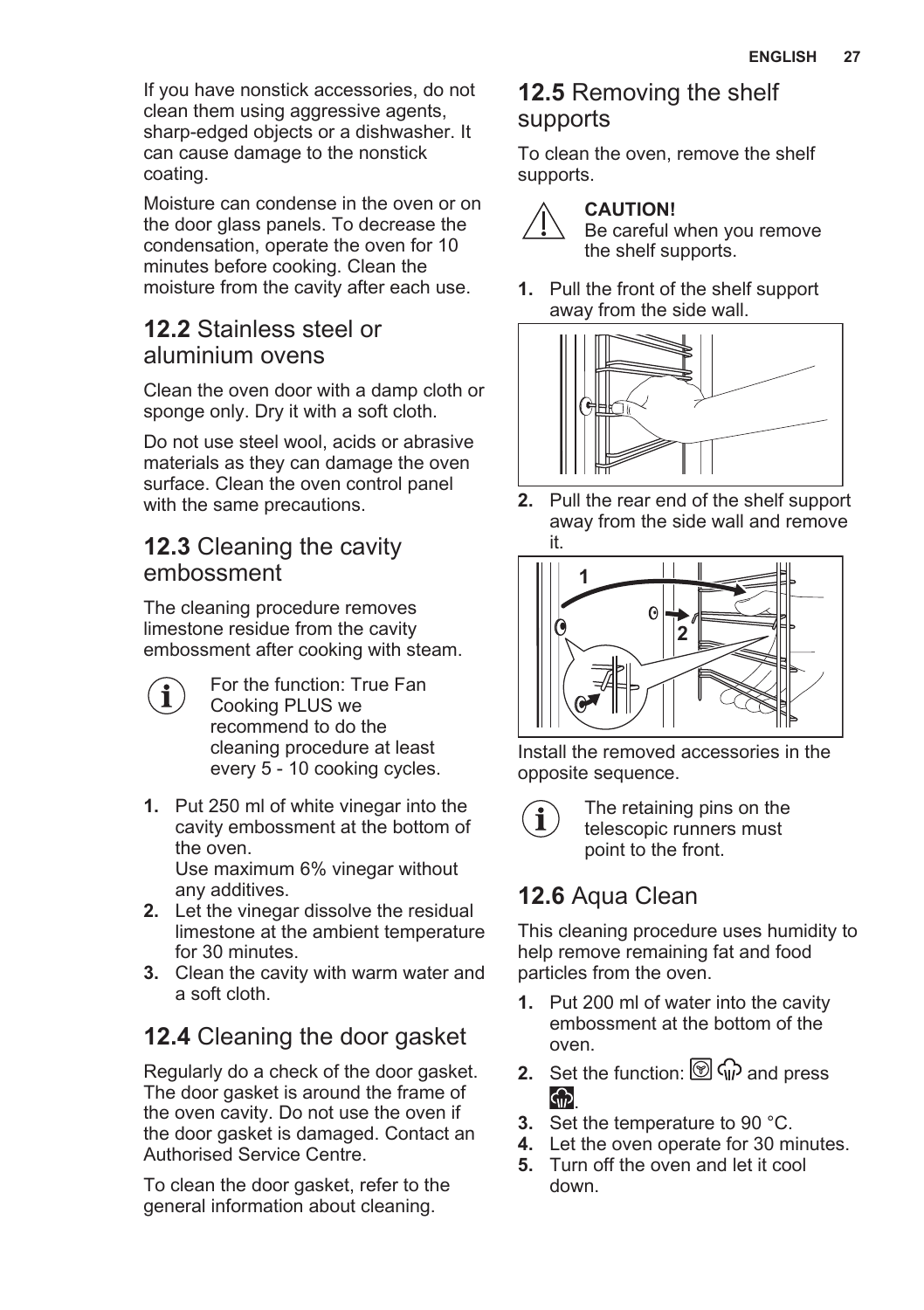**6.** When the oven is cool, clean it with a soft cloth.



### **WARNING!**

Make sure that the oven is cool before you touch it. There is a risk of burns.

### **12.7** Removing and installing door

The oven door has two glass panels. You can remove the oven door and the internal glass panel to clean it. Read the whole "Removing and installing door" instruction before you remove the glass panels.



The oven door may close if you try to remove the internal glass panel before you remove the oven door.



### **CAUTION!**

Do not use the oven without the internal glass panel.

**1.** Open the door fully and hold both hinges.



**2.** Lift and turn the levers fully on both hinges.



**3.** Close the oven door halfway to the first opening position. Then lift and pull forward and remove the door from its seat.



- **4.** Put the door on a soft cloth on a stable surface.
- **5.** Hold the door trim (B) on the top edge of the door at the two sides and push inwards to release the clip seal.



- **6.** Pull the door trim to the front to remove it.
- **7.** Hold the door glass panel by its top edge and carefully pull it out. Make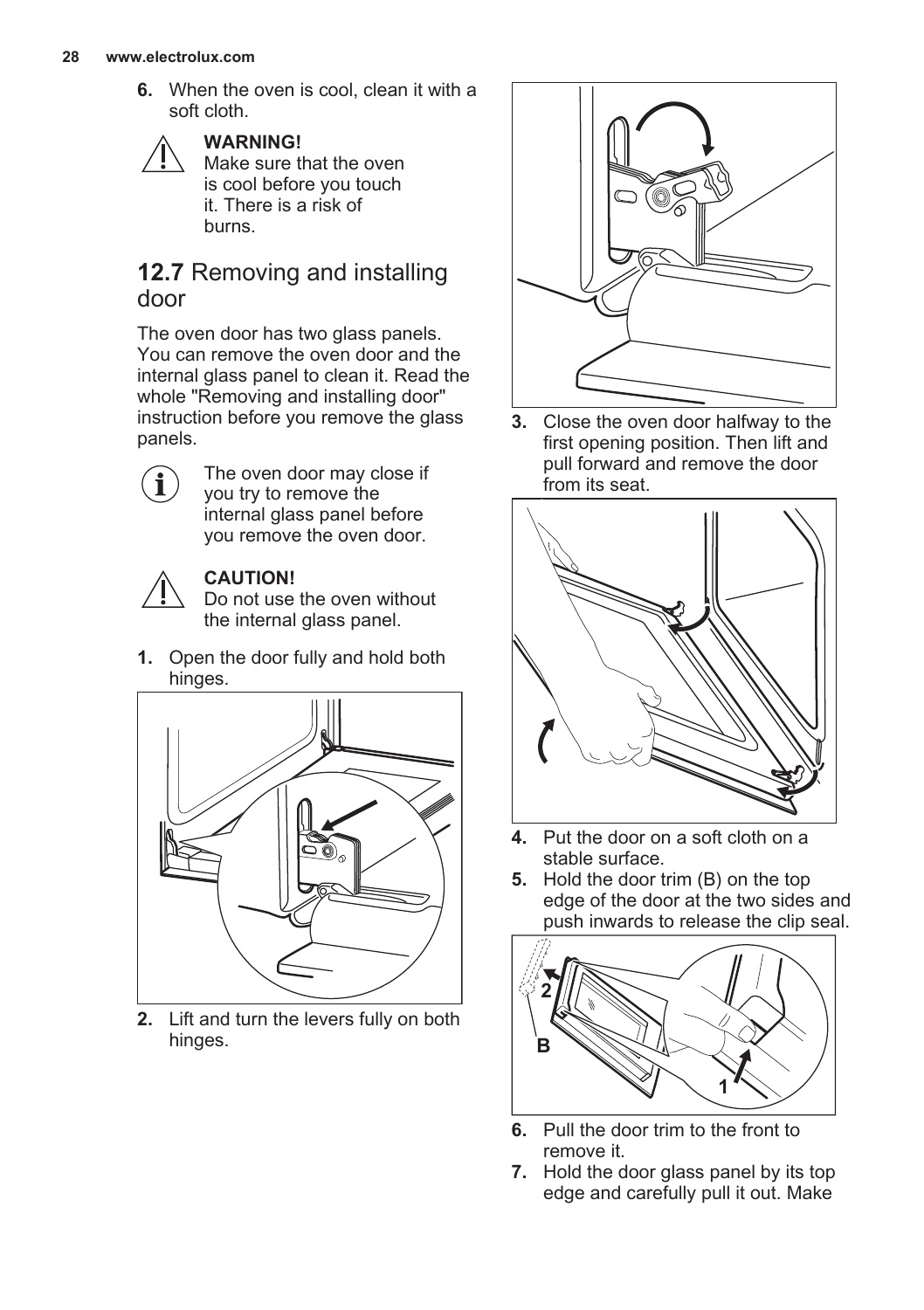sure the glass slides out of the supports completely.

<span id="page-28-0"></span>

**8.** Clean the glass panels with water and soap. Dry the glass panels carefully. Do not clean the glass panels in the dishwasher.

When the cleaning is completed, install the glass panel and the oven door.

The screen-printing zone must face the inner side of the door. Make sure that after the installation the surface of the glass panel frame on the screen-printing zones is not rough when you touch it.

When installed correctly the door trim clicks.

Make sure that you install the internal glass panel in the seats correctly.



**13.** TROUBLESHOOTING



**WARNING!**

Refer to Safety chapters.

### **13.1** What to do if...

#### **Problem Possible cause Remedy** The oven does not heat up. The oven is deactivated. Activate the oven. The oven does not heat up. The clock is not set. Set the clock. The oven does not heat up. The necessary settings are Make sure that the settings not set. are correct.

### **12.8** Replacing the lamp



### **WARNING!**

Risk of electric shock. The lamp can be hot.

### **1.** Turn off the oven.

Wait until the oven is cooled down.

- **2.** Disconnect the oven from the mains.
- **3.** Put a cloth on the bottom of the cavity.



### **CAUTION!**

Always hold the halogen lamp with a cloth to prevent grease residue from burning on the lamp.

### The back lamp

- **1.** Turn the lamp glass cover to remove it.
- **2.** Clean the glass cover.
- **3.** Replace the lamp with a suitable 300 °C heat-resistant lamp.
- **4.** Install the glass cover.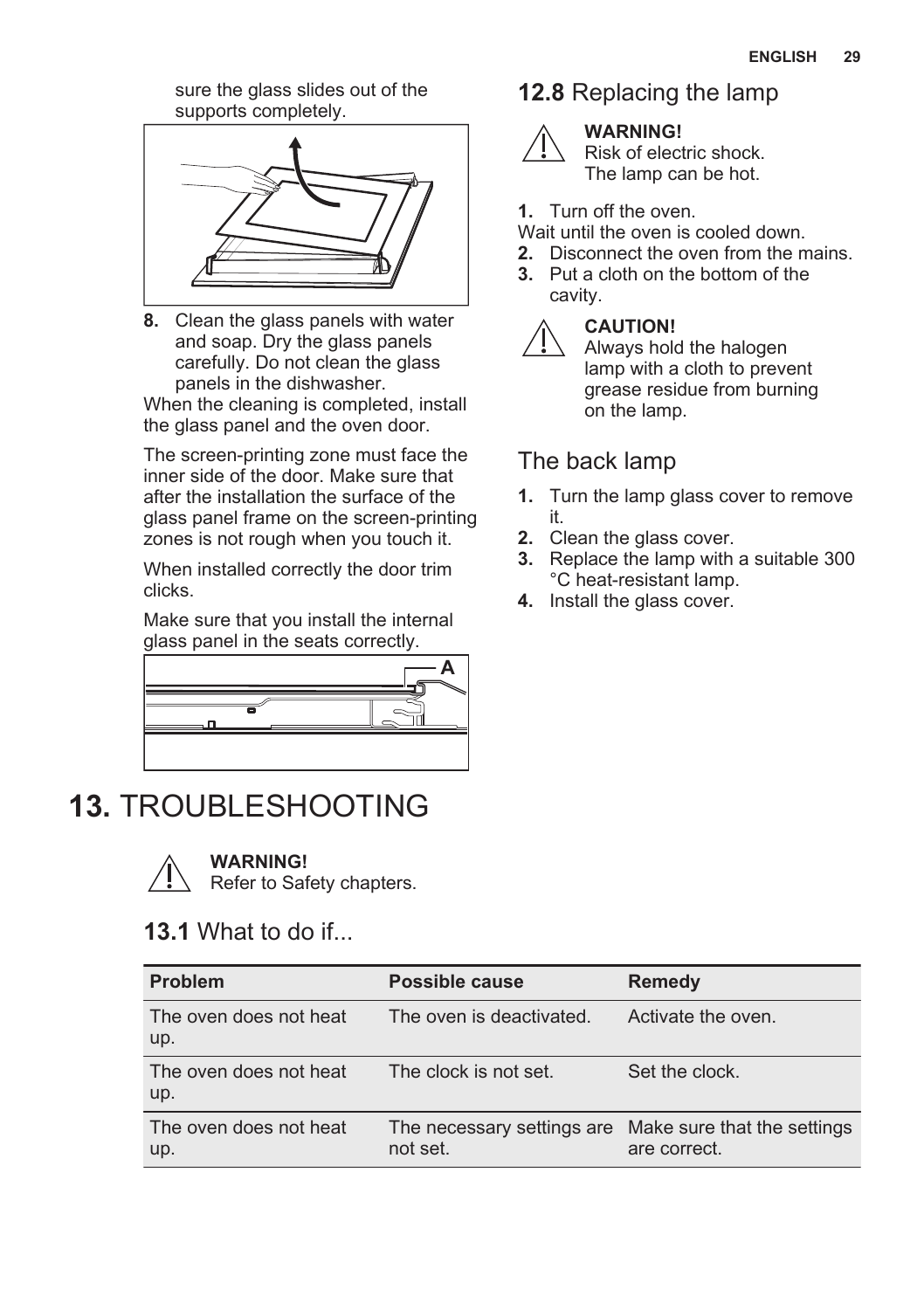| <b>Problem</b>                                                                                                 | Possible cause                                                                                          | <b>Remedy</b>                                                                                                                                                                                                              |
|----------------------------------------------------------------------------------------------------------------|---------------------------------------------------------------------------------------------------------|----------------------------------------------------------------------------------------------------------------------------------------------------------------------------------------------------------------------------|
| The oven does not heat<br>up.                                                                                  | The fuse is blown.                                                                                      | Make sure that the fuse is<br>the cause of the malfunc-<br>tion. If the fuse is blown<br>again and again, contact a<br>qualified electrician.                                                                              |
| The lamp does not oper-<br>ate.                                                                                | The lamp is defective.                                                                                  | Replace the lamp.                                                                                                                                                                                                          |
| Steam and condensation<br>settle on the food and in<br>the cavity of the oven.                                 | You left the dish in the<br>oven for too long.                                                          | Do not leave the dishes in<br>the oven for longer than 15<br>- 20 minutes after the<br>cooking process ends.                                                                                                               |
| There is no good cooking<br>performance using the<br>function: True Fan Cooking<br>PLUS.                       | You did not turn on the<br>function: True Fan Cooking<br>PLUS.                                          | Refer to "Activating the<br>function: True Fan Cooking<br>PLUS".                                                                                                                                                           |
| There is no good cooking<br>performance using the<br>function: True Fan Cooking<br>PLUS.                       | You did not turn on cor-<br>rectly the function: True<br>Fan Cooking PLUSwith the<br>Plus Steam button. | Refer to "Activating the<br>function: True Fan Cooking<br>PLUS".                                                                                                                                                           |
| There is no good cooking<br>performance using the<br>function: True Fan Cooking<br>PLUS.                       | You did not fill the cavity<br>embossment with water.                                                   | Refer to "Activating the<br>function: True Fan Cooking<br>PLUS".                                                                                                                                                           |
| You want to activate the<br>True Fan Cooking function,<br>but the indicator of the<br>Plus Steam button is on. | The True Fan Cooking<br>PLUS function operates.                                                         | Push the Plus Steam but-<br>ton to stop the True<br>Fan Cooking PLUS func-<br>tion.                                                                                                                                        |
| The water in the cavity em-<br>bossment does not boil.                                                         | The temperature is too low.                                                                             | Set the temperature at<br>least to 110 °C.<br>Refer to "Hints and tips"<br>chapter.                                                                                                                                        |
| The water comes out of<br>the cavity embossment.                                                               | There is too much water in<br>the cavity embossment.                                                    | Deactivate the oven and<br>make sure that the appli-<br>ance is cold. Wipe the wa-<br>ter with a cloth or sponge.<br>Add the correct amount of<br>water to the cavity em-<br>bossment. Refer to the<br>specific procedure. |
| The display shows "12.00".                                                                                     | There was a power cut.                                                                                  | Reset the clock.                                                                                                                                                                                                           |

## **13.2** Service data

If you cannot find a solution to the problem yourself, contact your dealer or an Authorised Service Centre.

The necessary data for the service centre is on the rating plate. The rating plate is on the front frame of the oven cavity. Do not remove the rating plate from the oven cavity.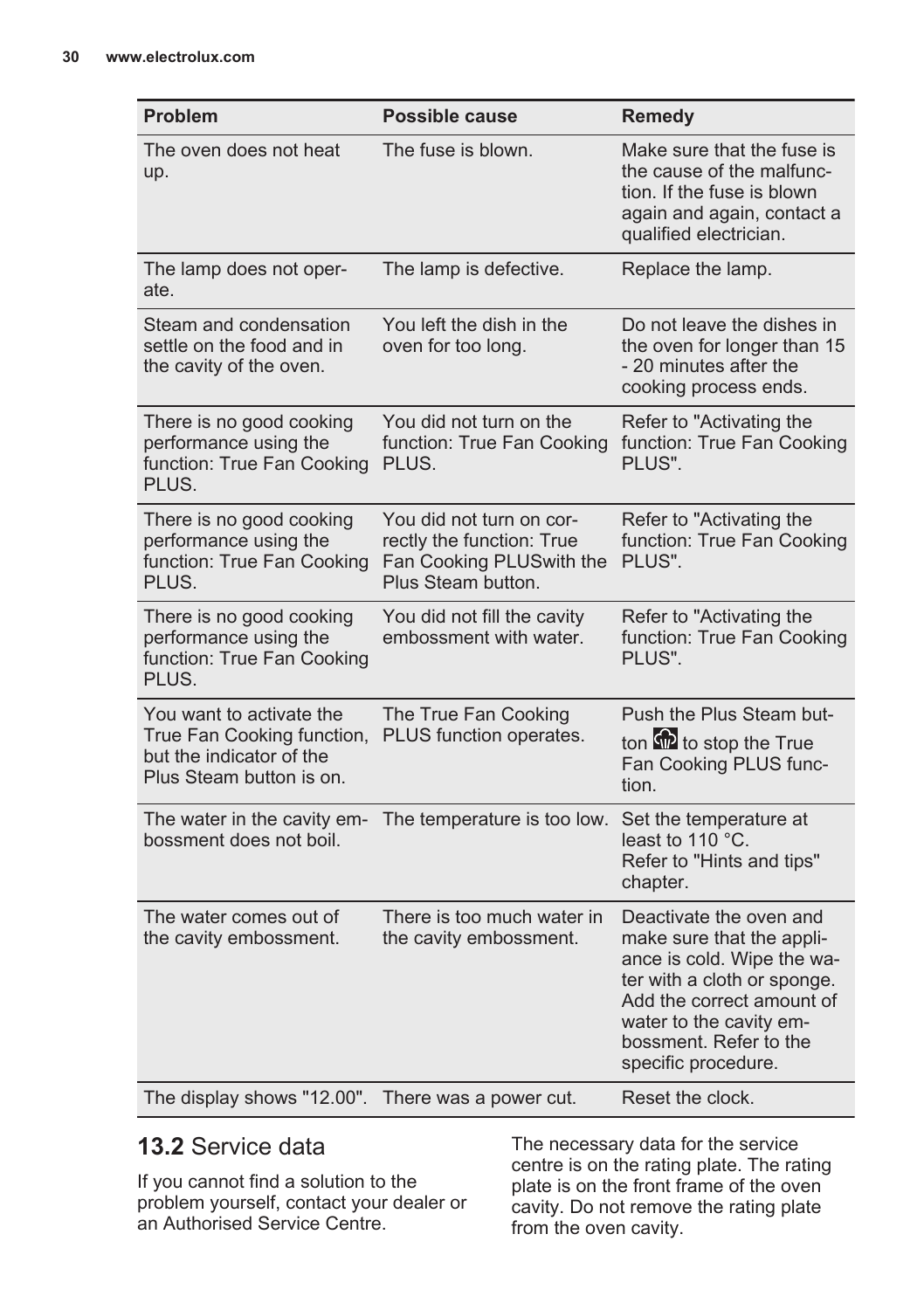#### <span id="page-30-0"></span>**We recommend that you write the data here:**

Model (MOD.)

Product number (PNC)

Serial number (S.N.)

## **14.** ENERGY EFFICIENCY

### **14.1** Energy saving



The oven contains features which help you save energy during everyday cooking.

### **General hints**

Make sure that the oven door is closed properly when the oven operates. Do not open the door too often during cooking. Keep the door gasket clean and make sure it is well fixed in its position.

Use metal dishes to improve energy saving.

When possible, do not preheat the oven before you put the food inside.

When the cooking duration is longer than 30 minutes, reduce the oven temperature to minimum 3 - 10 minutes before the end of the cooking time, depending on

## **15.** ENVIRONMENTAL CONCERNS

Recycle materials with the symbol  $\hat{\omega}$ . Put the packaging in relevant containers to recycle it. Help protect the environment and human health by recycling waste of electrical and electronic appliances. Do not dispose of the duration of the cooking. The residual heat inside the oven will continue to cook.

Use the residual heat to warm up other dishes.

Keep breaks between baking as short as possible when you prepare few dishes at one time.

#### **Cooking with fan**

When possible, use the cooking functions with fan to save energy.

#### **Keep food warm**

Choose the lowest possible temperature setting to use residual heat and keep a meal warm.

#### **Moist Fan Baking**

Function designed to save energy during cooking.

appliances marked with the symbol  $\underline{\mathbb{X}}$ with the household waste. Return the product to your local recycling facility or contact your municipal office.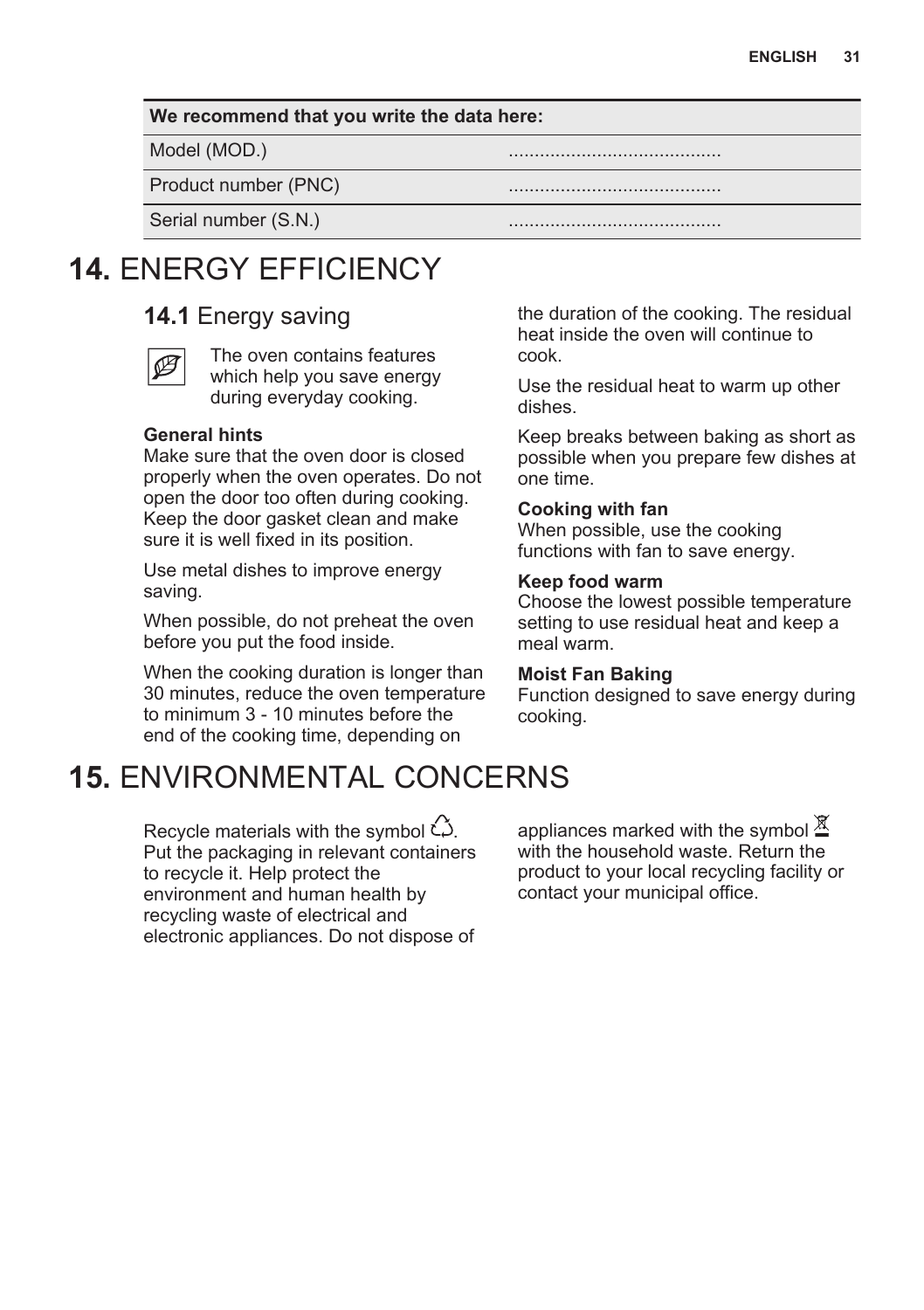# <span id="page-31-0"></span>สารบัญ

# เราคิดถึงคุณเสมอ

ขอบพระคุณที่ซื้อเครื่องใชไฟฟาจาก Electrolux คุณไดเลือกผลิตภัณฑที่ผลิตขึ้นโดยผูผลิต ้ที่มีความเชี่ยวชาญและโดดเด่นด้านนวัตกรรมมานับหลายทศวรรษ ผลิตภัณฑ์ของเรามี ิความโดดเด่นและมีสไตล์ ออกแบบมาโดยคำนึงถึงผ้ใช้โดยเฉพาะ ไม่ว่าคุณจะใช้ผลิตภัณฑ์ เมื่อใด คุณจึงมั่นใจไดวาจะประสิทธิภาพในการทำงานตามที่คาดหวังทุกครั้ง ยินดีตอนรับสู Electrolux

### **แวะไปยังเว็บไซทของเราสำหรับ:**



รับคำแนะนำในการใช้งาน เอกสารแผ่นพับ ข้อมูลการแก้ไขปัญหาและข้อมูลการให้ บริการไดที่

### **www.electrolux.com/webselfservice**

ลงทะเบียนผลิตภัณฑของคุณเพื่อความสะดวกยิ่งขึ้นในการรับบริการที่ **www.registerelectrolux.com**

เลือกซื้ออุปกรณ์เสริม วัสดุสิ้นเปลืองและอะไหล่แท้สำหรับเครื่องใช้ไฟฟ้าของคุณได้ที่: **www.electrolux.com/shop**

# ฝ่ายให้บริการและดูแลลูกค้า

```
<u>ใ</u>ช้อะไหล่แท้ทกครั้ง
```
ขณะติดตอศูนยบริการที่ไดรับการรับรองของเรา กรุณาเตรียมขอมูลตอไปนี้ใหพรอม รุน PNC ซีเรียลนัมเบอร

ตรวจสอบข้อมูลได้จากแผ่นข้อมูลสินค้า

 $\hat{\mathcal{A}}$  คำเตือน / ข้อควรระวัง-ข้อมูลด้านความปลอดภัย

 $\dot{\mathbf{u}}$  ข้อมูลและคำแนะนำทั่วไป

 $\boxed{\mathscr{P}}$  ข้อมูลด้านสิ่งแวดล้อม

เปลี่ยนแปลงได้ โดยไม่ต้องแจ้งให้ทราบ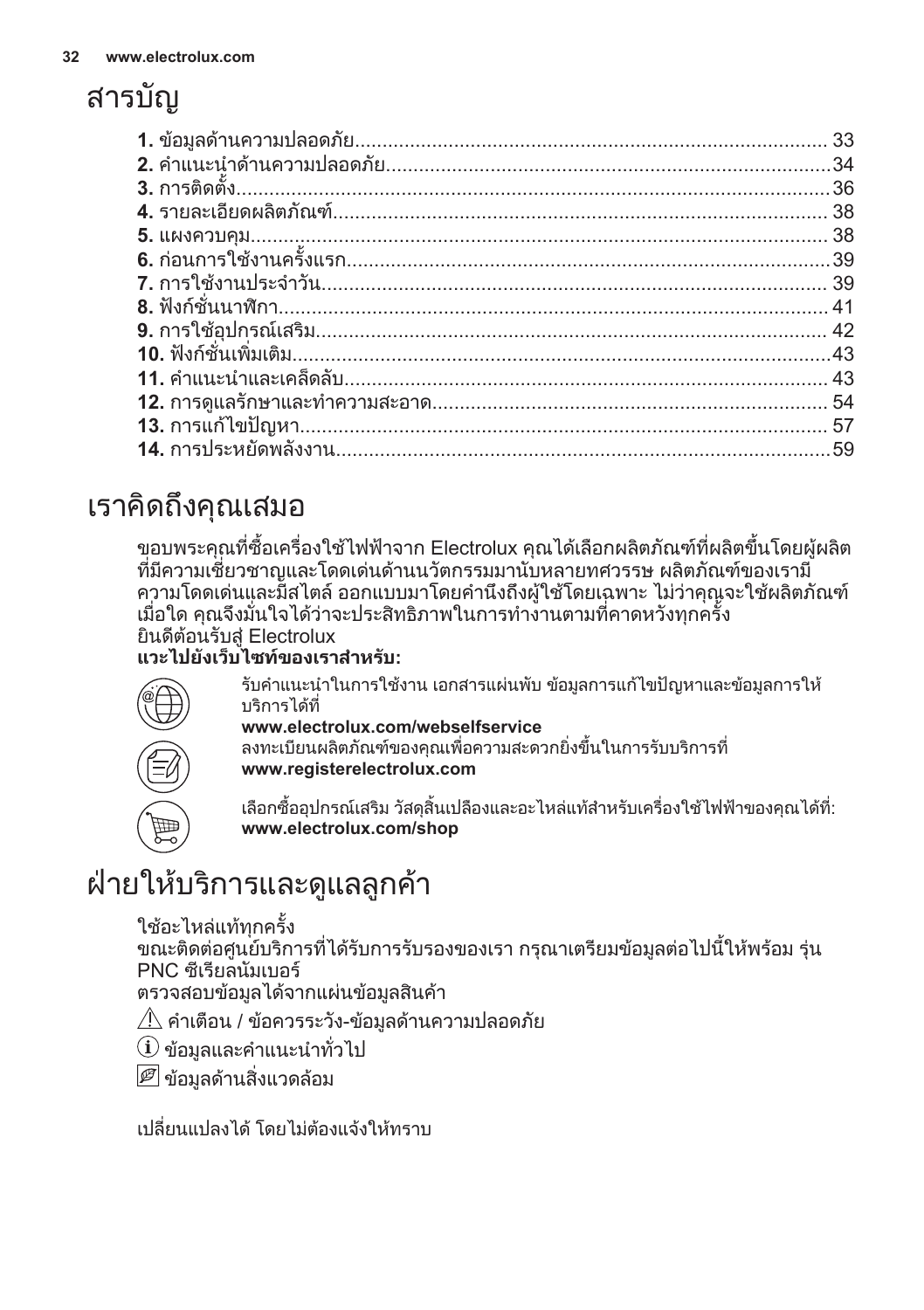<span id="page-32-0"></span>**1.** ขอมูลดานความปลอดภัย

กอนติดตั้งและใชงานเครื่อง กรุณาอานคำแนะนำที่จัดมาใหโดย ละเอียดกอนในเบื้องตน ผูผลิตจะไมรับผิดชอบใด ๆ ตอการบาด เจ็บหรือความเสียหายที่เปนผลมาจากการติดตั้งหรือใชงานที่ไม ถูกตอง เก็บชุดคำแนะนำเพื่อความปลอดภัยไวในที่ที่เรียกคน เพื่ออ้างอิงได้อย่างสะดวก

# **1.1** ความปลอดภัยสำหรับเด็กและบุคคลในกลุมเสี่ยง

- เครื่องสามารถใชงานไดโดยเด็กอายุ 8 ปขึ้นไปหรือบุคคลที่มี ขอจำกัดทางรางกาย ประสาทสัมผัสหรือสภาพจิต หรือขาด ประสบการณหากมีผูคอยกำกับดูแลหรือใหคำแนะนำเกี่ยวกับ การใชเครื่องอยางปลอดภัย และเขาใจเกี่ยวกับอันตรายที่อาจ เกิดขึ้น
- อยาใหเด็กอายุ 3 8 หรือผูที่ทุพพลภาพสูงเขาใกลเครื่อง ียกเว้นมีคนดูแลอย่างใกล้ชิด
- อยาใหเด็กอายุต่ำกวา 3 ปเขาใกลเครื่อง ยกเวนมีการกำกับ ดูแลอยางตอเนื่อง
- อยาใหเด็กเลนกับเครื่อง
- แยกบรรจุภัณฑทั้งหมดใหพนมือเด็กและทิ้งอยางเหมาะสม
- อยาใหเด็กและสัตวเลี้ยงอยูใกลเครื่องขณะทำงานหรือขณะ ้กำลังรอให้เย็นลง ชิ้นส่วนที่เข้าถึงได้อาจเกิดความร้อน ระหว่างการใช้งาน
- หากเครื่องมีอุปกรณนิรภัยสำหรับเด็ก ใหเปดใชงานอุปกรณ เหลานี้ไว
- เด็ก ๆ จะตองไมทำความสะอาดหรือดูแลรักษาเครื่องดวยตัว เองโดยไมมีผูดูแล

# **1.2** ความปลอดภัยทั่วไป

- ติดตั้งเครื่องและเปลี่ยนสายไฟโดยชางผูเชี่ยวชาญเทานั้น
- คำเตือน: เครื่องและชิ้นส่วนที่เข้าถึงได้อาจมีความร้อน ระหว่างการใช้งาน ใช้ความระมัดระวังหลีกเลียงการสัมผัส สวนประกอบที่ใหความรอน
- ใชถุงมือกันความรอนเพื่อนำสิ่งของออกหรือเขาในเครื่อง
- กอนทำการซอมบำรุงใด ๆ ใหปลดสายไฟเครื่องจากแหลง จายไฟกอน
- คำเตือน: ปิดเครื่องก่อนเปลี่ยนหลอดไฟเพื่อป้องกันไฟฟ้า ช็อต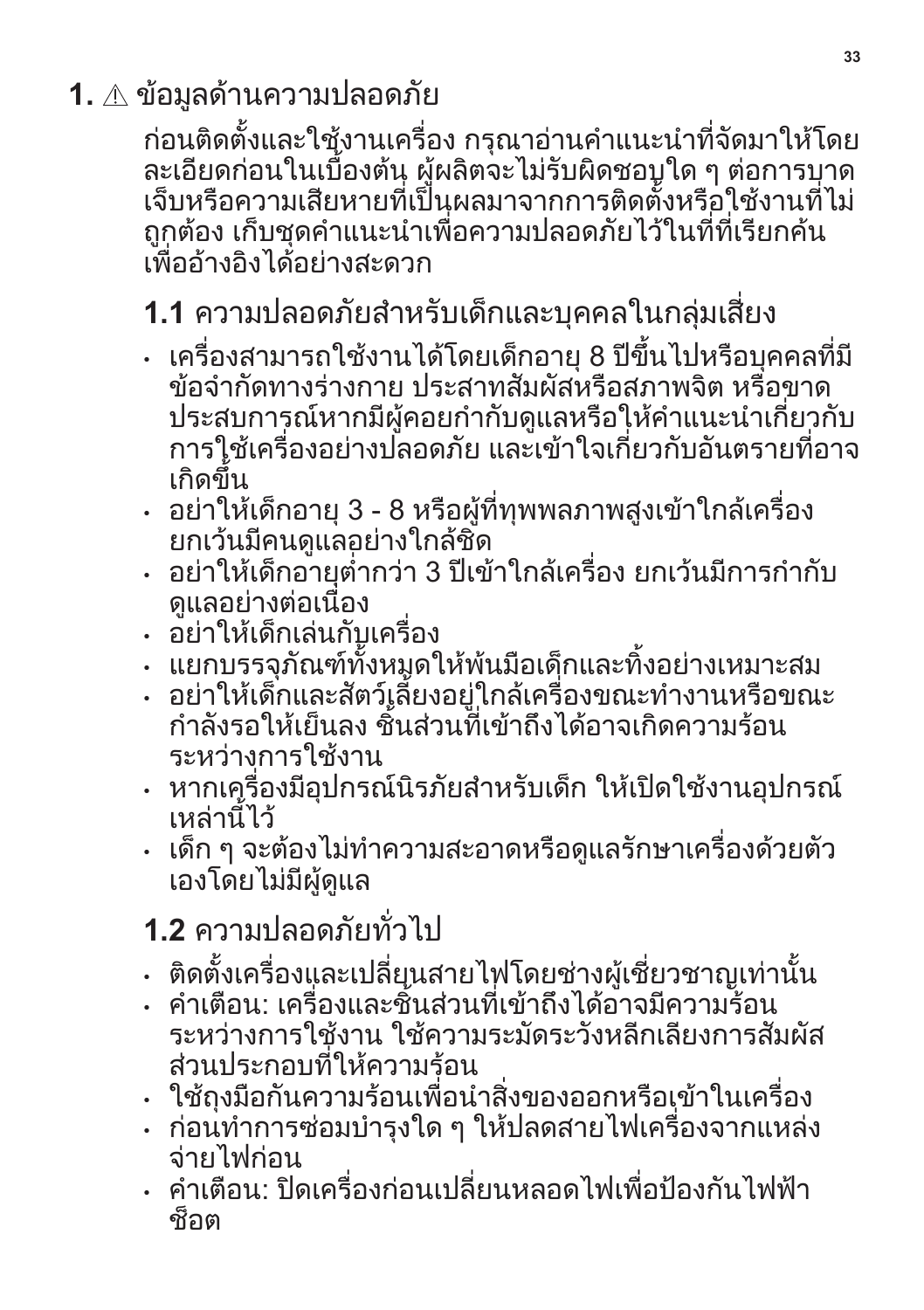- <span id="page-33-0"></span>• อยาใชเครื่องกอนติดตั้งกับโครงสรางบิลทอิน
- อยาใชเครื่องพนไอน้ำรอนเพื่อทำความสะอาดเครื่องใช
- อยาใชน้ำยาที่มีฤทธิ์กัดกรอนหรือวัสดุแหลมคมเพื่อทำความ สะอาดชองกระจก เนื่องจากอาจทำใหพื้นผิวเกิดรอยและ ทำใหกระจกแตกเสียหายได
- หากอุปกรณหรือสายไฟเสียหาย ใหสงซอมกับผูผลิต ศูนย ิบริการที่ได้รับอนุญาตหรือบคลากรผ้เชี่ยวชาญเพื่อป้องกัน อันตรายจากไฟฟาที่อาจเกิดขึ้น
- นำฐานรองชั้นวางออกกอนโดยดึงดานหนาของฐานรองชั้น ้วาง ีจากนั้นดึงปลายด้านหลังออกจากผนังด้านข้าง ใส่ฐาน ้รองชั้นวางโดยย้อนลำดับข้างต้น

# **2.** คำแนะนำดานความปลอดภัย

**2.1** การติดตั้ง



**คำเตือน** ติดตั้งเครื่องโดยชางผูเชี่ยวชาญ เทานั้น

- นำบรรจุภัณฑออกทั้งหมด
- อยาติดตั้งหรือใชเครื่องที่เสียหาย
- ปฏิบัติตามคำแนะนำในการติดตั้งที่จัดมา ใหพรอมกับเครื่อง
- ระมัดระวังขณะเคลื่อนย้ายเครื่อง เนื่องจาก เครื่องมีน้ำหนักมาก ใชถุงมือนิรภัยและ รองเทาที่มิดชิดทุกครั้ง
- อยาดึงเครื่องจากมือจับ
- เวนระยะขั้นต่ำจากเครื่องและอุปกรณอื่น
- ติดตั้งเครื่องในพื้นที่เหมาะสมและปลอดภัย ตามเงื่อนไขการติดตั้งที่กำหนด
- เครื่องมีระบบทำความเย็นแบบไฟฟา โดย จะตองทำงานโดยมีไฟเลี้ยง

| ์ความสูงขั้นต่ำของตู้<br>(ความสูงขั้นต่ำของตู้-<br>้ด้านล่างสำหรับแนว-<br>ระนาบที่จะใช้งาน) | 590 (600) มม. |
|---------------------------------------------------------------------------------------------|---------------|
| ความกว้างสาย                                                                                | 560 มม.       |
| ความหนาของสาย                                                                               | 550 (550) มม. |
| ความสูงด้านหน้าของ-<br>เครื่อง                                                              | 594 มม.       |
| ความสูงด้านหลังของ-<br>เครื่อง                                                              | 576 มม.       |
| ความกว้างด้านหน้า-<br>ของเครื่อง                                                            | 595 มม.       |

| ความกว้างด้านหลัง-<br>ของเครื่อง                        | 559 มม.    |
|---------------------------------------------------------|------------|
| ความหนาของเครื่อง                                       | 569 มม.    |
| ความลึกของช่องบิลท์-<br>กินสำหรับเครื่อง                | 548 มม.    |
| ความลึกขณะเปิดประต                                      | 1022 มม.   |
|                                                         |            |
| ขนาดช่องระบาย-<br>ขั้นต่ำ ช่องเปิดด้าน-<br>ล่างด้านหลัง | 560x20 มม. |
| ความยาวสายไฟหลัก<br>สายอยู่ที่มุมด้านขวา-<br>หลัง       | 1500 มม.   |

## **2.2** การตอระบบไฟ



**คำเตือน** อาจเกิดเพลิงไหมหรือไฟฟาช็อต ได

- ตอระบบไฟโดยชางไฟฟาที่มีความ เชี่ยวชาญเทานั้น
- เครื่องจะตองตอสายดิน
- พารามิเตอรตาง ๆ ที่ผานปายขอมูลจะตอง ตรงกับพิกัดทางไฟฟ้าสำหรับแหล่งจ่ายไฟ ที่ใช
- ใชเตารับแบบทนแรงกระแทกที่ติดตั้งได อย่างถูกต้อง
- อยาใชหัวตอหลายทางและสายพวง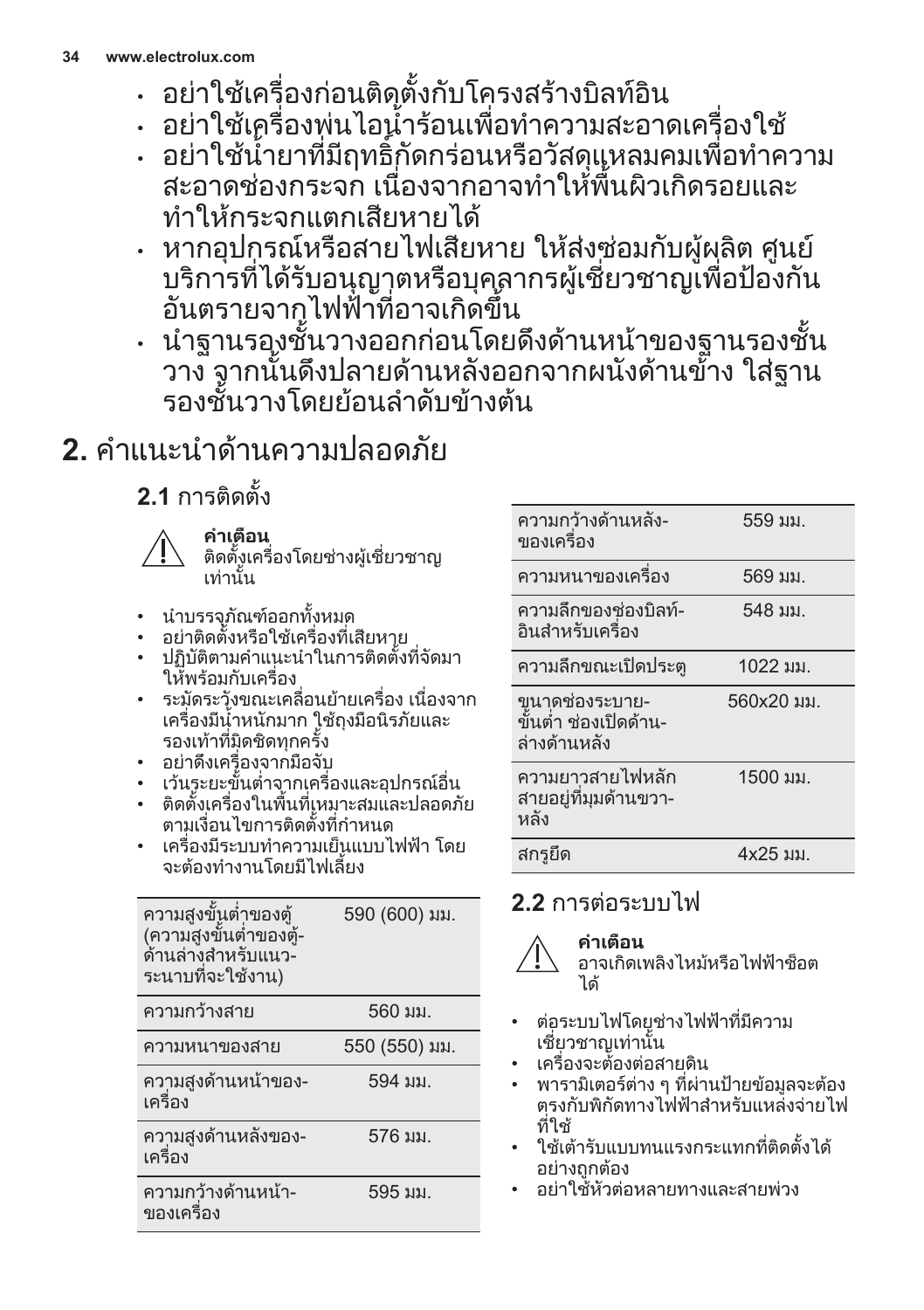- อยาทำใหปลั๊กไฟและสายไฟเสียหาย ใน กรณีที่ตองเปลี่ยนสายไฟ ควรใหศูนย บริการที่ไดรับอนุญาตเปนผูดำเนินการ
- อยาใหสายไฟสัมผัสโดนประตูเครื่องหรือ รองดานลางของเครื่อง โดยเฉพาะในกรณี ที่เครื่องทำงานหรือประตร้อนอย่
- ระบบปองกันการกระแทกของชิ้นสวนที่มี กระแสหรือชิ้นสวนหุมฉนวนจะตองยึดแนน โดยไมสามารถนำออกโดยไมใชเครื่องมือ พิเศษได
- ตอปลั๊กไฟเขากับเตารับไฟฟาเมื่อทำการ ติดตั้งเสร็จสิ้นแลวเทานั้น จะตองมีชอง สำหรับเสียบปลั๊กไดสะดวกหลังการติดตั้ง
- หากเตารับไฟฟาหลวมคลอน อยาตอปลั๊ก ไฟเขาไป
- อย่าดึงที่สายไฟเพื่อปิดเครื่อง ดึงที่หัวปลั๊ก ไฟทุกครั้ง
- ใช้เฉพาะอุปกรณ์ตัดตอนทางไฟฟ้าที่ถูก ตอง เชน ระบบตัดนิรภัย ฟวส (ฟวสแบบสก รูยึดกับฐาน) ตัวตัดไฟรั่วและคอนแทคเตอร
- การติดตั้งทางไฟฟาจะตองติดตั้งรวมกับ อุปกรณแยกสวนเพื่อใหสามารถตัดการ เชื่อมตอเครื่องจากแหลงจายไฟไดทุกขา อุปกรณแยกสวนจะตองมีความกวางชอง เปดหนาสัมผัสอยางนอย 3 มม.
- เครื่องจายไฟผานสายไฟหลักเทานั้น

### **ประเภทสายสำหรับติดตั้งหรือเปลี่ยน‐ ใหมในภูมิภาคยุโรป:**

H07 RN-F, H05 RN-F, H05 RRF, H05 VV-F, H05 V2V2-F (T90), H05 BB-F

ดูรายละเอียดสายตอไดจากพิกัดทางไฟฟาที่ แผนพิกัด นอกจากนี้คุณยังสามารถดูราย ละเอียดไดจากตารางตอไปนี้

| ี่กำลังไฟทั้งหมด<br>(W) | หน้าตัดสาย<br>(ตร.มม.) |
|-------------------------|------------------------|
| สูงสุด 1380             | $3 \times 0.75$        |
| สูงสุด 2300             | $3 \times 1$           |
| สูงสุด 3680             | $3 \times 1.5$         |

สายดิน (เขียว/เหลือง) จะตองยาวกวาสายเฟส และสายนิวทรัล 2 ซม. (สายสีน้ำเงินและ น้ำตาล)

## **2.3** การใช้งาน



### **คำเตือน**

อาจทำใหเกิดการบาดเจ็บ ไหม ไฟฟาช็อตหรือการระเบิดได

- นี่เป็นเครื่องใช้สำหรับใช้งานในครัวเรือน เทานั้น
- หามแกไขสวนประกอบทางเทคนิคของ เครื่องนี้
- ชองเปดระบายอากาศจะตองไมถูกกีดขวาง
- อยาเปดเครื่องใชงานทิ้งไวโดยไมมีคนดูแล
- ้ ปิดเครื่องหลังการใช้งานทุกครั้ง
- ใชความระมัดระวังขณะเปดประตูเครื่องใน กรณีที่เครื่องทำงานอยู อากาศรอนอาจ ระบายออกมา
- อยาเปดเครื่องขณะมือเปยกหรือในกรณีที่ เปยกน้ำ
- ้อย่าใช้แรงดันประตูที่เปิดอยู่
- อยาใชเครื่องเปนพื้นผิวสำหรับทำงานหรือ พื้นผิวสำหรับวางของ
- เปดประตูเครื่องดวยความระมัดระวัง การ ใชแอลกอฮอลกับเครื่องอาจทำให แอลกอฮอลผสมกับอากาศ
- อยาใหมีประกายไฟหรือเปลวไฟใกลกับ เครื่องขณะเปดประตู
- อยาใสของไวไฟที่เปยกสารไวไฟภายใน ใกลหรือบนตัวเครื่อง

### **คำเตือน**



- เพื่อปองกันความเสียหายหรือการเปลี่ยนสี ของอีนาเมล:
	- อยาวางฟอยลอะลูมิเนียมที่ดานลาง ของชองเปดของเครื่องโดยตรง
	- อยาใสน้ำโดยตรงในเครื่องที่กำลัง ร้อบ
	- อยาเก็บจานชื้นและอาหารไวในเครื่อง หลังปรุงอาหารเสร็จสิ้น
	- ใชความระมัดระวังขณะถอดหรือติดตั้ง อปกรณ์ต่าง ๆ
- การเปลี่ยนสีของอีนาเมลหรือสแตนเลสสตี ลไมสงผลตอประสิทธิภาพของเครื่องแต อยางใด
- ใชกะทะกนลึกเพื่อใหความชื้นแกเคก น้ำ ผลไมอาจทำใหเกิดคราบติดฝงถาวรได
- เครื่องใชสำหรับปรุงอาหารเทานั้น หามใช เพื่อวัตถุประสงคอื่น เชน ทำความรอนใน ห้อง
- ปรุงสุกโดยปดประตูเตาอบทุกครั้ง
- หากเครื่องติดตั้งดานหลังเครื่องเรือน (เชน ประตู) ประตูจะตองไมปดอยูขณะเครื่อง ทำงาน ความรอนและความชื้นอาจสะสม ดานหลังเครื่องเรือนที่ปดทึบทำใหเกิด ความเสียหายกับเครื่อง ตัวเรือนหรือพื้นได อยาปดแผงเครื่องเรือนจนกวาเครื่องจะเย็น ลงหลังใช้งาน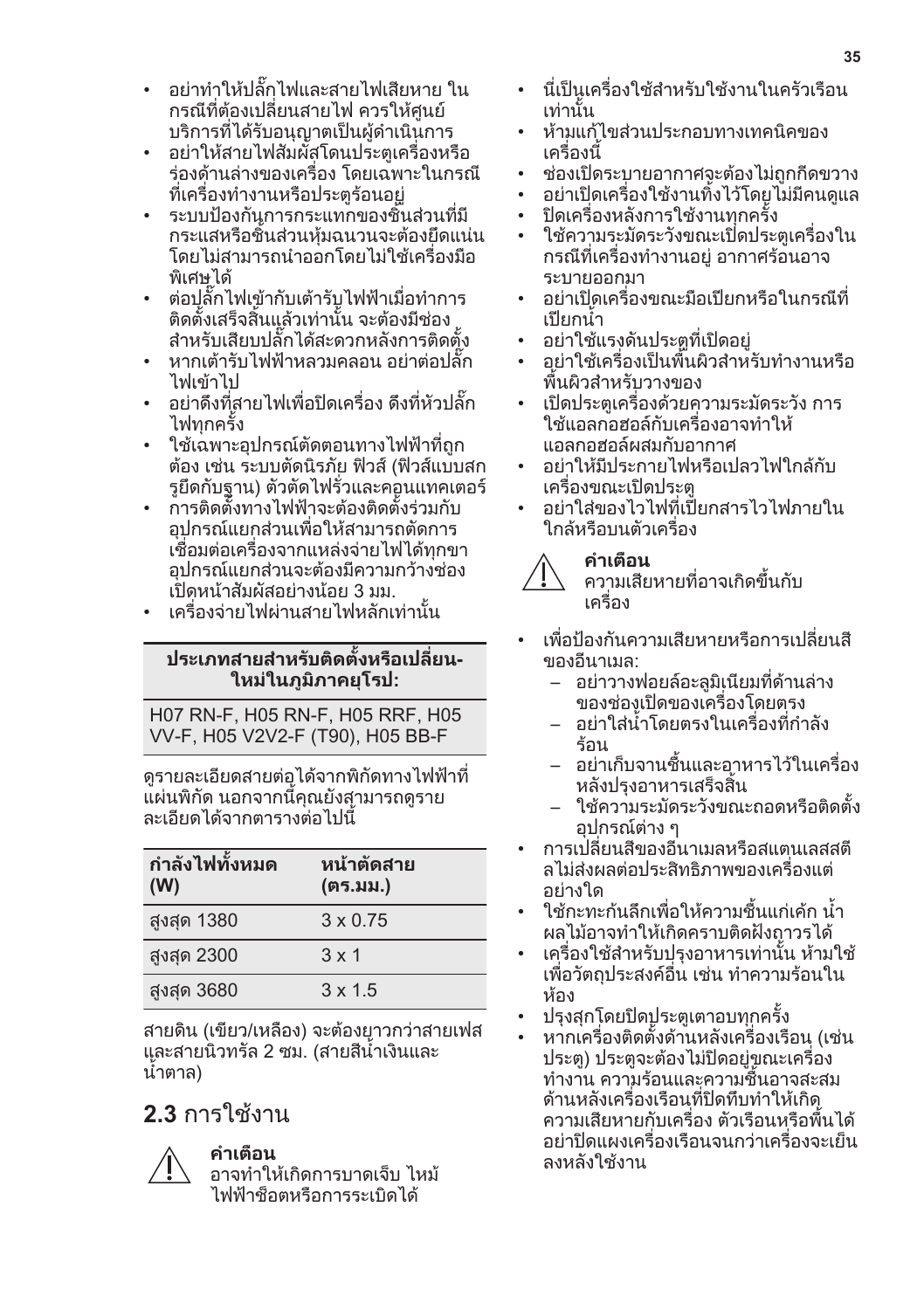<span id="page-35-0"></span>**2.4** การดูแลและทำความสะอาด



**คำเตือน** ความเสี่ยงตอการบาดเจ็บ เพลิง ไหมหรือความเสียหายตอเครื่อง

- กอนทำการซอมบำรุง ใหปดเครื่องและปลด สายไฟออกจากเตารับไฟฟา
- เครื่องจะตองเย็นลงแลว แผงกระจกอาจ แตกเสียหายได
- เปลี่ยนแผงกระจกทันทีหากมีการแตกเสีย หาย ติดต่อศูนย์บริการที่ได้รับอนุญาต
- ทำความสะอาดเครื่องเปนประจำเพื่อ ปองกันการเสื่อมสภาพของวัสดุบริเวณพื้น ผิว
- ทำความสะอาดเครื่องโดยใช้ผ้าเนื้อน่มชบ น้ำบิดหมาด ใชเฉพาะน้ำยาทำความ ี สะอาดที่เป็นกลาง อย่าใช้ผลิตภัณฑ์ที่มี ฤทธิ์กัดกรอน แผนขัดที่หยาบ สารละลาย หรือวัตถุโลหะที่อาจทำใหเกิดความเสีย หาย
- หากใชสเปรยสำหรับฉีดเตา ใหปฏิบัติตาม คำแนะนำดานความปลอดภัยบนบรรจุ ภัณฑ
- อยาทำความสะอาดชั้นอีนาเมลแคทาลิติค (ถามี) โดยใชน้ำยาทำความสะอาด

## **2.5** ไฟดานใน



**คำเตือน** อาจเกิดไฟฟาช็อตได

**3.** การติดตั้ง



### **คำเตือน**

ดูรายละเอียดจากหัวขอ ความ ปลอดภัย

- หลอดไฟหรือหลอดฮาโลเจนที่ใช้กับเครื่อง นี้ มีไวใชสำหรับเครื่องใชในครัวเรือน เท่านั้น ห้ามใช้เป็นไฟส่องสว่างในบ้าน
- ก่อนเปลี่ยนหลอดไฟ ให้ปลดสายไฟเครื่อง จากแหลงจายไฟกอน
- ใช้เฉพาะหลอดไฟที่มีพิกัดทางไฟฟ้า เหมือนกัน

## **2.6 การให้บริการ**

- ซ่อมเครื่องโดยติดต่อศูนย์บริการที่ได้รับ อนุญาต
- ใชชิ้นสวนแทเทานั้น

## **2.7** การทิ้ง



#### **คำเตือน** ความเสี่ยงตอการบาดเจ็บหรือ ขาดอากาศหายใจ

- ถอดปลั๊กจากเตารับไฟฟา
- ตัดสายไฟหลักที่อยูติดกับเครื่องและแยก ทิ้ง
- ถอดตัวล็อคประตูเพื่อปองกันเด็กหรือสัตว เลี้ยงติดคางในเครื่อง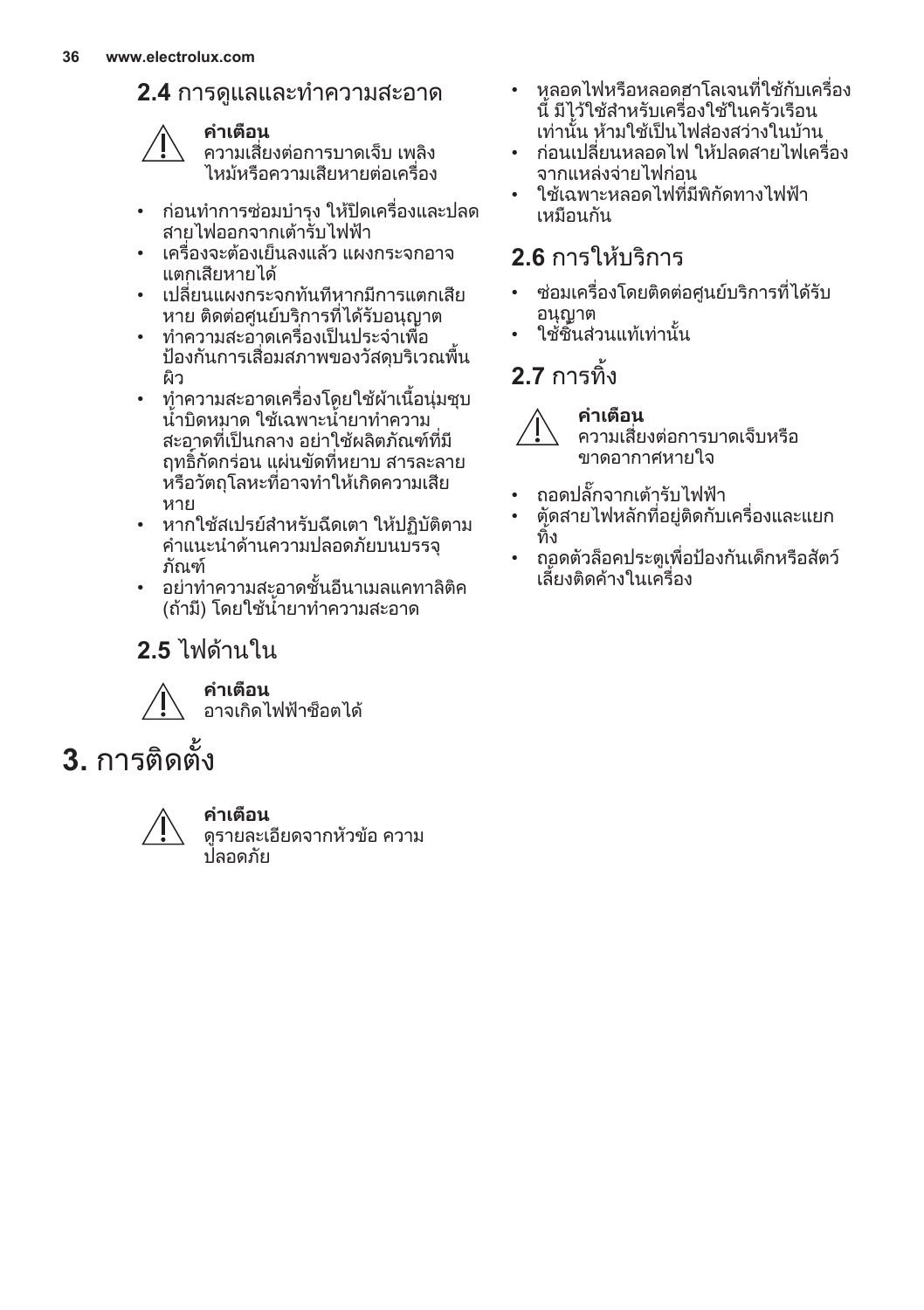# **3.1** การติดตั้งแบบบิลทอิน



**3.2** การยึดเตาอบเขากับตู

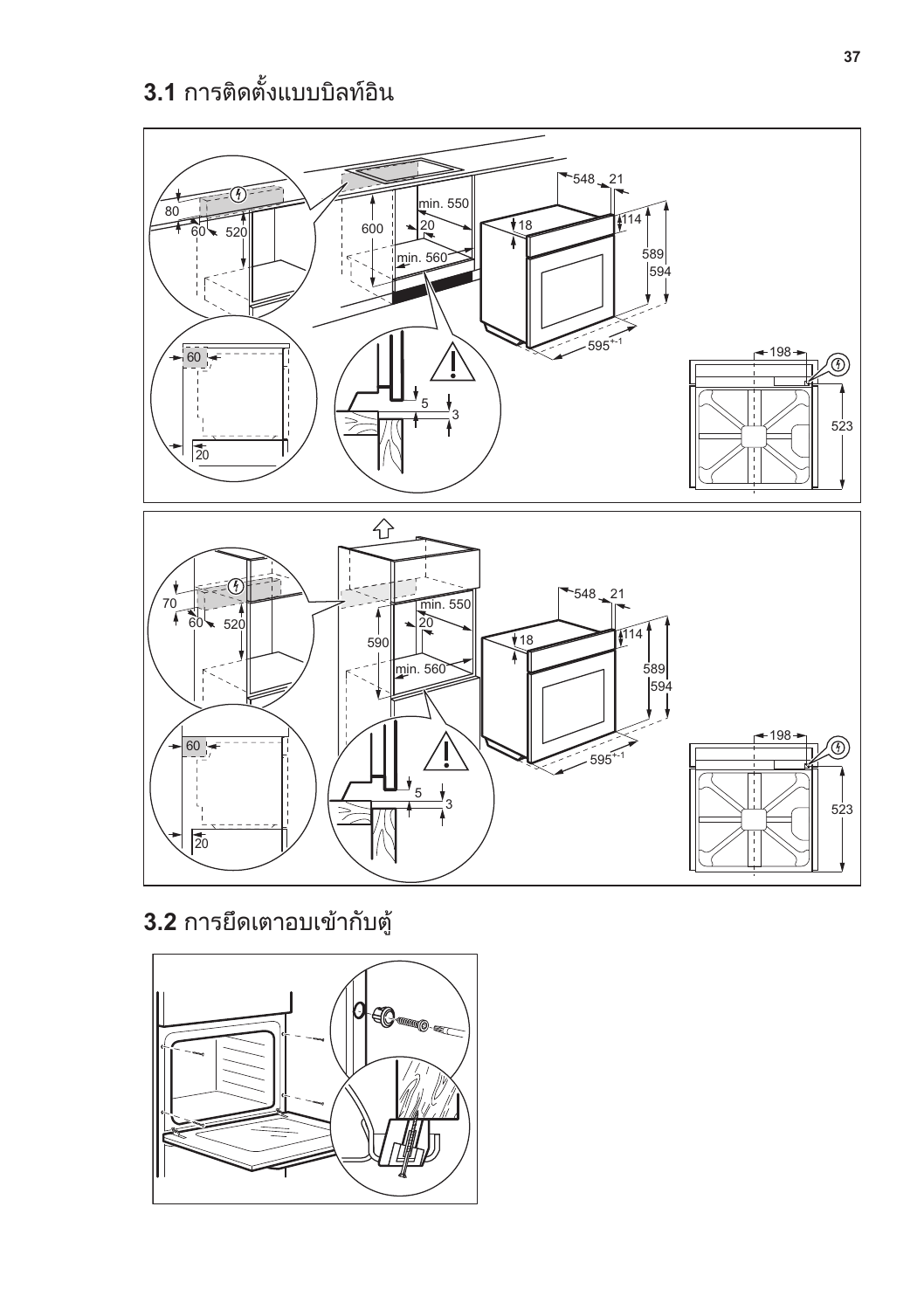# <span id="page-37-0"></span>**4.** รายละเอียดผลิตภัณฑ

## **4.1** ภาพรวมเบื้องตน



## **4.2** อุปกรณเสริม

- **ตะแกรงชั้นวาง** สำหรับภาชนะ ถาดเค้กและอุปกรณ์ปิ้งย่าง • **กระทะเอนกประสงค**
- **5.** แผงควบคุม

## **5.1** ปุมสั่งการ

- 1 แผงควบคุม
- 2 แปนฟงกชั่นทำความรอน
- 3 ไฟ/สัญลักษณแสดงการทำงาน
- 4 จอแสดงผล
- 5 แปนควบคุม (สำหรับปรับอุณหภูมิ)
- 6 ไฟ/สัญลักษณแจงอุณหภูมิ
- **7** Plus Steam
- 8 สวนทำความรอน
- 9 หลอดไฟ
- 10 พัดลม
- 11 แนวนูนของชองเปด
- 12 ฐานรองชั้นวางถอดได
- 13 ตำแหนงชั้นวาง

สำหรับเคกและบิสกิต สำหรับอบและยาง หรือใชเปนกระทะสำหรับรองไขมัน

• **รางทรงกระบอก** สำหรับชั้นวางและถาด

| พื้นที่เซ็นเซอร์ / ปุ่มสั่งการ | ฟังก์ชั่น                | รายละเอียด                            |
|--------------------------------|--------------------------|---------------------------------------|
|                                | MINUS (ลบ)               | ตั้งเวลา                              |
| ( د )                          | <b>CLOCK</b><br>(นาฬิกา) | ตั้งค่านาฬิกา                         |
|                                | PLUS (บวก)               | ตั้งเวลา                              |
| ငြှာ                           | <b>PLUS STEAM</b>        | ี่สำหรับเปิดใช้ True Fan Cooking PLUS |

## **5.2** จอแสดงผล



- **A.** นาฬิกา
- **B.** ระบบตั้งเวลา
- **C.** นาฬิกา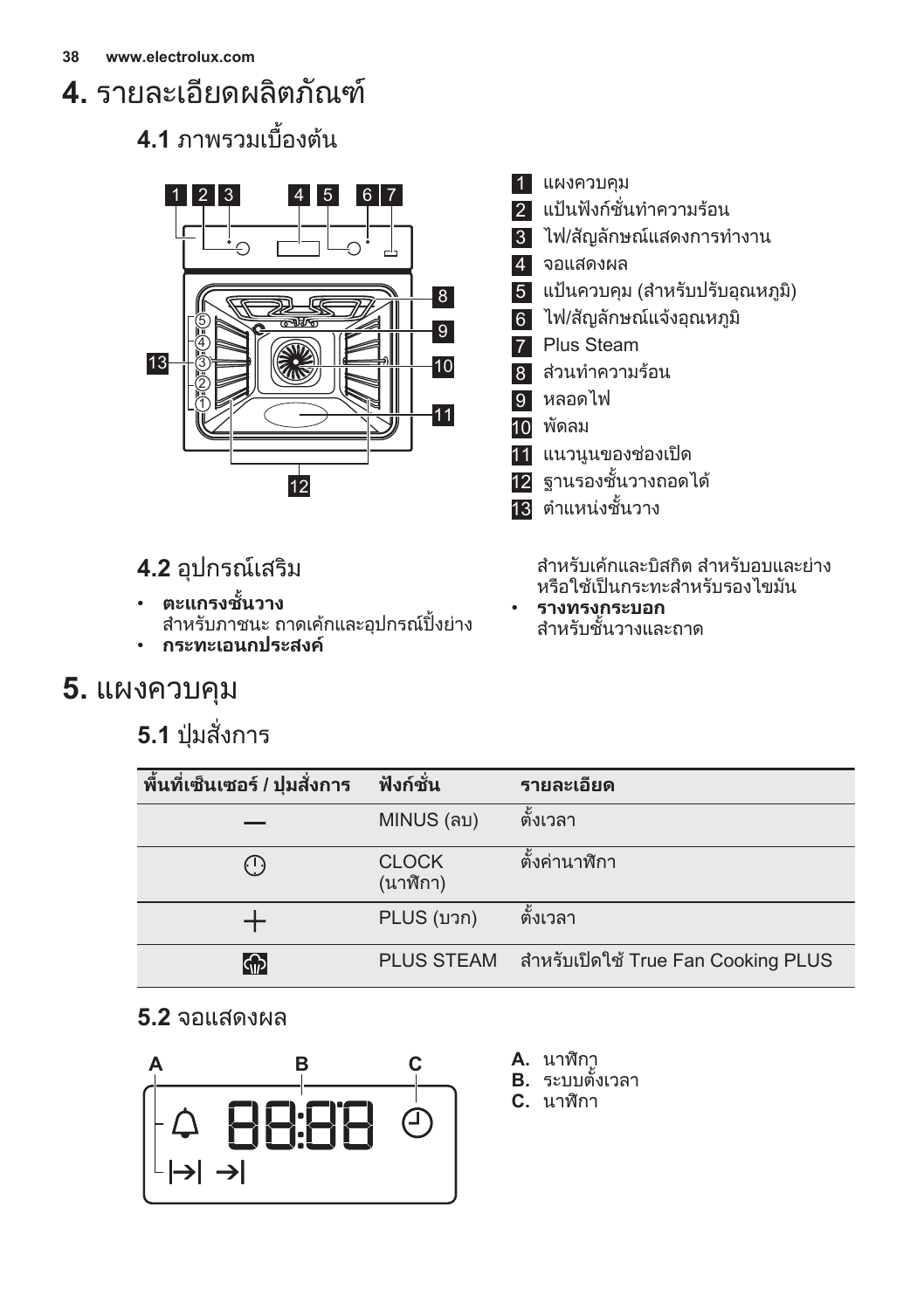# <span id="page-38-0"></span>**6.** ก่อนการใช้งานครั้งแรก



 $\mathbf i$ 

### **คำเตือน**

ดูรายละเอียดจากหัวขอ ความ ปลอดภัย

ตั้งคาเวลาตามคำแนะนำใน หัวข้อ "ฟังก์ชั่นนาฬิกา"

## **6.1** การทำความสะอาดเบื้องต้น

นำอุปกรณทั้งหมดและฐานรองชั้นวางที่ถอด ได้ออกจากเตาอบ

> ดูในหัวขอ "การดูแลและ ทำความสะอาด"

ทำความสะอาดเตาอบและอุปกรณตาง ๆ กอน ใชงานเปนครั้งแรก

ติดตั้งสวนประกอบตาง ๆ และฐานรองชั้นวาง แบบถอดไดกลับเขาไปที่ตำแหนงเดิม

## **6.2** การอุนรอน

ทำความสะอาดเตาอบก่อนใช้งานเป็นครั้งแรก

# **7.** การใช้งานประจำวัน



### **คำเตือน**

ดูรายละเอียดจากหัวขอ ความ ปลอดภัย

## **7.1** ลูกบิดแบบดีดกลับได

ใชเครื่องโดยกดที่ลูกบิด ลูกบิดจะยื่นออกมา

**7.2** การตั้งคาฟงกชั่นทำความรอน

- **1.** ปรับลูกบิดฟงกชั่นทำความรอนเพื่อเลือก ฟงกชั่นการทำความรอน
- **2.** ปรับลูกบิดเพื่อเลือกอุณหภูมิ
- ไฟจะติดสวางเมื่อเตาอบทำงาน
- **3.** ปดเตาอบโดยหมุนลูกบิดฟงกชั่นทำความ ร้อนไปยังตำแหน่งปิดทำงาน
- **7.3** ฟงกชั่นทำความรอน

# **ฟงกชั่นเตาอบ การใช**

0

เตาปดอยู

ปดทำงาน



- สำหรับการทำงาน: True Fan Cooking PLUS ดูคำแนะนำใน หัวขอ "การใชงานทั่วไป", การ ตั้งคาฟงกชั่นการทำงาน: True Fan Cooking PLUS"
- **1.** ตั้งคาฟงกชั่นการทำงาน ตั้งคาอุณหภูมิ สูงสุด
- **2.** ปลอยใหเตาอบทำงานเปนเวลา 1 ชั่วโมง
- **3. ตั้งค่าฟังก์ชั่น ...** ตั้งค่าอุณหภูมิสูงสุด
- ี**-**<br>4. ปล่อยให้เตาอบทำงานเป็นเวลา 15 นาที
- **5.** ตั้งคาฟงกชั่น กด: Plus Steam ี **เพิ่**ย ตั้งค่าอุณหภูมิสูงสุด
- **6.** ปลอยใหเตาอบทำงานเปนเวลา 15 นาที
- **7.** ปดเตาอบและปลอยใหเย็น

อุปกรณเสริมอาจรอนกวาปกติ เตาอบอาจสง ้กลิ่นและมีควัน อากาศในห้องจะต้องถ่ายเทได้ สะดวก

| ฟังก์ชั่นเตาอบ                                                                                                            | การใช้                                                                                                                                                                                                                                                                                                                                                        |
|---------------------------------------------------------------------------------------------------------------------------|---------------------------------------------------------------------------------------------------------------------------------------------------------------------------------------------------------------------------------------------------------------------------------------------------------------------------------------------------------------|
| ไพ                                                                                                                        | เปิดไฟได้โดยไม่ใช้ฟัง-<br>ก์ชั่นปรุงอาหาร                                                                                                                                                                                                                                                                                                                     |
| $\langle \vec{q}_\parallel \rangle$<br>ใช้พัดลมปรง-<br>สุก / True Fan<br>Cooking<br>PLUS/<br>ทำความ-<br>สะอาดระบบ<br>Aqua | ่อบสูงสุดสามชั้นพร้อม ๆ<br>กันและอบแห้งอาหาร<br>ตั้งอุณหภูมิต่ำกว่า 20 - 40<br>°C สำหรับ อบปกติ<br>การเพิ่มความชื่นระหว่าง-<br>การปรุงสุก เพื่อให้ได้สี-<br>และความกรอบที่กำลัง-<br>พอดีระหว่างการอบ เพื่อ-<br>ให้มีเนื้อฉ่ำระหว่างการอุ่น-<br>ร้อน<br>ดูรายละเอียดเพิ่มเติมเกี่ยว-<br>กับ ทำความสะอาดระบบ<br>่ Aqua ได้จากหัวข้อ "การ-<br>ดแลและทำความสะอาด" |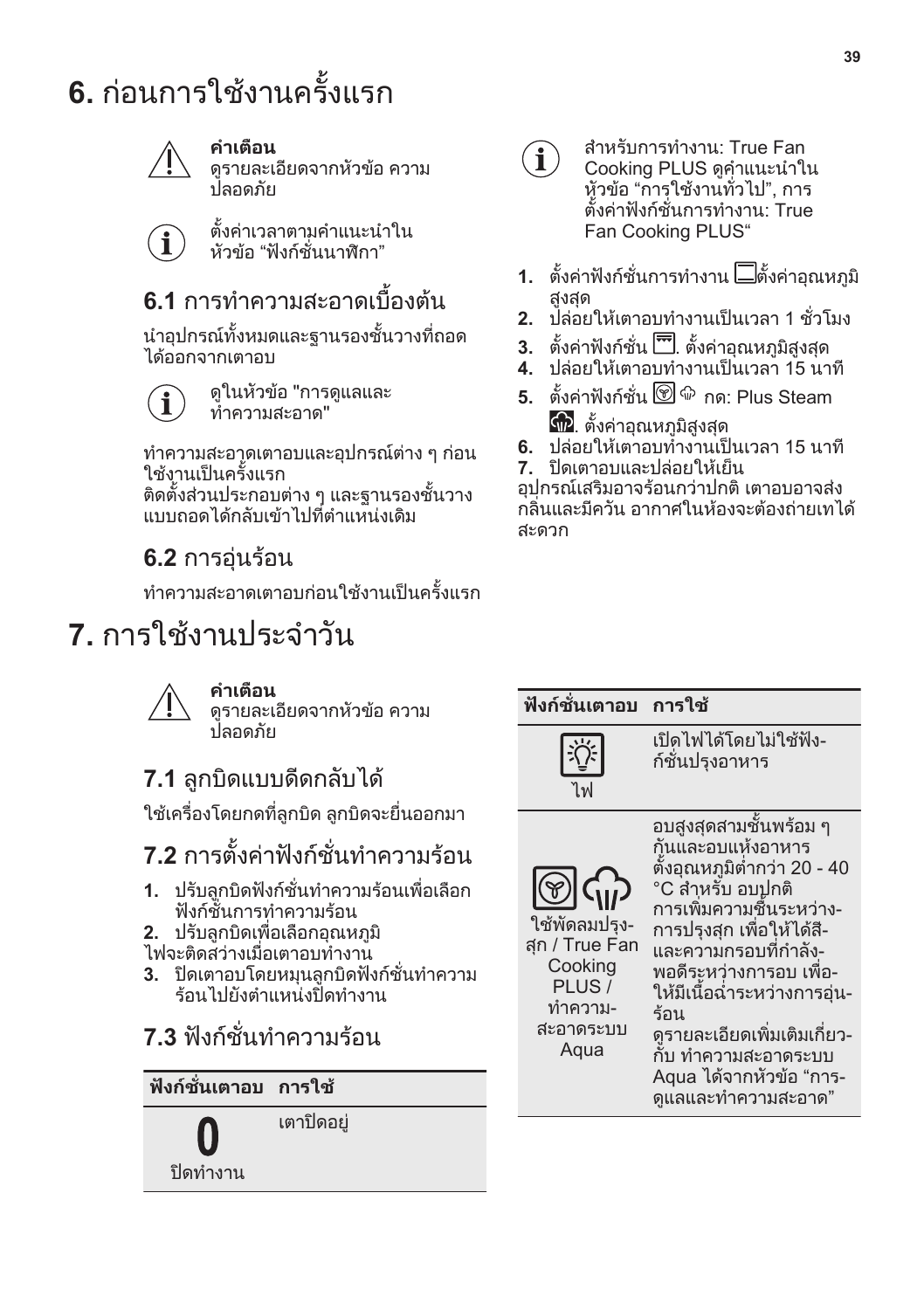

### **ฟงกชั่นเตาอบ การใช**

สำหรับอบและย่างอาหาร-บนชั้นที่หนึ่ง

อบปกติ (ความ‐ ร้อนด้านบน/

## **7.4** การตั้งคาฟงกชั่น:True Fan Cooking PLUS

ฟงกชั่นนี้ชวยใหสามารถปรับความชื้นได ระหวางการปรุงสุก



ความเสียหายที่อาจเกิดขึ้นกับ เครื่อง หรืออาจทำใหผิวไหมได

ความชื้นที่ระบายออกมาอาจทำใหเกิดอาการ

- อยาเปดประตูเตาอบขณะฟงกชั่นนี้กำลัง
- เปดประตูเตาอบดวยความระมัดระวังหลัง ฟงกชั่นหยุดทำงาน



**1.** เติมน้ำประปาในชองเปดแนวนูน



ความจุสูงสุดของชองเปดแนวนูนคือ 250

เติมน้ำในชองเปดแนวนูนขณะเตาอบเย็น อยูเทานั้น



### **ขอควรระวัง**

อยาเติมน้ำในชองเปดแนว นูนเพิ่มระหวางการปรุงสุก หรือขณะเตาร้อน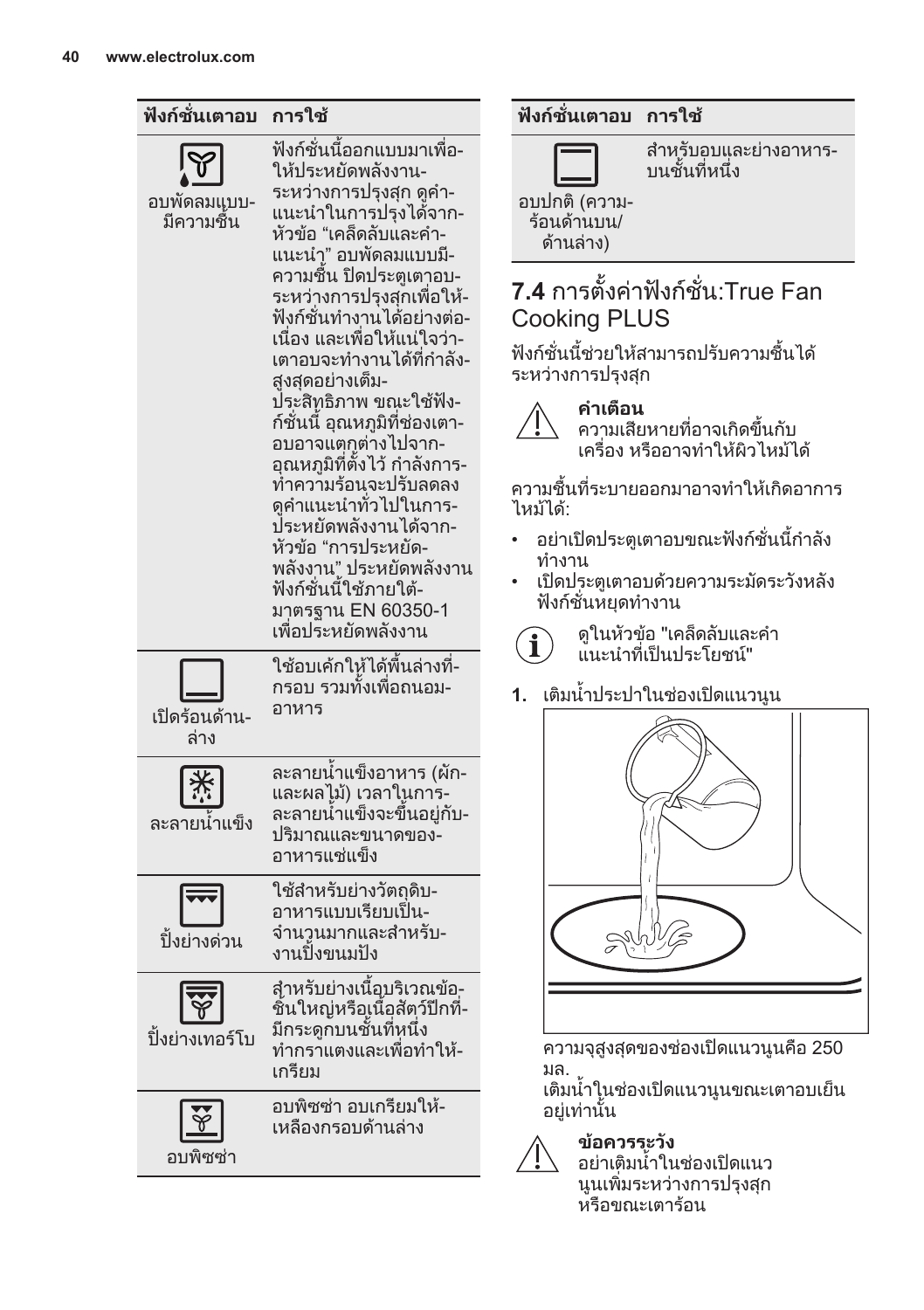- <span id="page-40-0"></span>**2.** ใสอาหารในเตาอบ จากนั้นปดประตูเตา อบ
- **3.** ตั้งค่าฟังก์ชั่นการทำงาน:  $\circledcirc$  .

**4.** กด: Plus Steam **(พิ** ใชไดเฉพาะกับฟงกชั่นนี้: True Fan Cooking PLUS. ไฟสถานะติดสวาง

- **5.** ปรับลูกบิดเพื่อเลือกอุณหภูมิ
- **6.** ปรับแปนฟงกชั่นทำความรอนไปที่

ี่ตำแหน่งปิดทำงาน กด Plus Steam **ด***ิ***ก** เพื่อปิดเตาอบ

# **8.** ฟงกชั่นนาฬิกา

## **8.1** ตารางฟงกชั่นนาฬิกา

ไฟสถานะดับลง

**7.** นำน้ำออกจากชองเปดแนวนูน



**คำเตือน** เตาอบจะตองเย็นกอนนำน้ำ ที่เหลือออกจากชองเปดแนว นูน

| นาฬิกา        |                                | การใช้                                                                                                                                    |
|---------------|--------------------------------|-------------------------------------------------------------------------------------------------------------------------------------------|
| (ד)           | นาฬิกา                         | ตั้งค่าโดยปรับเปลี่ยนหรือตรวจสอบเวลา                                                                                                      |
| ⊢             | ระยะเวลา                       | ีกำหนดระยะเวลาที่เครื่องทำงาน                                                                                                             |
| $\rightarrow$ | สิ้นสุดโปรแกรม                 | ์ตั้งเวลาที่เครื่องปิดทำงาน                                                                                                               |
|               | การหน่วงเวลา                   | ้รวมฟังก์ชั่นระยะเวลาและสิ้นสุดโปรแกรมเข้าด้วยกัน                                                                                         |
|               | <b>MINUTE</b><br><b>MINDER</b> | ์ตั้งเวลานับถอยหลัง ฟังก์ชั่นนี้ไม่มีผลต่อการทำงานของเครื่อง<br>คุณสามารถตั้งค่า MINUTE MINDER ได้ทุกเมื่อ และขณะที่-<br>้เครื่องปิดทำงาน |

# **8.2** การตั้งเวลา การปรับเวลา

คุณจะตองตั้งเวลากอนเปดใชงานเตาอบ

 $\Theta$  จะติดกะพริบเมื่อต่อเครื่องกับแหล่งจ่ายไฟ เมื่อไฟดับ หรือหากไมไดตั้งคาจับเวลาไว

กด 十 หรือ 一 เพื่อตั้งเวลาให้ถูกต้อง หลังผานไปประมาณหาวินาที การกะพริบจะ หยุดลงและสวนแสดงผลจะแสดงเวลาที่คุณตั้ง ไว

ปรับเวลาโดยกด $\mathbb O$  ซ้ำ ๆ จนกระทั่ง  $\Theta$  ติด กะพริบ

## **8.3** การตั้งคา ระยะเวลา

- **1.** กำหนดฟงกชั่นเตาอบและตั้งอุณหภูมิ
- **2.** กด ⊕ี ซ้ำ ๆ จนกว่า | → | จะเริ่มกะพริบ
- $3.$  กด  $+$  หรือ  $-$  เพื่อกำหนดระยะเวลา จอแสดงผลแสดงข้อความ $\rightarrow$
- **4.** เมื่อเวลาสิ้นสุดลง จะติดกะพริบและสง สัญญาณเสียง เครื่องหยุดทำงาน โดย อัตโนมัติ
- **5.** กดปุมใด ๆ เพื่อหยุดเสียงเตือน
- **6.** บิดลูกบิดปรับฟงกชั่นของเตาอบและแปน ปรับอุณหภูมิไปที่ตำแหนงปดการทำงาน

## **8.4** การตั้งคา สิ้นสุดโปรแกรม

- **1.** กำหนดฟงกชั่นเตาอบและตั้งอุณหภูมิ
- **2.** กด ⊕ิ ซ้ำ ๆ จนกว่า **→|** จะเริ่มกะพริบ
- **3.** กด หรือ เพื่อตั้งเวลา

จอแสดงผลแสดงข้อความ $\rightarrow$ 

- **4. เมื่อเวลาสิ้นสดลง → จะติดกะพริบและส่ง** สัญญาณเสียง เครื่องหยุดทำงาน โดย อัตโนมัติ
- **5.** กดป่มใด ๆ เพื่อหยดสัญญาณดังกล่าว
- **6.** บิดลูกบิดปรับฟงกชั่นของเตาอบและแปน ปรับอุณหภูมิไปที่ตำแหนงปดการทำงาน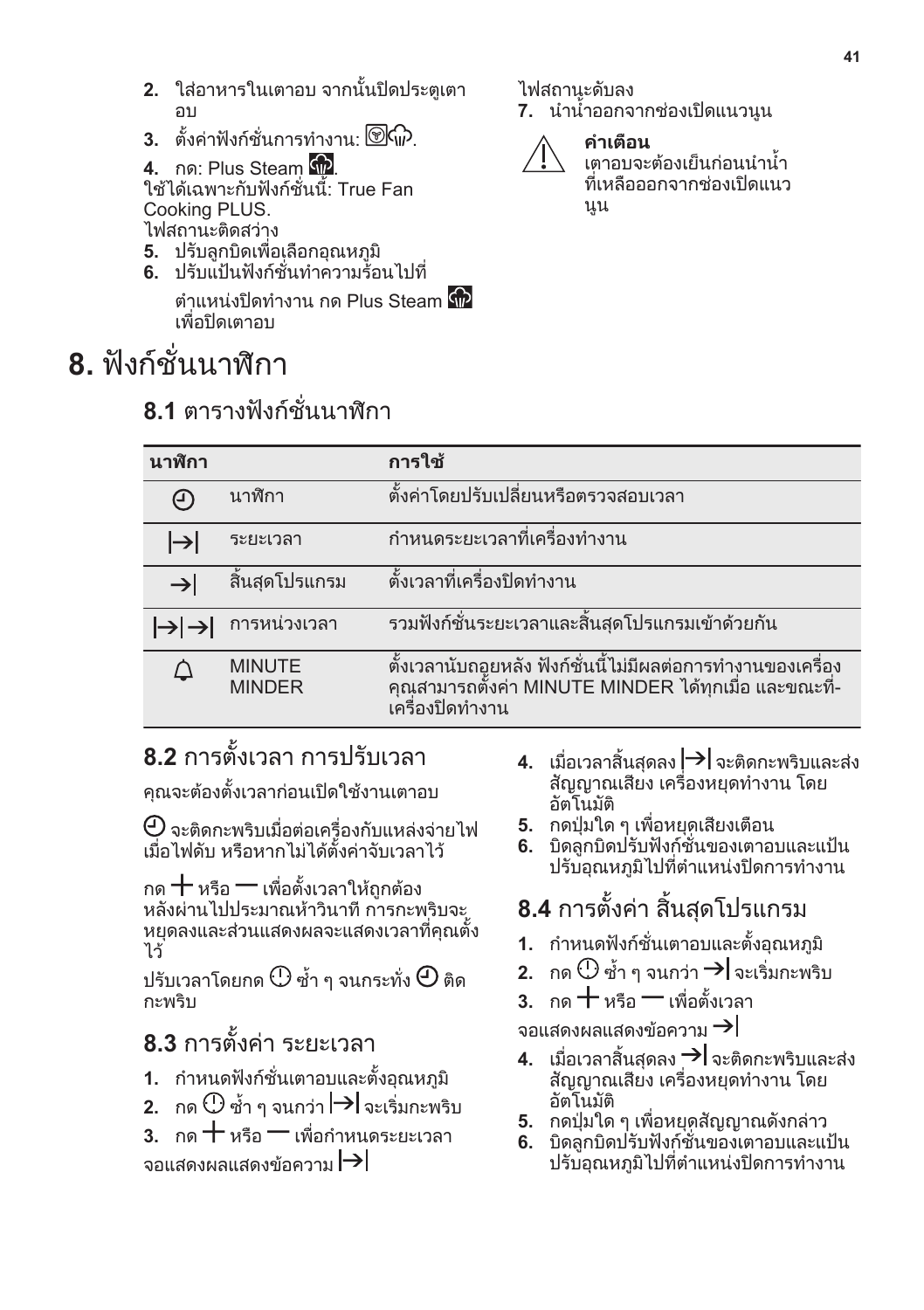## <span id="page-41-0"></span>**8.5** การตั้งคา หนวงเวลา

- **1.** กำหนดฟงกชั่นเตาอบและตั้งอุณหภูมิ
- **2.** กด ⊕ี ซ้ำ ๆ จนกว่า | → | จะเริ่มกะพริบ
- $\overline{\mathbf{3}}$ . กด $\pm$ หรือ $\overline{-}$ เพื่อกำหนด ระยะเวลา
- **4.** กด
- $\overline{\phantom{a}}$ 5. กด $\pm$ หรือ $\overline{-}$ เพื่อกำหนดเวลาสิ้นสด โปรแกรม
- $6.$  กด $<sup>①</sup>$  เพื่อยืนยัน</sup>

เครื่องจะเปดทำงานอัตโนมัติในภายหลัง ใชไดเฉพาะสำหรับระยะเวลาที่กำหนด และจุ หยุดลงเมื่อถึงเวลาสิ้นสุดโปรแกรมที่กำหนด เมื่อเวลาที่ตั้งไว เสียงสัญญาณจะดังขึ้น

- **7.** เครื่องหยุดทำงาน โดยอัตโนมัติ กดปุมใด ๆ เพื่อหยุดสัญญาณดังกลาว
- **8.** บิดลูกบิดปรับฟงกชั่นของเตาอบและแปน ปรับอุณหภูมิไปที่ตำแหนงปดการทำงาน

# **8.6** การตั้งคา MINUTE MINDER

**1.** กด $\mathbb O$ ช้ำ ๆ จนกว่า  $\boldsymbol{\mathsf Q}$  จะเริ่มกะพริบ

# **9.** การใช้อปกรณ์เสริม



**คำเตือน** ดูรายละเอียดจากหัวขอ ความ ปลอดภัย

## **9.1** การสอดอุปกรณเสริมตาง ๆ

ตะแกรงชั้นวาง:

ดันชั้นวางระหวางแกนกำหนดแนวของฐาน รองชั้นวาง และตรวจสอบวาขาชี้ลง



กระทะก้นลึก<sup>.</sup>

ดันกระทะกนลึกไประหวางแนวนำฐานรองชั้น วาง

 $2.$  กด $+$ หรือ $-$ เพื่อตั้งเวลาตามความ เหมาะสม

Minute Minder จะเริ่มทำงานอัตโนมัติหลัง ผานไป 5 วินาที

- **3.** เมื่อเวลาที่ตั้งไวสิ้นสุดลง เสียงสัญญาณจะ ดังขึ้น กดปุมใด ๆ เพื่อหยุดเสียงเตือน
- **4.** หมุนลูกบิดฟงกชั่นของเตาอบและลูกบิด อุณหภูมิไปที่ตำแหนงปด

## **8.7** การยกเลิกฟงกชั่นนาฬิกา

- **1.** กดปุ่ม $\mathbb O$  ซ้ำกันไปเรื่อย ๆ จนกระทั่งไฟ สถานะฟงกชั่นเริ่มติดกะพริบ
- **2.** กดคางที่

ฟงกชั่นนาฬิกาจะดับลงหลังผานไปครูหนึ่ง



ชั้นตะแกรงและ กระทะกันลึกพร้อมกับ<sup>.</sup>

ดันกระทะกนลึกระหวางแนวนำที่ฐานชั้นวาง และชั้นวางตะแกรงที่แนวนำด้วนบน

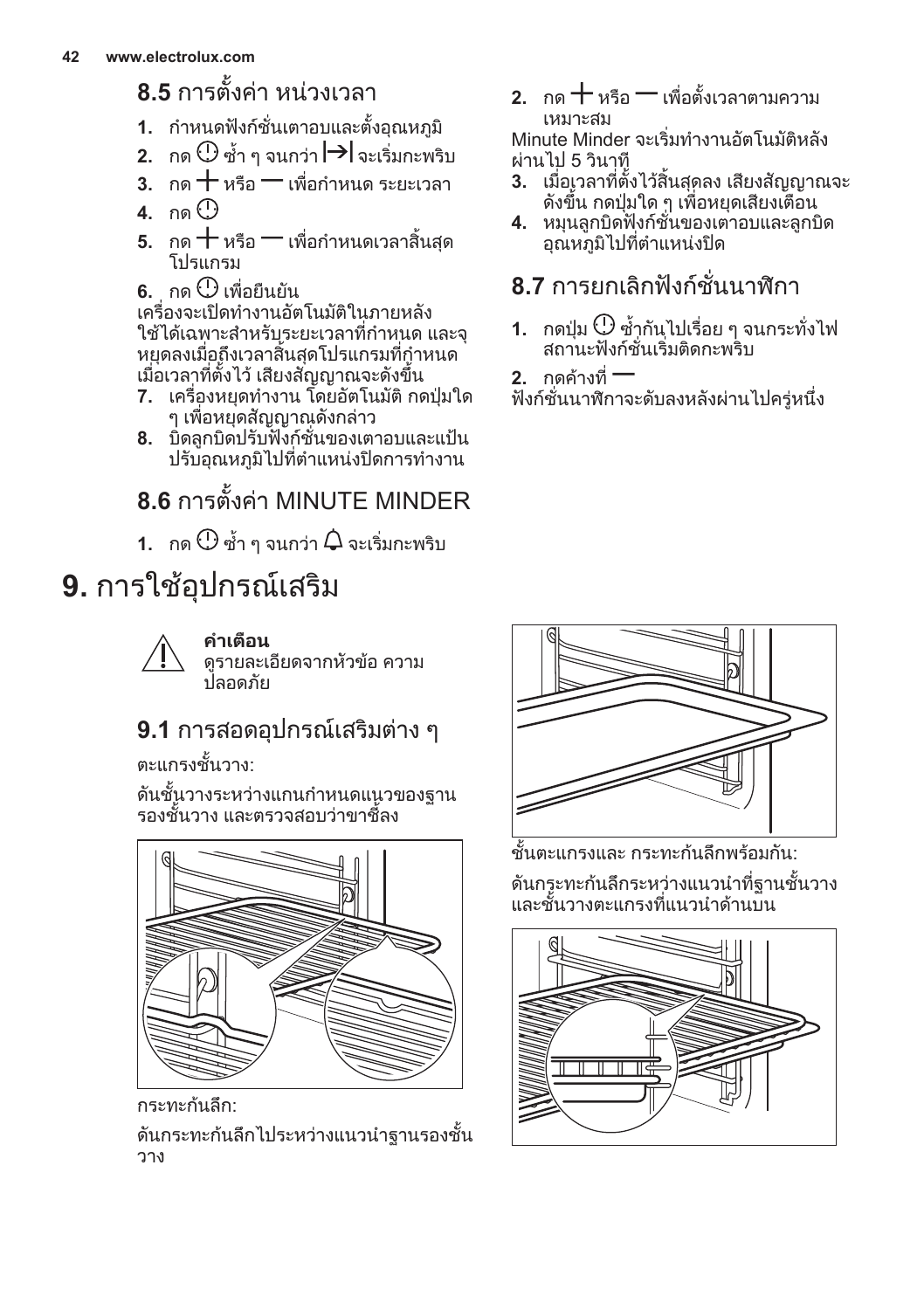<span id="page-42-0"></span>

แนวเวาดานบนชวยเพิ่มความ ปลอดภัย แนวเยื้องนี้ยังใชเพื่อ ปองกันการพลิกดวย ของดานสูง รอบ ๆ ชั้นวางใชเพื่อปองกัน ภาชนะเลื่อนหลนจากชั้นวาง

### **9.2** รางทรงกระบอก



ปฏิบัติตามคำแนะนำในการติด ตั้งรางทรงกระบอกสำหรับการ ใช้งานในอนาคต

รางทรงกระบอกชวยใหคุณสามารถใสและนำ ชั้นวางออกได้โดยง่าย



**ขอควรระวัง** อยาทำความสะอาดรางทรง กระบอกในเครื่องลางจาน อยา หลอลื่นรางทรงกระบอก

**1.** ดึงรางทรงกระบอกดานขวาและดานซาย ออก



# **10.** ฟงกชั่นเพิ่มเติม

## **10.1** พัดลมระบายความร้อน

ขณะเตาอบทำงาน พัดลมระบายความรอนจะ ทำงานอัตโนมัติเพื่อใหพื้นผิวของเตาอบเย็น หากปดเตาอบ พัดลมระบายความรอนสามารถ ทำงานตอเนื่องจนกวาเตาอบจะเย็นลง

# **11.** คำแนะนำและเคล็ดลับ



### **คำเตือน**

ดูรายละเอียดจากหัวขอ ความ ปลอดภัย

**2.** ติดตั้งชั้นตะแกรงบนรางทรงกระบอกและ คอย ๆ ดันเขาไปในเตาอบ



ดันรางทรงกระบอกเขาไปใหสุดในเตาอบกอน ปิดประตูเตาอบ

## **10.2** เทอรโมสตัทนิรภัย

การใชงานเตาอบอยางไมถูกตองหรือสวน ประกอบที่มีปญหาอาจทำใหความรอนสูงเกิน ไป เพื่อปองกันปญหานี้ เตาจึงมีเทอรโมสตัท เพื่อตัดกระแสไฟ เตาอบจะทำงานอีกครั้ง อัตโนมัติเมื่ออุณหภูมิลดลง



อุณหภูมิและเวลาในการอบใน ตารางใช้เป็นข้อมูลเบืองต้น ี่ เท่านั้น โดยขึ้นอยู่กับสูตรอาหาร คุณภาพและจำนวนสวนประกอบ ที่ใช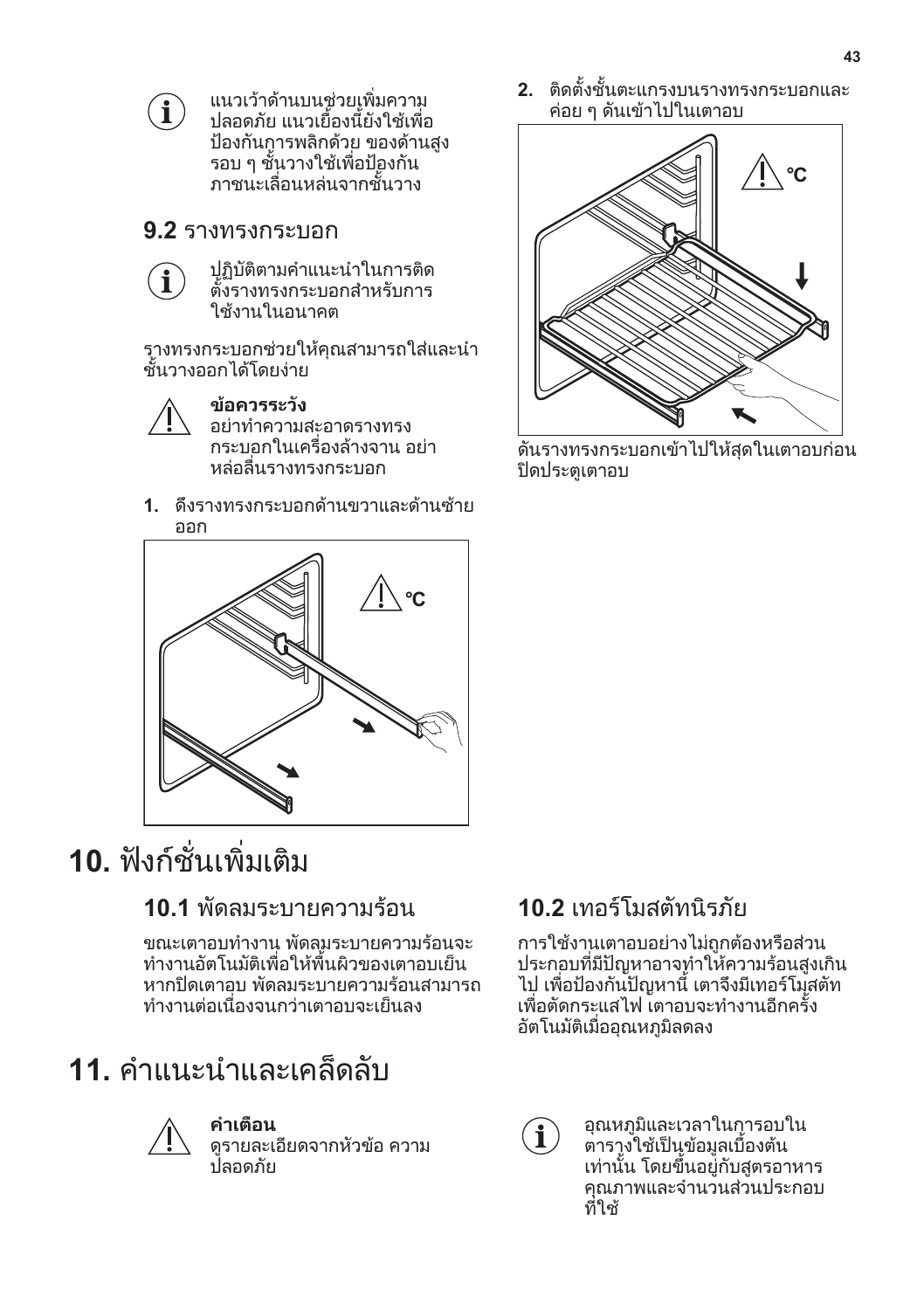## **11.1** คำแนะนำในการปรุงสุก

เตาอบมีชั้นวางหาชั้น

้านชั้นเครื่องจากด้านล่างของพื้นเตาอบ

เตาอบของคุณสามารถอบหรือยางในรูปแบบที่ เหนือกวาเตาอบที่คุณเคยใชมากอน ตารางตอ ไปนี้ระบุค่าอุณหภูมิมาตรฐาน เวลาปรุงสุกและ ้ตำแหน่งชั้นวางไว้

หากไมพบคาสำหรับสูตรอาหารเฉพาะ ใหมอง หาคาที่ใกลเคียงที่สุด

เตาอบมีระบบพิเศษสำหรับหมุนเวียนอากาศ และรีไซเคิลไอรอนอยางตอเนื่อง ระบบนี้ทำให คุณสามารถปรุงอากาศในสภาพที่มีไอรอน ทำใหอากาศดานในออนนุมและดานนอก กรอบ อีกทั้งยังลดเวลาในการปรุงและอัตรา การสิ้นเปลืองพลังงาน

### **การอบเคก**

อยาเปดประตูเตาอบกอนพนกำหนดเวลา 3/4 ของโปรแกรมที่ตั้งไว้

## **11.2** True Fan Cooking PLUS

#### **เคก / ขนมอบ / ขนมปง** อุนเตาเปลาไว 5 นาที

ใช้ถาดอบ

ใชตำแหนงชั้นวางที่สอง

หากใช้กาดอบสองกาดพร้อบกับ ให้ใส่กาด เปลาคั่นกลางไว

### **การปรุงสุกเนื้อและปลา**

ใชถาดกนลึกสำหรับอาหารที่มีไขมันมากเพื่อ ปองกันไมใหเกิดคราบถาวรที่เตา

วางเนื้อทิ้งไวประมาณ 15 นาทีกอนตัดเพื่อไม ีวางเผยกง เวยวะมาเหาาย<br>ให้น้ำเนื้อเล็ดรอดออกมา

เติมน้ำในถาดกนลึกเพื่อปองกันไมใหมีควัน มากเกินไประหวางการยาง เติมน้ำทุกครั้งที่น้ำ แหงเพื่อปองกันการเกิดไอน้ำเนื่องจากควัน

#### **เวลาปรุงสุก**

เวลาในการปรุงสุกจะขึ้นอยูกับประเภทของ วัตถุดิบ โครงสรางและปริมาณ

ใหคอยตรวจสอบขณะปรุงสุก พิจารณาคาที่ดี ที่สุด (ความรอน เวลาปรุง ฯลฯ) สำหรับภาชนะ สูตรอาหารและปริมาณของผลิตภัณฑอาหาร ของคุณขณะใช้เครื่อง

| อาหาร                                                          | น้ำที่แนวนูนของช่อง-<br>เปิด (มล.) | อุณหภูมิ (°C) | ้เวลา (นาที) |
|----------------------------------------------------------------|------------------------------------|---------------|--------------|
| ค้กกี้ สโกน ครัวซองต์                                          | 100                                | $150 - 180$   | $10 - 20$    |
| โฟกัสเซีย                                                      | 100                                | $200 - 210$   | $10 - 20$    |
| พิซซ่า                                                         | 100                                | 230           | $10 - 20$    |
| โรลล์ขนมปัง                                                    | 100                                | 200           | $20 - 25$    |
| ขนมปัง                                                         | 100                                | 180           | $35 - 40$    |
| เค้กพลัม,<br>พายแอปเปิล, ซินนา-<br>ุ่มอนโรลล์อบในแม่-<br>พิมพ์ | $100 - 150$                        | $160 - 180$   | $30 - 60$    |

#### **อาหารปรุงสำเร็จแชแข็ง** อุนเตาเปลาไว 10 นาที

ใชตำแหนงชั้นวางที่สอง

| อาหาร  | น้ำที่แนวนูนของช่อง- อุณหภูมิ (°C)<br>เปิด (มล.) |             | ี เวลา (นาที) |
|--------|--------------------------------------------------|-------------|---------------|
| พิซซ่า | 150                                              | $200 - 210$ | $10 - 20$     |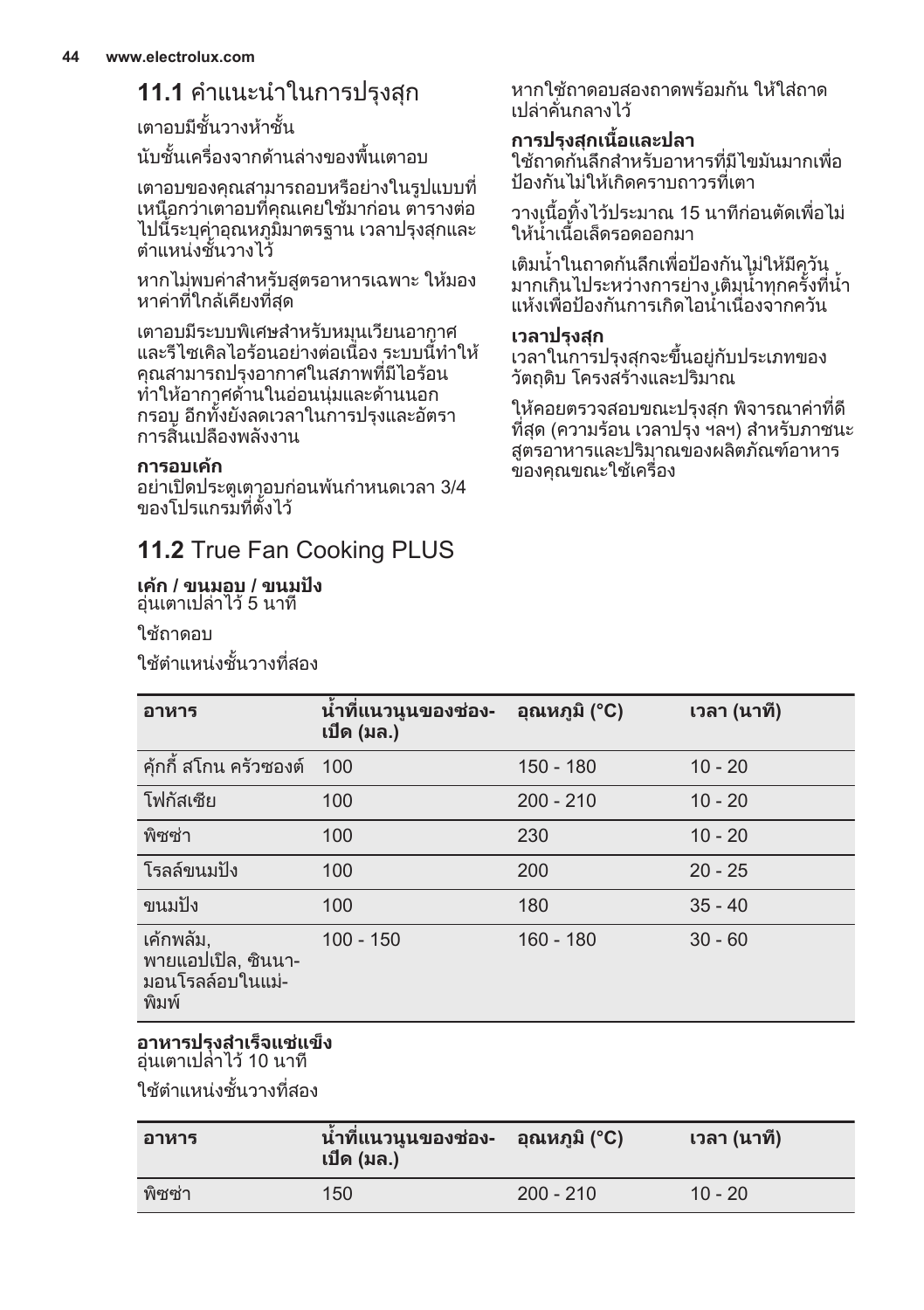| อาหาร     | ้น้ำที่แนวนูนของช่อง-<br>เปิด (มล.) | ือณหภมิ (°C) | ีเวลา (นาที) |
|-----------|-------------------------------------|--------------|--------------|
| ครัวซองต์ | 150                                 | 170 - 180    | $15 - 25$    |
| ิลาซานญ่า | 200                                 | $180 - 200$  | $35 - 50$    |

# **การเตรียมอาหารสำเร็จ**<br>ใช้ตำแหน่งชั้นวางที่สอง

ใชน้ำ 100 มล.

ปรับอุณหภูมิไปที่ 110 °C

| อาหาร | เวลา<br>(นาที) |
|-------|----------------|
| ผัก   | $15 - 25$      |

| อาหาร       | เวลา<br>(นาที) |
|-------------|----------------|
| โรลล์ขนมปัง | $10 - 20$      |
| ขนมปัง      | $15 - 25$      |
| โฟกัสเซีย   | $15 - 25$      |
| ้เนื้อ      | $15 - 25$      |
| พาสต้า      | $15 - 25$      |
| พิซซ่า      | $15 - 25$      |
| ข้าว        | $15 - 25$      |

### **ยาง**

ใช้จานแก้วสำหรับอบ ใชตำแหนงชั้นวางที่สอง ใชน้ำ 200 มล.

| อาหาร        | อุณหภูมิ<br>(°C) | เวลา<br>(นาที) |
|--------------|------------------|----------------|
| ย่างเนื้อวัว | 200              | $50 - 60$      |
| ไก่          | 210              | $60 - 80$      |
| หมย่าง       | 180              | $65 - 80$      |

## **11.3** การอบและยาง

### **เคก**

| อาหาร                                                 | ความร้อนด้านบน/ด้าน-<br>ล่าง |                     | ใช้พัดลมปรงสก             |                     | เวลา<br>(นาที) | ความเห็น                                                      |
|-------------------------------------------------------|------------------------------|---------------------|---------------------------|---------------------|----------------|---------------------------------------------------------------|
|                                                       | อุณหภูมิ<br>$(^{\circ}C)$    | ้ตำแหน่ง-<br>ชันวาง | อุณหภูมิ<br>$(^{\circ}C)$ | ตำแหน่ง-<br>ชันวาง  |                |                                                               |
| สูตร-<br>อาหารที-<br>ต้องตีส่วน-<br>ผสม               | 170                          | 2                   | 160                       | 3 (2 และ<br>4)      | $45 - 60$      | ในแม่พิมพ์-<br>เค้ก                                           |
| โดขนมปัง-<br>สั้น                                     | 170                          | $\overline{2}$      | 160                       | 3 (2 และ<br>4)      | $20 - 30$      | ในแม่พิมพ์-<br>เค้ก                                           |
| ชีสเค้กบัต-<br>เตอร์มิลค์                             | 170                          | 1                   | 165                       | $\overline{2}$      | $60 - 80$      | ในแม่พิมพ์-<br>เค้กขนาด<br>26 ซม.                             |
| เค้ก-<br>แอปเปิล<br>้พายแอป-<br>ู <sub>เปิล)</sub> 1) | 170                          | $\overline{2}$      | 160                       | 2 (ซ้าย-<br>และขวา) | $80 - 100$     | ในแม่พิมพ์-<br>เค้กสองอัน-<br>ขนาด 20<br>ซม. บน-<br>ตะแกรงวาง |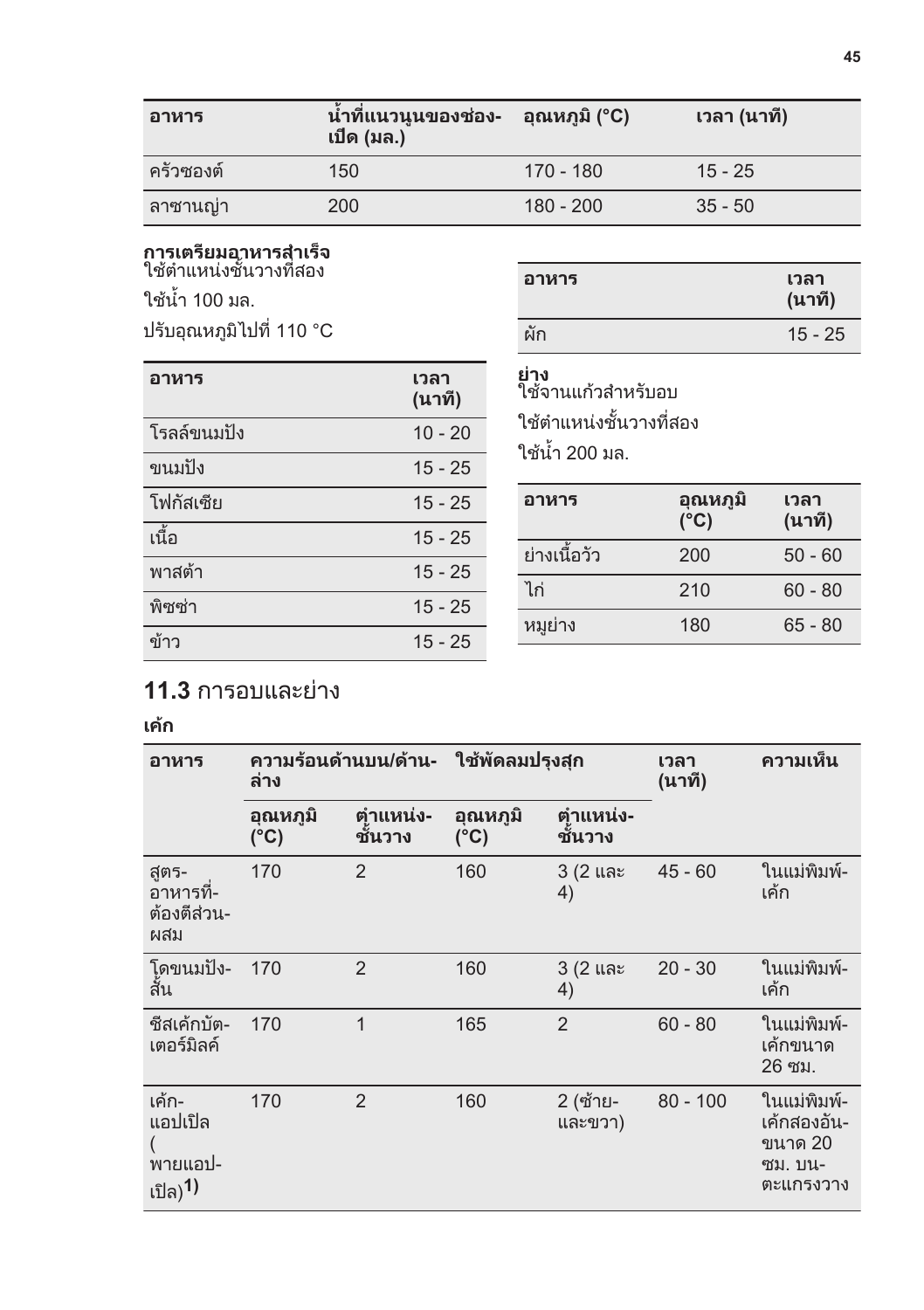| อาหาร                                               | ความร้อนด้านบน/ด้าน-<br>ล่าง |                          | ใช้พัดลมปรุงสุก           |                     | เวลา<br>(นาที) | ความเห็น                          |
|-----------------------------------------------------|------------------------------|--------------------------|---------------------------|---------------------|----------------|-----------------------------------|
|                                                     | อุณหภูมิ<br>$(^{\circ}C)$    | ตำแหน่ง-<br>ชันวาง       | อุณหภูมิ<br>$(^{\circ}C)$ | ตำแหน่ง-<br>ชันวาง  |                |                                   |
| สทรูเดิล                                            | 175                          | 3                        | 150                       | $\overline{2}$      | $60 - 80$      | ในถาดอบ                           |
| ทาร์ตแยม                                            | 170                          | $\overline{2}$           | 165                       | 2 (ซ้าย-<br>และขวา) | $30 - 40$      | ในแม่พิมพ์-<br>เค้กขนาด<br>26 ซม. |
| สปอนจ์เค้ก                                          | 170                          | $\overline{2}$           | 160                       | $\overline{2}$      | $50 - 60$      | ในแม่พิมพ์-<br>เค้กขนาด<br>26 ซม. |
| คริสตมาส-<br>เค้ก / ริช-<br>ฟรุ้ตเค้ก <sup>1)</sup> | 160                          | $\overline{2}$           | 150                       | $\overline{2}$      | $90 - 120$     | ในแม่พิมพ์-<br>เค้กขนาด<br>20 ซม. |
| เค้กพลัม <sup>1)</sup>                              | 175                          | $\mathbf{1}$             | 160                       | $\overline{2}$      | $50 - 60$      | ในถาด-<br>ขนมปัง                  |
| เค้กขนาด-<br>เล็ก - ชัน-<br>เดียว                   | 170                          | 3                        | 140 - 150                 | 3                   | $20 - 30$      | ในถาดอบ                           |
| เค้กขนาด-<br>เล็ก - สอง-<br>ชัน                     |                              | $\overline{\phantom{0}}$ | $140 - 150$               | 2 และ 4             | $25 - 35$      | ในถาดอบ                           |
| เค้กขนาด-<br>เล็ก - สาม-<br>ชั้น                    |                              | L                        | 140 - 150                 | 1, 3 และ 5          | $30 - 45$      | ในถาดอบ                           |
| บิสกิต /<br>แผ่นแป้ง -<br>ชั้นเดียว                 | 140                          | 3                        | $140 - 150$               | 3                   | $30 - 35$      | ในถาดอบ                           |
| บิสกิต /<br>แผ่นแูป้ง -<br>สองชัน                   |                              |                          | $140 - 150$               | 2 และ 4             | $35 - 40$      | ในถาดอบ                           |
| บิสกิต /<br>แผ่นแูป้ง -<br>สามชัน                   |                              | -                        | 140 - 150                 | 1, 3 และ 5          | $35 - 45$      | ในถาดอบ                           |
| เมอแรง -<br>ชันเดียว                                | 120                          | 3                        | 120                       | 3                   | $80 - 100$     | ในถาดอบ                           |
| เมอแรง -<br>สองชั้น <sup>1)</sup>                   |                              | $\overline{\phantom{0}}$ | 120                       | 2 และ 4             | $80 - 100$     | ในถาดอบ                           |
| บัน <sup>1</sup> )                                  | 190                          | 3                        | 190                       | 3                   | $12 - 20$      | ในถาดอบ                           |
| เอแคลร์ -<br>ชันเดียว                               | 190                          | 3                        | 170                       | 3                   | 25 - 35        | ในถาดอบ                           |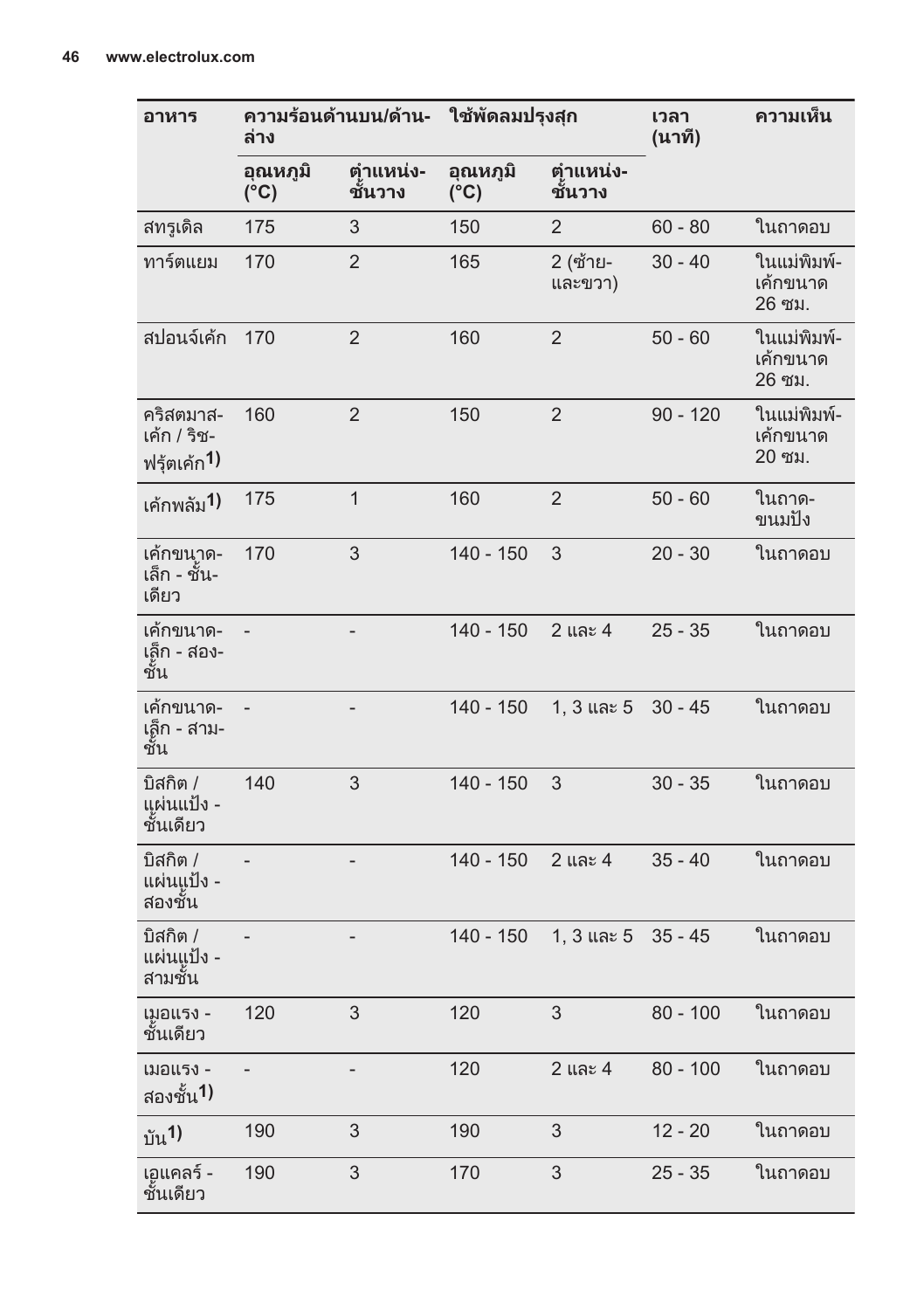| อาหาร                      | ีความร้อนด้านบน/ด้าน-<br>ล่าง |                    | ใช้พัดลมปรงสก    |                      | เวลา<br>(นาที) | ความเห็น                           |
|----------------------------|-------------------------------|--------------------|------------------|----------------------|----------------|------------------------------------|
|                            | อุณหภูมิ<br>$(^{\circ}C)$     | ตำแหน่ง-<br>ชันวาง | อุณหภูมิ<br>(°C) | ตุำแหน่ง-<br>ิชันวาง |                |                                    |
| เอแคลร์ -<br>สองชัน        |                               |                    | 170              | 2 และ 4              | $35 - 45$      | ในถาดอบ                            |
| เพลททาร์ต                  | 180                           | $\mathfrak{p}$     | 170              | $\overline{2}$       | $45 - 70$      | ในแม่พิมพ์-<br>้เค้กขนาด<br>20 ซม. |
| ฟรู๊ตเค้ก-<br>เนื้อเข้มข้น | 160                           | 1                  | 150              | $\overline{2}$       | $110 - 120$    | ในแม่พิมพ์-<br>้เค้กขนาด<br>24 ซม. |
| วิคตอเรีย-<br>แซนด์วิช     | 170                           | 1                  | 160              | 2 (ซ้าย-<br>และขวา)  | $50 - 60$      | ในแม่พิมพ์-<br>เค้กขนาด<br>20 ซม.  |

**1)** อุนเตาไว 10 นาที

### **ขนมปงและพิซซา**

| อาหาร                             | ีความร้อนด้านบน/ด้าน-<br>ล่าง |                    | ใช้พัดลมปรุงสุก           |                     |           |                                  | เวลา<br>(นาที) | ความเห็น |
|-----------------------------------|-------------------------------|--------------------|---------------------------|---------------------|-----------|----------------------------------|----------------|----------|
|                                   | อุณหภูมิ<br>$(^{\circ}C)$     | ตำแหน่ง-<br>ชันวาง | อุณหภูมิ<br>$(^{\circ}C)$ | ตำแหน่ง-<br>ชันวาง  |           |                                  |                |          |
| ขนมปัง-<br>์<br>ขาว <sup>1)</sup> | 190                           | 1                  | 190                       | 1                   | $60 - 70$ | 1 - 2 ชิ้น<br>500 ก. ต่อ-<br>ชิน |                |          |
| ขนมปัง-<br>ข้าวไรล์               | 190                           | 1                  | 180                       | 1                   | $30 - 45$ | ในถาด-<br>ขนมปัง                 |                |          |
| ์ โรลล์-<br>ขนมปัง <b>1</b> )     | 190                           | $\overline{2}$     | 180                       | 2 (2 และ 4) 25 - 40 |           | 6 - 8 โรลล์-<br>ในถาดอบ          |                |          |
| พิซซ่า <sup>1)</sup>              | $230 - 250$                   | $\mathbf 1$        | $230 - 250$               | $\mathbf{1}$        | $10 - 20$ | ในถาดอบ-<br>หรือถาด-<br>ก้นลึก   |                |          |
| ี <sub>สโคน</sub> 1)              | 200                           | 3                  | 190                       | 3                   | $10 - 20$ | ในถาดอบ                          |                |          |
| <b>1)</b> อุ่นเตาไว้ 10 นาที      |                               |                    |                           |                     |           |                                  |                |          |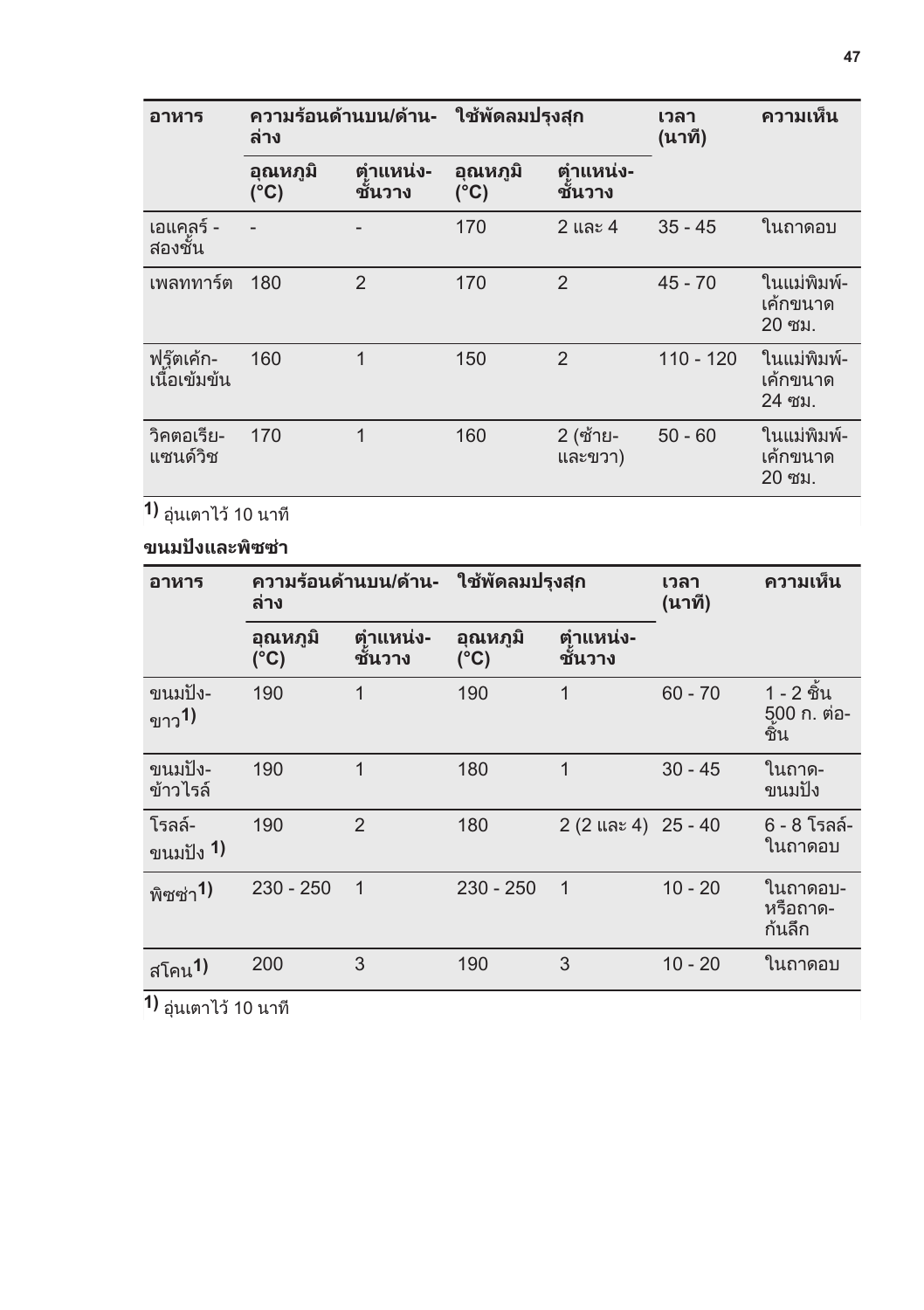### **แฟลน**

| อาหาร                          | ความร้อนด้านบน/ด้าน-<br>ล่าง |                                                   | ใช้พัดลมปรุงสุก           |                      | เวลา<br>(นาที) | ความเห็น   |
|--------------------------------|------------------------------|---------------------------------------------------|---------------------------|----------------------|----------------|------------|
|                                | อณหภมิ<br>$(^{\circ}C)$      | ตำแหน่ง-<br>ั้ <sup>รู</sup> ้ :******<br>ชั้นวาง | อุณหภูมิ<br>$(^{\circ}C)$ | ตุำแหน่ง-<br>ิชันวาง |                |            |
| พาสต้าแฟ-<br>ิลน               | 200                          | $\overline{2}$                                    | 180                       | $\overline{2}$       | $40 - 50$      | ในแม่พิมพ์ |
| แฟลนผัก                        | 200                          | $\overline{2}$                                    | 175                       | $\overline{2}$       | $45 - 60$      | ในแม่พิมพ์ |
| คีช <sup>1</sup> )             | 180                          | 1                                                 | 180                       | 1                    | $50 - 60$      | ในแม่พิมพ์ |
| ลาซา-<br>ู้ <sub>นญ่า</sub> 1) | $180 - 190$                  | $\mathcal{P}$                                     | 180 - 190                 | $\overline{2}$       | $25 - 40$      | ในแม่พิมพ์ |
| แคนเนล-<br>โลนี <b>1</b> )     | $180 - 190$                  | $\overline{2}$                                    | 180 - 190                 | $\overline{2}$       | $25 - 40$      | ในแม่พิมพ์ |

**1)** อุนเตาไว 10 นาที

**เนื้อ**

| อาหาร                                    | ความร้อนด้านบน/ด้าน-<br>ล่าง |                    | ใช้พัดลมปรุงสุก           |                    | เวลา<br>(นาที) | ความเห็น         |
|------------------------------------------|------------------------------|--------------------|---------------------------|--------------------|----------------|------------------|
|                                          | อุณหภูมิ<br>$(^{\circ}C)$    | ตำแหน่ง-<br>ชันวาง | อุณหภูมิ<br>$(^{\circ}C)$ | ตำแหน่ง-<br>ชันวาง |                |                  |
| เนื้อวัว                                 | 200                          | $\overline{2}$     | 190                       | $\overline{2}$     | $50 - 70$      | บนตะแกรง-<br>ลวด |
| เนื้อหมู                                 | 180                          | $\overline{2}$     | 180                       | $\overline{2}$     | $90 - 120$     | บนตะแกรง-<br>ลวด |
| เนื้อลูกวัว                              | 190                          | $\overline{2}$     | 175                       | $\overline{2}$     | $90 - 120$     | บนตะแกรง-<br>ลวด |
| เนื้อย่าง-<br>แบบ-<br>อังกฤษดิบ          | 210                          | $\overline{2}$     | 200                       | $\overline{2}$     | $50 - 60$      | บนตะแกรง-<br>ลวด |
| เนื้อย่าง-<br>แบบ-<br>อังกฤษ-<br>มีเดียม | 210                          | $\overline{2}$     | 200                       | $\overline{2}$     | $60 - 70$      | บนตะแกรง-<br>ลวด |
| เนื้อย่าง-<br>แบบ-<br>อังกฤษสุก          | 210                          | $\overline{2}$     | 200                       | $\overline{2}$     | $70 - 75$      | บนตะแกรง-<br>ลวด |
| เนื้อหมู-<br>บริเวณไหล่                  | 180                          | $\overline{2}$     | 170                       | $\overline{2}$     | $120 - 150$    | พร้อม-<br>เปลือก |
| เนื้อแข้งหมู                             | 180                          | $\overline{2}$     | 160                       | $\overline{2}$     | $100 - 120$    | 2 ชิ้น           |
| เนื้อแกะ                                 | 190                          | $\overline{2}$     | 175                       | $\overline{2}$     | $110 - 130$    | ขา               |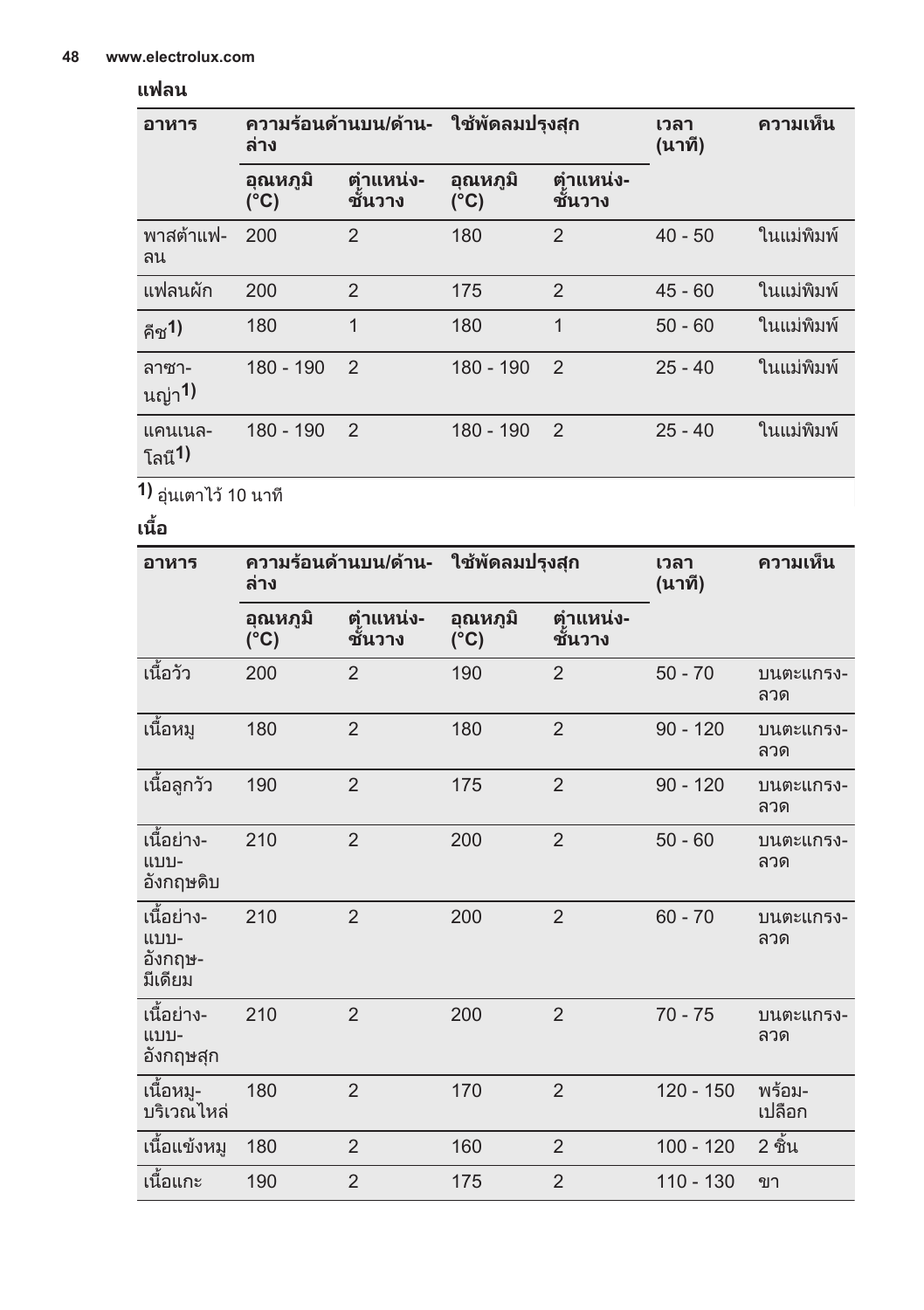| อาหาร                | ความร้อนด้านบน/ด้าน-<br><b>ล่าง</b> |                    | ใช้พัดลมปรุงสุก         |                     | เวลา<br>(นาที) | ความเห็น         |
|----------------------|-------------------------------------|--------------------|-------------------------|---------------------|----------------|------------------|
|                      | ือณหภมิ<br>$(^{\circ}C)$            | ตำแหน่ง-<br>ชันวาง | อณหภมิ<br>$(^{\circ}C)$ | ตุำแหน่ง-<br>ชันวาง |                |                  |
| ไก่                  | 220                                 | $\overline{2}$     | 200                     | 2                   | $70 - 85$      | ทั้งตัว          |
| ไก่งวง               | 180                                 | $\overline{2}$     | 160                     | $\overline{2}$      | $210 - 240$    | ทั้งตัว          |
| เป็ด                 | 175                                 | $\overline{2}$     | 220                     | $\overline{2}$      | $120 - 150$    | ทั้งตัว          |
| ้เนื้อห่าน           | 175                                 | $\overline{2}$     | 160                     | 1                   | $150 - 200$    | ทั้งตัว          |
| ้เนื้อกระต่าย        | 190                                 | $\overline{2}$     | 175                     | $\overline{2}$      | $60 - 80$      | ตัดเป็นชิ้น<br>၅ |
| เนื้อ-<br>กระต่ายป่า | 190                                 | $\overline{2}$     | 175                     | $\overline{2}$      | $150 - 200$    | ตัดเป็นชิ้น<br>၅ |
| ้เนื้อไก่ฟ้า         | 190                                 | $\overline{2}$     | 175                     | $\overline{2}$      | $90 - 120$     | ทั้งตัว          |

**ปลา**

| อาหาร                  | ีความร้อนด้านบน/ด้าน-<br>ล่าง |                     | ใช้พัดลมปรงสก            |                     | เวลา<br>(นาที) | ความเห็น                                |
|------------------------|-------------------------------|---------------------|--------------------------|---------------------|----------------|-----------------------------------------|
|                        | อุณหภูมิ<br>(°C)              | ตำแหน่ง-<br>ชั้นวาง | ือณหภมิ<br>$(^{\circ}C)$ | ตำแหน่ง-<br>ชั้นวาง |                |                                         |
| ุปลาเทราท์/<br>ซีบรีม  | 190                           | $\mathfrak{p}$      | 175                      | $\overline{2}$      | $40 - 55$      | ูปลา 3 - 4<br>ตัว                       |
| ีปลาทูน่า /<br>ิซาลมอน | 190                           | $\mathfrak{p}$      | 175                      | $\overline{2}$      | $35 - 60$      | ้เนื้อไม่ติด-<br>ุกระูดูก 4 -<br>6 ชิ้น |

# **11.4** ปงยาง

ปรับเปนอุณหภูมิสูงสุด

อุนเตาไว 3 นาที ใชตำแหนงชั้นวางที่สี่

| อาหาร                | ปริมาณ         |                        | ิเวลา (นาที) |           |  |
|----------------------|----------------|------------------------|--------------|-----------|--|
|                      | ชิ้น           | ปริมาณ (กก.) ด้านที่ 1 |              | ด้านที่ 2 |  |
| สเต็กไม่ติดกระดูก    | 4              | 0.8                    | $12 - 15$    | $12 - 14$ |  |
| ิสเต็กเนื้อวัว       | 4              | 0.6                    | $10 - 12$    | $6 - 8$   |  |
| ไส้กรอก              | 8              |                        | $12 - 15$    | $10 - 12$ |  |
| พอร์คช้อป            | $\overline{4}$ | 0.6                    | $12 - 16$    | $12 - 14$ |  |
| ไก่ (ตัดเป็น 2 ชิ้น) | $\mathfrak{p}$ |                        | $30 - 35$    | $25 - 30$ |  |
| เคบับ                | 4              |                        | $10 - 15$    | $10 - 12$ |  |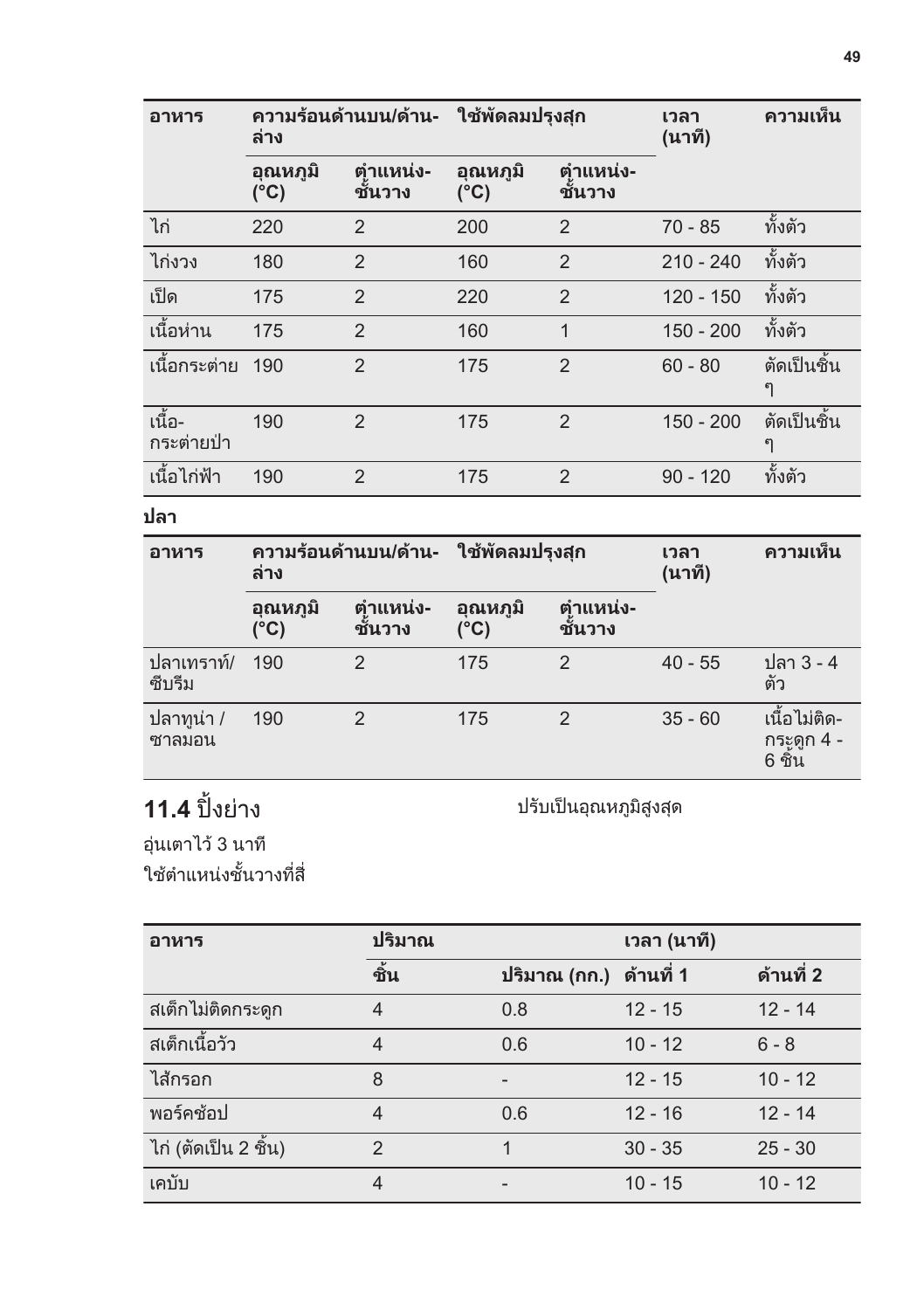| อาหาร                | ปริมาณ  |                        | เวลา (นาที) |           |
|----------------------|---------|------------------------|-------------|-----------|
|                      | ชั้น    | ปริมาณ (กก.) ด้านที่ 1 |             | ด้านที่ 2 |
| อกไก่                | 4       | 0.4                    | $12 - 15$   | $12 - 14$ |
| แฮมเบอร์เกอร์        | 6       | 0.6                    | $20 - 30$   | -         |
| ้เนื้อปลาไม่มีกระดูก | 4       | 0.4                    | $12 - 14$   | $10 - 12$ |
| แซนด์วิชปิ้ง         | $4 - 6$ |                        | $5 - 7$     | -         |
| ขนมปังปิ้ง           | $4 - 6$ |                        | $2 - 4$     | $2 - 3$   |

# **11.5** ปงยางเทอรโบ

ใชชั้นวางที่หนึ่งหรือสอง

### **เนื้อวัว**

อุนรอนเตาอบ

คำนวณเวลายางโดยคูณเวลาที่ระบุในตาราง ดานลางดวยความหนาของเนื้อเลาะกระดูก หนวยเปนเซนติเมตร

| อาหาร                                            | อณหภมิ<br>(°C) | เวลา (นาที) |
|--------------------------------------------------|----------------|-------------|
| ย่างเนื้อวัว-<br>หรือเนื้อเลาะ-<br>กระดูก ดิบ    | 190 - 200      | $5 - 6$     |
| ย่างเนื้อวัว-<br>หรือเนื้อเลาะ-<br>กระดก มีเดียม | 180 - 190      | $6 - 8$     |
| ย่างเนื้อวัว-<br>หรือเนื้อเลาะ-<br>กระดูก เวลดัน | 170 - 180      | $8 - 10$    |

## **เนื้อหมู**

| อาหาร                                     | อณหภมี<br>(°C) | เวลา (นาที) |
|-------------------------------------------|----------------|-------------|
| ไหล่ คอ ข้อ-<br>์ต่อแฮม. 1 -<br>$1.5$ กก. | $160 - 180$    | $90 - 120$  |
| ชอป, สแปร์-<br>ริบ. 1 - 1.5<br>กก.        | 170 - 180      | $60 - 90$   |
| ี่มีทโลฟ. 0.75   160 - 170<br>- 1 กก.     |                | $50 - 60$   |
| ขาหมู (ปรุง-<br>สำเร็จ), 0.75<br>- 1 กก.  | $150 - 170$    | $90 - 120$  |

## **เนื้อลูกวัว**

| อาหาร                                        | อณหภมิ<br>$(^{\circ}C)$ | เวลา (นาที) |
|----------------------------------------------|-------------------------|-------------|
| เนื้อลูกวัวย่าง, 160 - 180<br>1 กก.          |                         | 90 - 120    |
| ขาลูกวัว, 1.5 160 - 180 120 - 150<br>- 2 กก. |                         |             |
| เนื้อแกะ                                     |                         |             |

| อาหาร                                         | อุณหภูมิ<br>$(^{\circ}C)$ | ีเวลา (นาที) |
|-----------------------------------------------|---------------------------|--------------|
| ขาแกะ<br>แกะย่าง, 1 -<br>$1.5$ กก.            | 150 - 170 100 - 120       |              |
| เนื้อสันแกะ, 1 160 - 180 40 - 60<br>- 1.5 กก. |                           |              |

### **สัตวปก**

| อาหาร                                                       | อุณหภูมิ<br>$(^{\circ}C)$ | ีเวลา (นาที) |
|-------------------------------------------------------------|---------------------------|--------------|
| เนื้อสัตว์ปีก-<br>หั่น, 0.2 -<br>0.25 กก. ต่อ-<br>ซิน       | $200 - 220$               | $30 - 50$    |
| ไก่, ครึ่งตัว,       190 - 210<br>$0.4 - 0.5$ กก.<br>ต่อชิน |                           | $35 - 50$    |
| เนื้อไก่,<br>ปูลาร์ด, 1 -<br>$1.5$ กก.                      | 190 - 210                 | $50 - 70$    |
| เป็ด, 1.5 - 2<br>กก.                                        | 180 - 200                 | $80 - 100$   |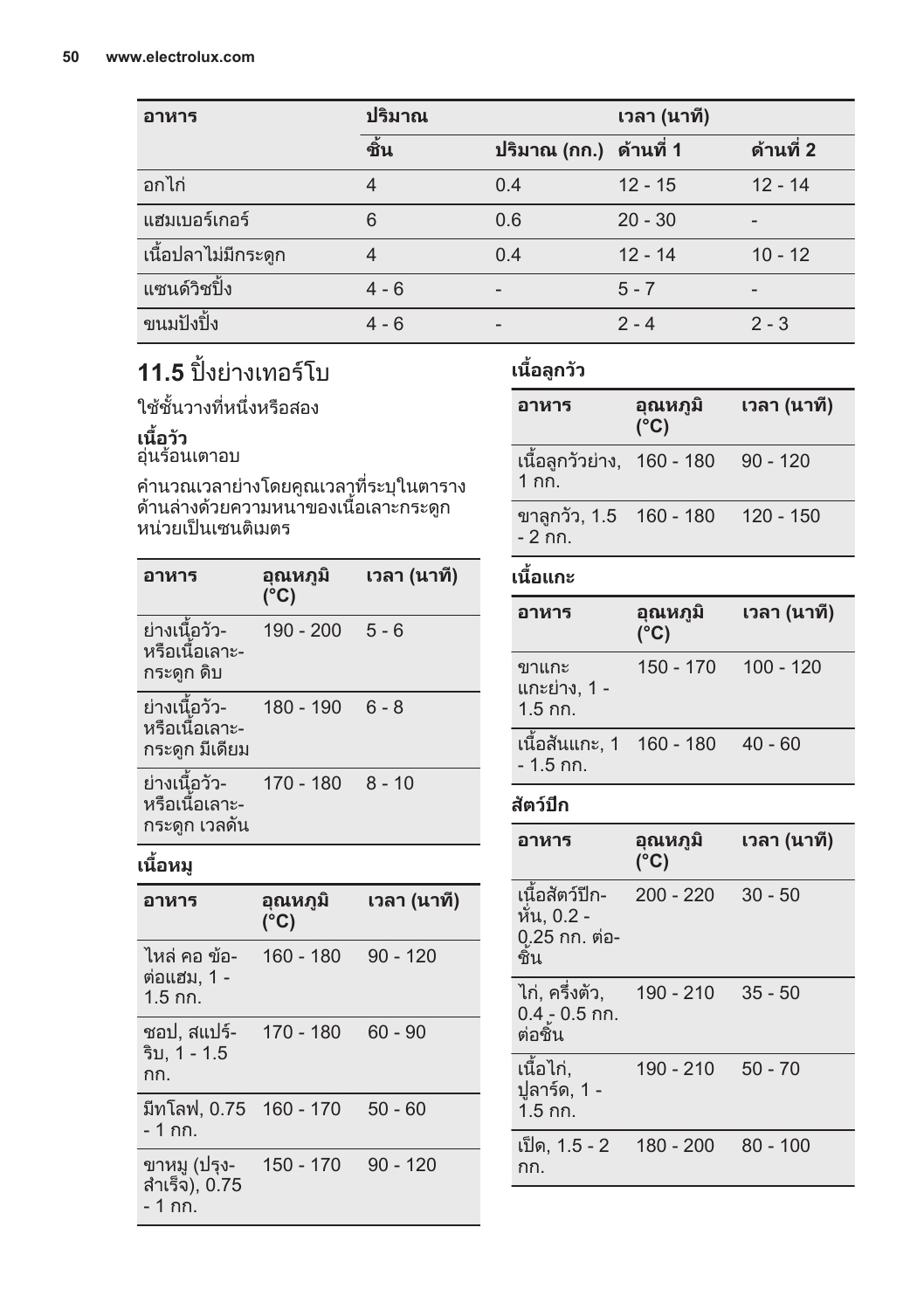| ×<br>$\sim$ |
|-------------|
|-------------|

| อาหาร                                    | อณหภมิ<br>$(^{\circ}C)$ | เวลา (นาที) |
|------------------------------------------|-------------------------|-------------|
| ห่าน, 3.5 - 5 160 - 180<br>กก.           |                         | 120 - 180   |
| ไก่งวง. 2.5 -     160 - 180<br>$3.5$ กก. |                         | 120 - 150   |
| ไก่งวง. 4 - 6  140 - 160<br>กก.          |                         | $150 - 240$ |

**ปลา (นึ่ง)**

| อาหาร                                        | อุณหภูมิ<br>$(^{\circ}C)$ | ีเวลา (นาที) |
|----------------------------------------------|---------------------------|--------------|
| ปลาเต็มตัว, 1 210 - 220 40 - 60<br>- 1.5 กก. |                           |              |
|                                              |                           |              |

## **11.6** อบพัดลมแบบมีความชื้น

 $\bigcirc$ 

เพื่อใหไดผลดีที่สุด ใหทำตามคำ แนะนำที่ระบุในตารางดานลาง

| อาหาร                          | อุปกรณ์เสริม                  | อุณหภูมิ (°C) | ตำแหน่ง-<br>ชันวาง | เวลา (นาที) |
|--------------------------------|-------------------------------|---------------|--------------------|-------------|
| สุวีทโรลล์, 12<br>ชิน          | ถาดอบหรือถาดรองหยด            | 175           | 3                  | $40 - 50$   |
| โรลล์, 9 ชิ้น                  | ถาดอบหรือถาดรองหยด            | 180           | $\overline{2}$     | $35 - 45$   |
| พิซซ่า, แช่แข็ง,<br>$0.35$ กก. | ัตะแกรงชั้นวาง                | 180           | $\overline{2}$     | $45 - 55$   |
| สวิสโรลล์                      | ถาดอบหรือถาดรองหยด            | 170           | $\overline{2}$     | $30 - 40$   |
| บราวนี่                        | ถาดอบหรือถาดรองหยด            | 170           | $\overline{2}$     | $45 - 50$   |
| ซูเฟล, 6 ชิ้น                  | พิมพ์เซรามิคบนชั้น-<br>ตะแกรง | 190           | 3                  | $45 - 55$   |
| สปอนจ์แฟลนเบส                  | ิถาดแฟลนเบสบนชั้น-<br>ตะแกรง  | 180           | $\mathfrak{p}$     | $35 - 45$   |
| วิคตอเรีย-<br>แซนด์วิช         | จานอบบนชั้นตะแกรง             | 170           | $\overline{2}$     | $35 - 50$   |
| ปลาเคี่ยว, 0.3<br>กก.          | ถาดอบหรือถาดรองหยด            | 180           | $\overline{2}$     | $35 - 45$   |
| ปลาทั้งตัว, 0.2<br>กก.         | ถาดอบหรือถาดรองหยด            | 180           | 3                  | $25 - 35$   |
| ปลาเลาะกระดูก,<br>$0.3$ กก.    | ถาดพิซซ่าบนชั้นตะแกรง         | 170           | 3                  | $30 - 40$   |
| เนื้อเคี่ยว, 0.25<br>กก.       | ถาดอบหรือถาดรองหยด            | 180           | 3                  | $35 - 45$   |
| แชชลิค, 0.5 กก.                | ถาดอบหรือถาดรองหยด            | 180           | 3                  | $40 - 50$   |
| คุ้กกี้, 16 ชิ้น               | ถาดอบหรือถาดรองหยด            | 150           | $\overline{2}$     | $30 - 45$   |
| มาการอง, 20<br>ชิน             | ถาดอบหรือถาดรองหยด            | 180           | $\overline{2}$     | $45 - 55$   |
| มาการูน, 12 ชิ้น               | ถาดอบหรือถาดรองหยด            | 170           | $\overline{2}$     | $30 - 40$   |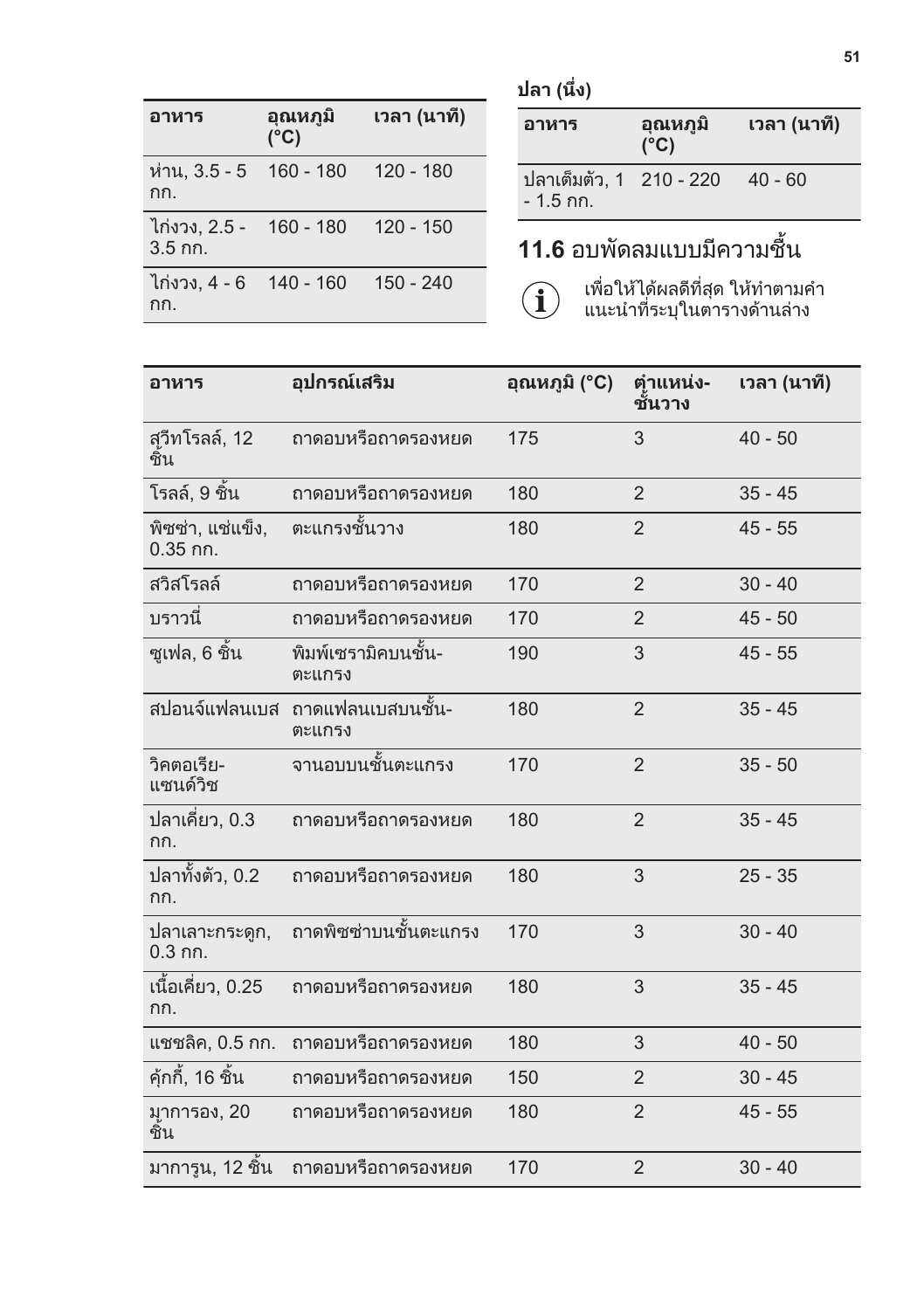| อาหาร                             | อุปกรณ์เสริม                            | อุณหภูมิ (°C) | ้ตำแหน่ง-<br>ชันวาง | ิเวลา (นาที) |
|-----------------------------------|-----------------------------------------|---------------|---------------------|--------------|
| ขนมอบแบบปุรุง-<br>รสชาติ. 16 ชิน  | ถาดอบหรือถาดรองหยด                      | 170           | $\mathfrak{p}$      | $35 - 45$    |
| บิสกิตกรอบชิ้น-<br>สัน. 20 ชิน    | ิถาดอบหรือถาดรองหยด                     | 150           | $\mathcal{P}$       | $40 - 50$    |
| ทาร์ตเล็ต, 8 ชิ้น                 | ิถาดอบหรือถาดรองหยด                     | 170           | $\mathfrak{p}$      | $30 - 40$    |
|                                   | ผักเคี่ยว, 0.4 กก. ถาดอบหรือถาดรองหยด   | 180           | $\overline{2}$      | $35 - 45$    |
| วิรัต                             | ้ออมเล็ตสุตรมังส- ถาดพิซซ่าบนชั้นตะแกรง | 180           | 3                   | $35 - 45$    |
| ผัก, เมดิเตอเร-<br>ูเนียน 0.7 กก. | ถาดอบหรือถาดรองหยด                      | 180           | 4                   | $35 - 45$    |

# **11.7** ละลายน้ำแข็ง

| อาหาร      | ปริมาณ<br>(กก.) | เวลาละลาย-<br>นำแข็ง<br>(นาที) | เวลาละลายนำ-<br>แข็งเพิ่มเติม<br>(นาที) | ความเห็น                                                                                       |
|------------|-----------------|--------------------------------|-----------------------------------------|------------------------------------------------------------------------------------------------|
| ไก่        | 1.0             | $100 - 140$                    | $20 - 30$                               | ้วางเนื้อไก่ไว้บนจานที่วาง-<br>ควำบนจานขนาดใหญ่กว่า<br>็พลิกกลับด้านเมื่อผ่านไป-<br>ครึ่งหนึ่ง |
| ้เนื้อ     | 1.0             | $100 - 140$                    | $20 - 30$                               | ิพลิกกลับด้านเมื่อผ่านไป-<br>ครึ่งหนึ่ง                                                        |
| ้เนื้อ     | 0.5             | $90 - 120$                     | $20 - 30$                               | ็พลิกกลับด้านเมื่อผ่านไป-<br>ครึ่งหนึ่ง                                                        |
| เทราท์     | 1.50            | $25 - 35$                      | $10 - 15$                               |                                                                                                |
| สตรอเบอรี่ | 3.0             | $30 - 40$                      | $10 - 20$                               |                                                                                                |
| เนย        | 2.5             | $30 - 40$                      | $10 - 15$                               |                                                                                                |
| ครีม       | $2 \times 2.0$  | $80 - 100$                     | $10 - 15$                               | สามารถตีครีมขณะที่แข็ง-<br>เล็กน้อย                                                            |
| ขนมอบ      | 1.4             | 60                             | 60                                      |                                                                                                |

## **11.8** อบแหง - ใชพัดลมปรุงสุก

ปดถาดดวยกระดาษกันไขหรือกระดาษรองอบ

**ผัก**<br>กรณีที่ใช้ถาดเดียว ให้ใช้ชั้นวางที่สาม กรณีที่ใช 2 ถาด ใหใชชั้นที่หนึ่งและสี่

เพื่อให้ได้ผลดี ให้หยุดเตาเมื่อพ้นเวลาอบแห้ง ไปครึ่งหนึ่ง เปดประตูและปลอยใหเย็นหนึ่งคืน เพื่อใหแหงจนสนิท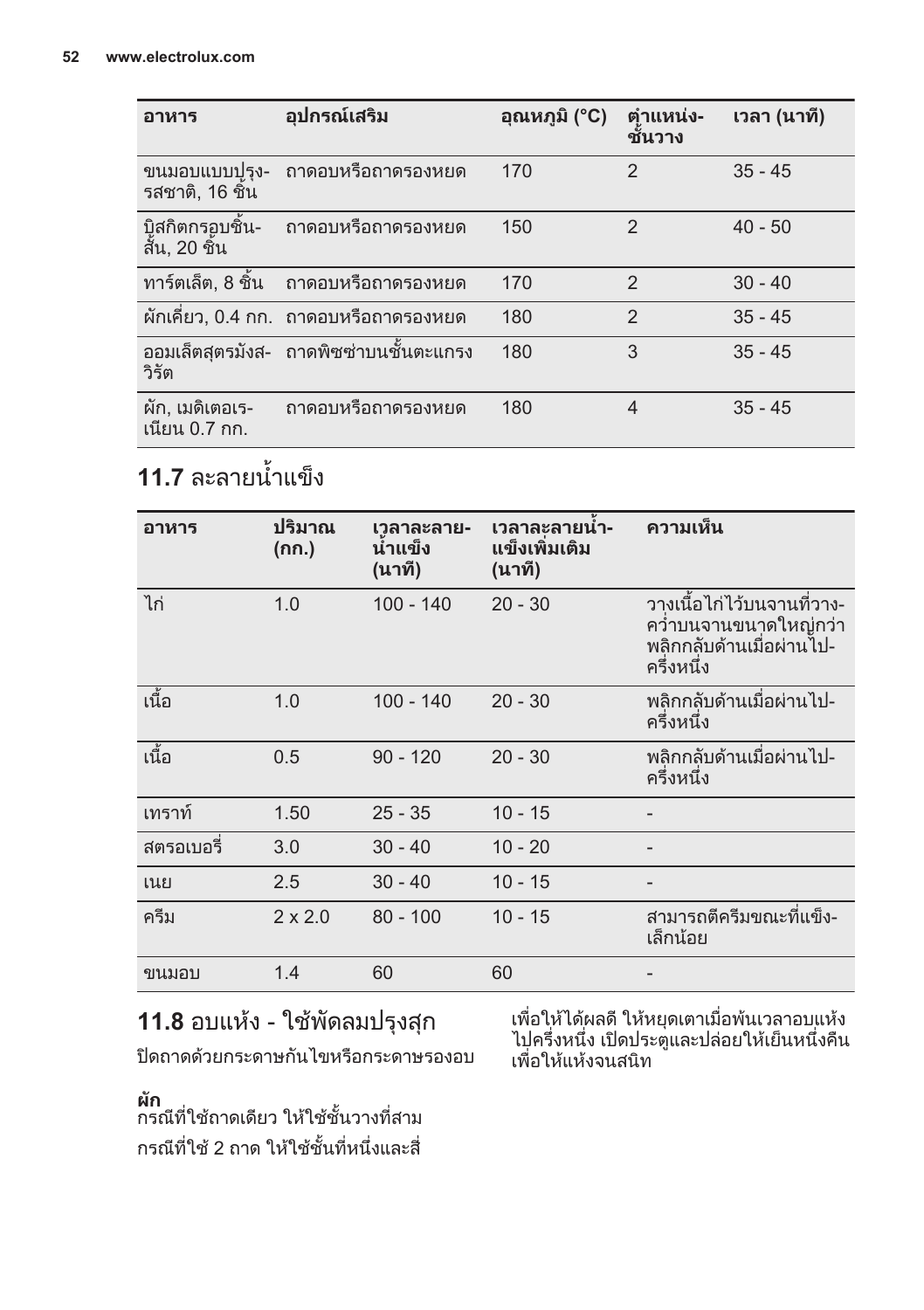| อาหาร       | ีอุณหภูมิ (°C) | เวลา (ชม.) |
|-------------|----------------|------------|
| ถั่ว        | $60 - 70$      | $6 - 8$    |
| พริกหยวก    | $60 - 70$      | $5 - 6$    |
| ้ผักเปรี้ยว | $60 - 70$      | $5 - 6$    |
| เห็ด        | $50 - 60$      | $6 - 8$    |
| สมุนไพร     | $40 - 50$      | $2 - 3$    |

**ผลไม**

| อาหาร       | อุณหภูมิ (°C) | เวลา (ชม.) | ตำแหน่งชั้นวาง  |                |
|-------------|---------------|------------|-----------------|----------------|
|             |               |            | ี่ ตำแหน่งที่ 1 | ี่ตำแหน่งที่ 2 |
| พลัม        | $60 - 70$     | $8 - 10$   | 3               | 1/4            |
| แอปริคอท    | $60 - 70$     | $8 - 10$   |                 | 1/4            |
| แอปเปิลหั่น | $60 - 70$     | $6 - 8$    |                 | 1/4            |
| แพร์        | $60 - 70$     | $6 - 9$    |                 | 1/4            |

## **11.9** ขอมูลสำหรับสถาบันทดสอบ

ทดสอบตามมาตรฐาน IEC 60350-1

| อาหาร             | ฟังก์ชั่น                                      | อุปกรณ์-<br>เสริม  | ตำแห-<br>นุ่ง-<br>ชั้น-<br>วาง | อุณห-<br>ภูมิ<br>(°C) | ิเวลา (นาที) | ความเห็น                                               |
|-------------------|------------------------------------------------|--------------------|--------------------------------|-----------------------|--------------|--------------------------------------------------------|
| เค้ก-<br>ขนาดเล็ก | อบปกติ                                         | ถาดอบ              | 3                              | 170                   | $20 - 30$    | จัดวางเค้กชิ้นเล็ก<br>20 ชิ้นต่อถาดอบ-<br>หนึ่งถาด     |
| เค้ก-<br>ขนาดเล็ก | ใช้พัดลม-<br>ปรุงสุก /<br>ใช้พัดลม-<br>ปรุงสุก | ถาดอบ              | 3                              | $150 -$<br>160        | $20 - 35$    | จัดวางเค้กชิ้นเล็ก<br>20 ชินต่อถาดอบ-<br>หนึ่งถาด      |
| เค้ก-<br>ขนาดเล็ก | ใช้พัดลม-<br>ปรุงสุก /<br>ใช้พัดลม-<br>ปรุงสุก | ถาดอบ              | 2 และ<br>4                     | $150 -$<br>160        | $20 - 35$    | จัดวางเค้กชิ้นเล็ก<br>20 ชินต่อถาดอบ-<br>หนึ่งถาด      |
| แอปเปิล-<br>พาย   | อบปกติ                                         | ตะแกรง-<br>ชั้นวาง | $\overline{2}$                 | 180                   | $70 - 90$    | ใช้ 2 ถาด (เส้น-<br>้ผ่านศูนย์กลาง 20<br>ซม.), วางทแยง |
| แอปเปิล-<br>พาย   | ใช้พัดลม-<br>ปรุงสุก /<br>ใช้พัดลม-<br>ปรุงสุก | ตะแกรง-<br>ชั้นวาง | $\overline{2}$                 | 160                   | $70 - 90$    | ใช้ 2 ถาด (เส้น-<br>้ผ่านศูนย์กลาง 20<br>ซม.), วางทแยง |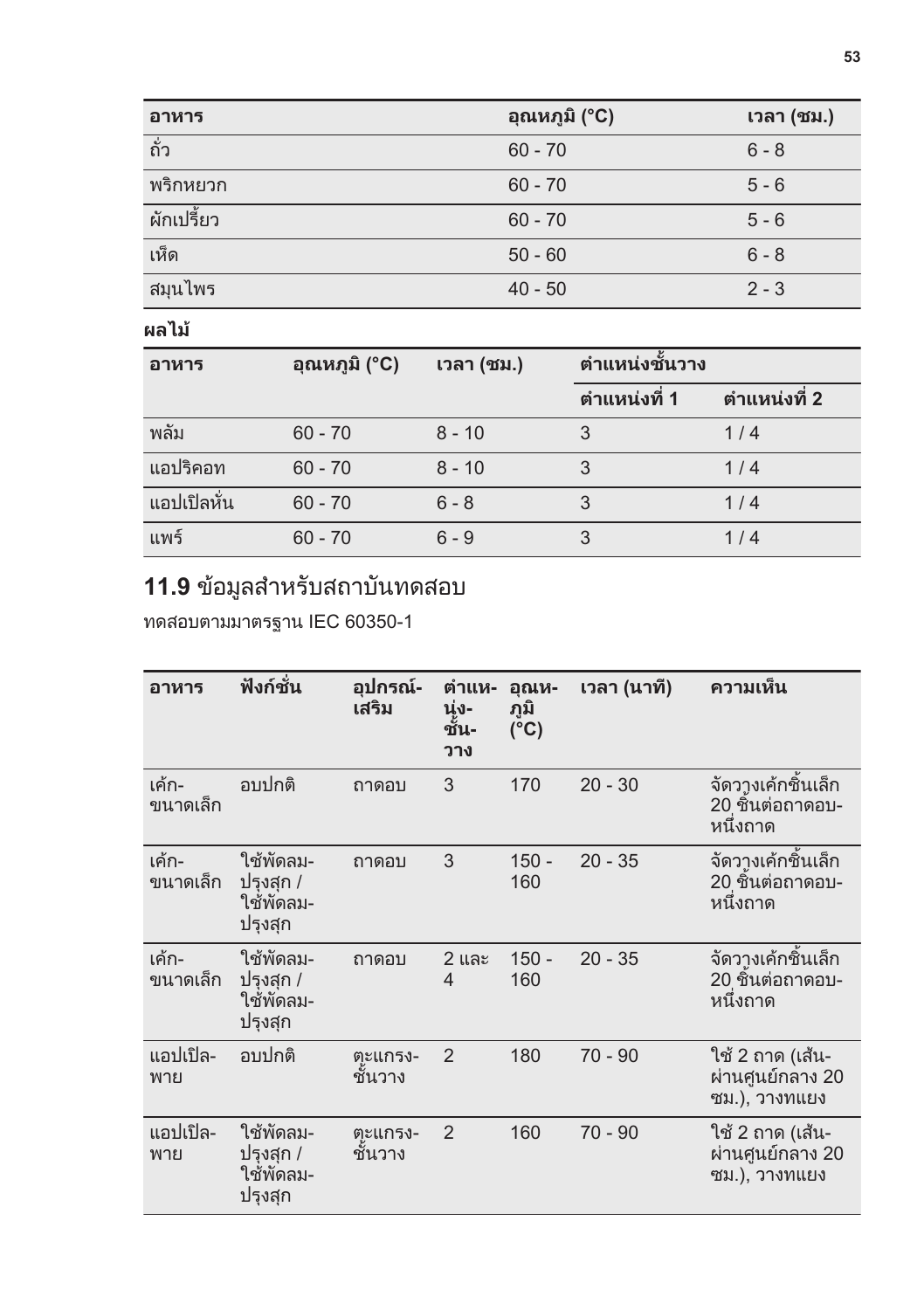<span id="page-53-0"></span>

| อาหาร                                      | ฟังก์ชั่น                                      | อุปกรณ์-<br>เสริม                        | ตำแห-<br>นุ่ง-<br>ชัน-<br>วาง | อุณห-<br>ภูมิ<br>$(\overline{C})$ | เวลา (นาที)                                                          | ความเห็น                                                                                                                                              |
|--------------------------------------------|------------------------------------------------|------------------------------------------|-------------------------------|-----------------------------------|----------------------------------------------------------------------|-------------------------------------------------------------------------------------------------------------------------------------------------------|
| แฟตเลส-<br>สปอนจ์-<br>เค้ก                 | อบปกติ                                         | ตะแกรง-<br>ชันวาง                        | $\overline{2}$                | 170                               | $40 - 50$                                                            | ใช้แม่พิมพ์เค้ก<br>(เส้นผ่านศูนย์กลาง<br>26 ซม.)<br>อุ่นเตาไว้ 10 นาที                                                                                |
| แฟตเลส-<br>สปอนจ์-<br>เค้ก                 | ใช้พัดลม-<br>ปรงสก /<br>ใช้พัดลม-<br>ปรุงสุก   | ตะแกรง-<br>ชั้นวาง                       | $\overline{2}$                | 160                               | $40 - 50$                                                            | ใช้แม่พิมพ์เค้ก<br>(เส้นผ่านศูนย์กลาง<br>26 ซม.)<br>อุ่นเตาไว้ 10 นาที                                                                                |
| แฟตเลส-<br>สปอนจ์-<br>เค้ก                 | ใช้พัดลม-<br>ปรุงสุก /<br>ใช้พัดลม-<br>ปรุงสุก | ตะแกรง-<br>ชันวาง                        | 2 และ<br>4                    | 160                               | $40 - 60$                                                            | ใช้แม่พิมพ์เค้ก<br>(เส้นผ่านศูนย์กลาง<br>26 ซม.) วางแนว-<br>ทแยง<br>อุ่นเตาไว้ 10 นาที                                                                |
| ขนมปัง-<br>ชิ้นสั้น                        | ใช้พัดลม-<br>ปรงสก /<br>ใช้พัดลม-<br>ปรุงสุก   | ถาดอบ                                    | 3                             | $140 -$<br>150                    | $20 - 40$                                                            |                                                                                                                                                       |
| ขุนมุปัง-<br>ชิ้นสั้น                      | ใช้พัดลม-<br>ปรุงสุก /<br>ใช้พัดลม-<br>ปรุงสุก | ถาดอบ                                    | 2 และ<br>4                    | $140 -$<br>150                    | $25 - 45$                                                            |                                                                                                                                                       |
| ขนมปัง-<br>ชิ้นสั้น                        | อบปกติ                                         | ถาดอบ                                    | 3                             | $140 -$<br>150                    | $25 - 45$                                                            | $\overline{a}$                                                                                                                                        |
| ขนมปังูปิ้ง<br>4 - 6 ชิ้น                  | ปิ้งย่าง                                       | ตะแกรง-<br>ชันวาง                        | $\overline{4}$                | สูงสุด                            | 2 - 3 นาที-<br>สำหรับด้านแรก<br>2 - 3 นาที-<br>สำหรับด้านที่-<br>สอง | อุ่นเตาไว้ 3 นาที                                                                                                                                     |
| เบอร์-<br>เกอร์เนื้อ<br>6 ชิ้น, 0.6<br>กก. | ปิ้งย่าง                                       | ชั้นวาง-<br>ตะแกรง-<br>และถาด-<br>รองหยด | 4                             | สูงสุด                            | $20 - 30$                                                            | วางชั้นตะแกรงไว้-<br>ที่ชั้นสี่ และถาด-<br>รองหยดที่ชันที่-<br>สามของเตาอบ<br>กลับอาหารเมือ-<br>ผ่านเวลาปรุงสุก-<br>ไปครึ่งหนึ่ง<br>อุ่นเตาไว้ 3 นาที |

# **12.** การดูแลรักษาและทำความสะอาด



**คำเตือน** ดูรายละเอียดจากหัวขอ ความ ปลอดภัย

### **12.1** หมายเหตุเกี่ยวกับการ ทำความสะอาด

ทำความูสะอาดด้านหน้าของเตาอบโดยใช้ผ้า นุมชุบน้ำอุนและน้ำยาทำความสะอาด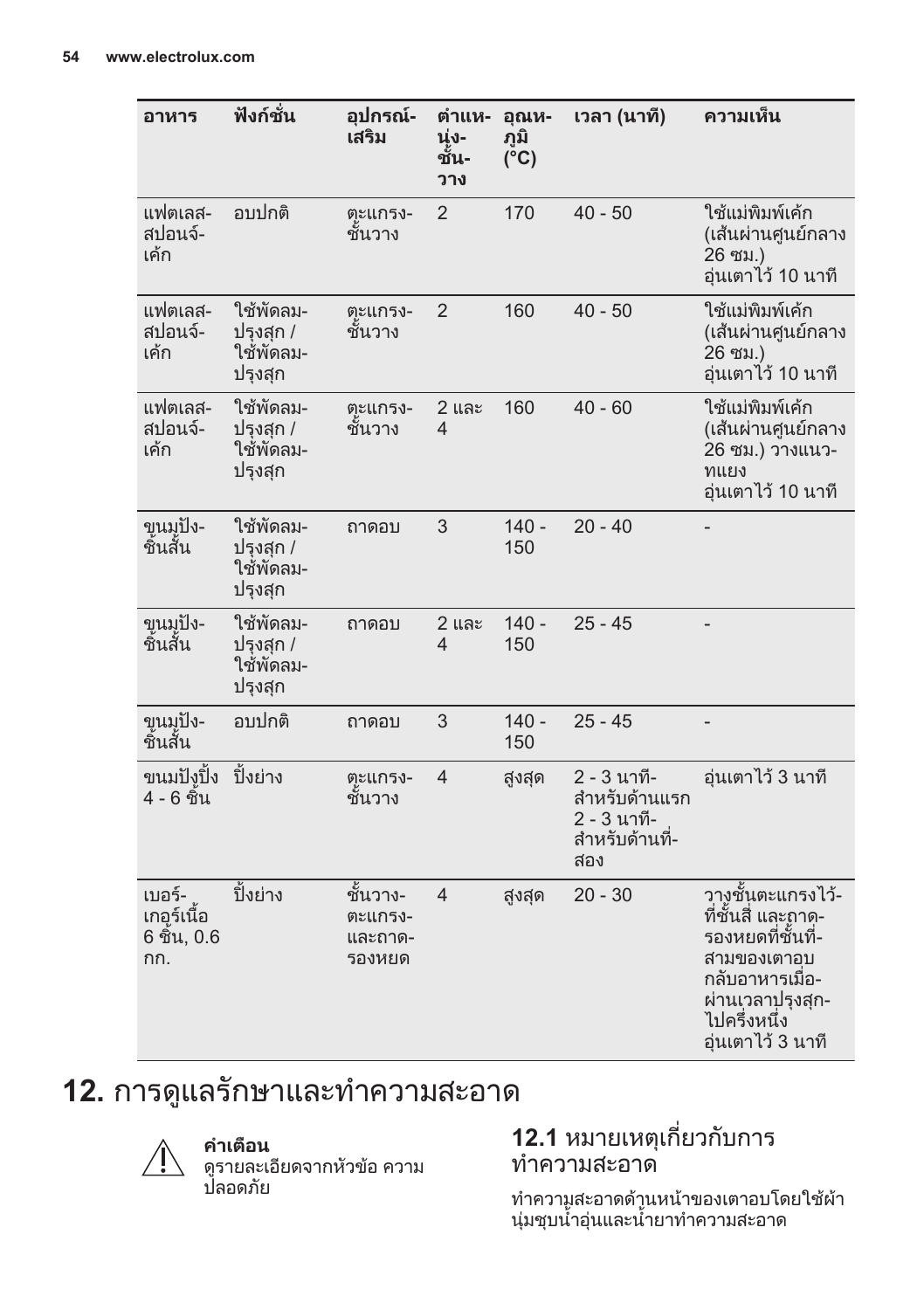ทำความสะอาดพื้นผิวโลหะโดยใชน้ำยา ทำความสะอาดโดยเฉพาะ

ทำความสะอาดด้านในเตาหลังการใช้งานทุก ครั้ง คราบไขมันหรือคราบอาหารอื่น ๆ อาจ ทำใหเกิดเพลิงไหมได ปจจัยเสี่ยงนี้จะสูงมาก ขึ้นสำหรับกระทะยาง

ทำความสะอาดสวนประกอบทั้งหมดหลังการ ่ ใช้งานและปล่อยไว้ให้แห้ง ใช้ผ้าน่มชบน้ำอ่น และน้ำยาทำความสะอาด อยาทำความสะอาด อุปกรณเสริมในเครื่องลางจาน

ทำความสะอาดคราบฝงลึกโดยใชน้ำยา สำหรับทำความสะอาดเตาอบ

หากมีอปกรณ์ใช้งานแบบไม่ติดผิว อย่าใช้ น้ำยาที่มีฤทธิ์รุนแรงหรือวัถตุแหลมคมทำความ ี สะอาด หรื่อใช้เครื่องล้างจาน เนื่องจากพื้นผิว เคลือบกันติดอาจเสียหายได

ความชื้นอาจควบแนนในเตาอบหรือที่แผง ประตูปด ลดการเกิดไอน้ำโดยเปดเตาอบ 10 นาทีกอนปรุงอาหารทำความสะอาดคราบชื้น ออกจากชองเปดหลังการใชงานทุกครั้ง

### **12.2** เตาอบสแตนเลสสตีลหรือ อะลูมิเนียม

ทำความสะอาดประตูเตาอบโดยใช้ผ้าชบ ้หมาดหรือฟองน้ำชบน้ำเท่านั้น เช็ดให้แห้ง โดยใช้ผ้าแห้ง

อยาใชใยเหล็ก กรดหรือวัสดุที่ทำใหเกิดรอย ได เนื่องจากจะทำใหพื้นผิวของเตาเสียหาย ทำความสะอาดแผงควบคุมเตาอบโดยใช้ แนวทางเดียวกันดวยความระมัดระวัง

### **12.3** การทำความสะอาดชองแนว นูน

ขั้นตอนการทำความสะอาดเปนการขจัดคราบ ตะกรันจากชองเปดแนวนูนหลังจากปรุงสุก ดวยไอน้ำ

- สำหรับฟงกชั่นการทำงานนี้:  $\mathbf{1}$ True Fan Cooking PLUS ขอ แนะนำใหทำความสะอาดตาม ขั้นตอนอยางนอยทุก 5 - 10 รอบการทำงานของ
- **1.** เติมน้ำสมสายชู 250 มล. ในชองเปดแนว นูนที่ดานลางของเตาอบ ใชน้ำสมสายชูสูงสุด 6% แบบไมมีสวน ผสมเพิ่มเติมใด ๆ
- **2.** ปลอยใหน้ำสมสายชูละลายคราบตะกรันที่ ้อณหภมิห้องเป็นเวลา 30 นาที
- **3.** ทำความสะอาดชองเปดดวยน้ำอุนและผา เนื้อนุม

### **12.4** การทำความสะอาดซีลยาง ประตูปด

ตรวจสอบซีลยางที่ประตูปดเปนประจำ ซีลยาง ประตอย่บริเวณรอบช่องเปิดของเตาอบ อย่า ใช้เตาอบหากซีลยางประตูปิดเสียหาย ติดต่อ ศูนย์บริการที่ได้รับอนุญาต

ทำความสะอาดซีลยางประตูปิดตามข้อมูล ทั่วไปในการทำความสะอาด

## **12.5** การถอดฐานรองชั้นวาง

ทำความสะอาดเตาอบโดยนำฐานรองชั้นวาง



#### **ขอควรระวัง** ใชความระมัดระวังขณะนำฐาน รองชั้นวางออก

**1.** ดึงดานหนาของฐานรองชั้นวางออกจาก ผนังด้านข้าง



**2.** ดึงดานหลังของฐานรองชั้นวางออกจาก ผนังด้านข้าง จากนั้นนำออก



ติดตั้งอปกรณ์ต่าง ๆ ที่ถอดออกโดยย้อนลำดับ ขางตน

สลักรั้งที่รางเลื่อนจะตองหันไป ดานหนา

## **12.6** ทำความสะอาดระบบ Aqua

ขั้นตอนการทำความสะอาดนี้อาศัยความชื้น เพื่อชวยขจัดคราบไขมันและคราบอาหารจาก เตาอบ

- **1.** เติมน้ำ 200 มล. ในชองเปดแนวนูนที่ดาน ลางของเตาอบ
- **2.** ตั้งคาฟงกชั่นการทำงาน: จากนั้น กด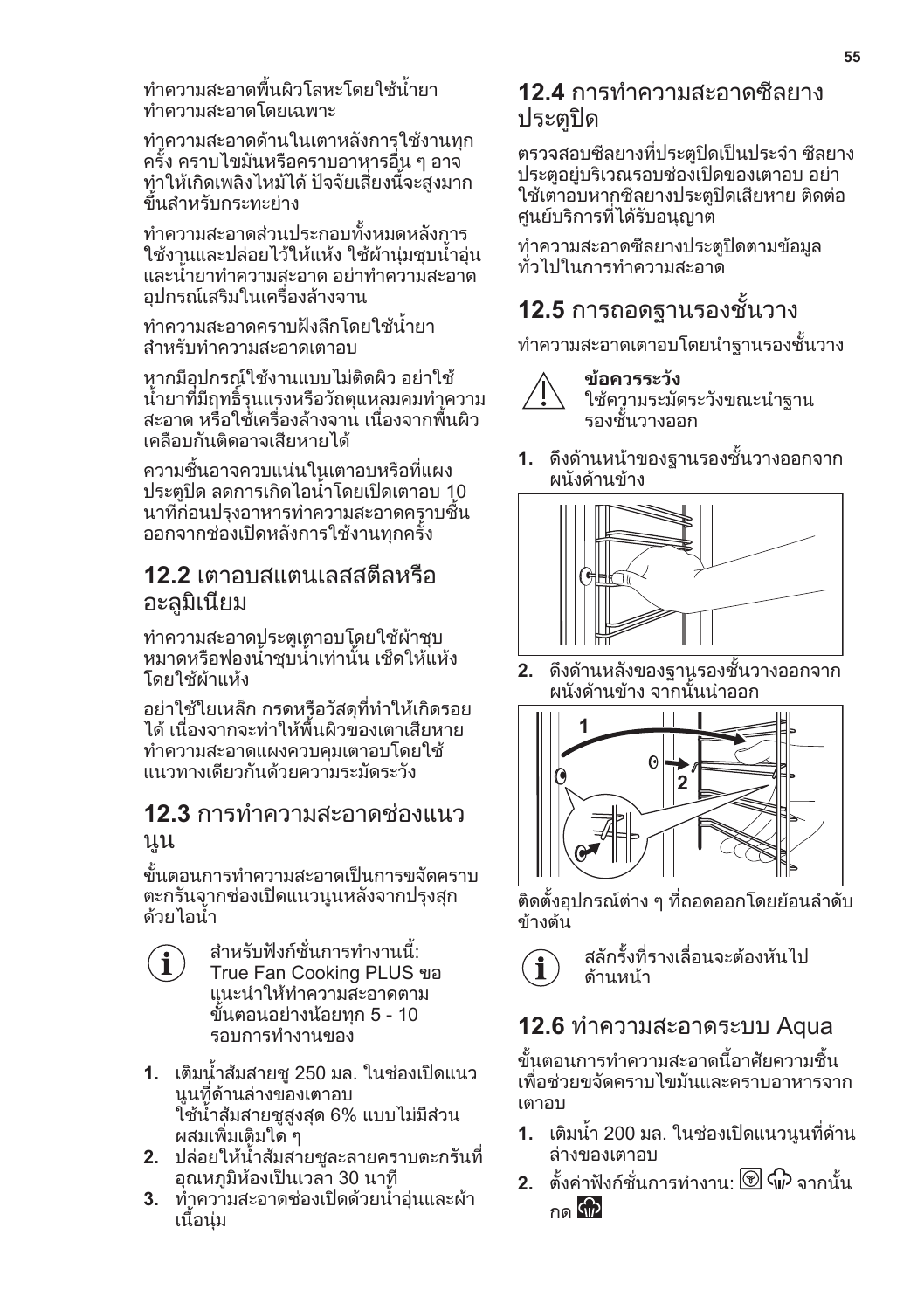#### **56 www.electrolux.com**

- **3.** ปรับอุณหภูมิไปที่ 90 °C
- **4.** ปลอยใหเตาอบทำงานเปนเวลา 30 นาที
- **5.** ปดเตาอบและปลอยใหเย็น
- **6.** หลังจากเตาอบเย็น ใหทำความสะอาดโดย ใชผาเนื้อนุม



## **12.7** การถอดและติดตั้งประตูปด

ฝาปดเตาอบเปนแผงกระจกสองชั้น สามารถ นำฝาปดและแงกระจกดานในออกเพื่อ ทำความสะอาดได้ อ่านคำแนะนำในหัวข้อ "การถอดและติดตั้งประตู" กอนถอดแผงกระจก

Î

ประตูปดเตาอบสามารถปดได หากคุณนำแผงกระจกดานใน ออกกอนถอดประตูปดเตาอบ



**ขอควรระวัง** อยาใชเตาอบโดยไมมีแผง กระจกด้านใน

**1.** เปดประตูใหสุดและคางตำแหนงบานพับ ทั้งสองไว



**2.** ยกและบิดคันบังคับใหสุดที่บานพับทั้งสอง ตัว



**3.** ปดประตูปดเตาอบครึ่งหนึ่งของที่เปดไว จากนั้นยกและดึงไปดานหนาแลวนำประตู ปดออกจากฐานรอง



- **4.** วางประตูปดไวบนผานุมบนพื้นผิวที่มั่นคง
- **5.** จับที่ขอบประตูปด (B) ที่ขอบดานบนของ ำไระตูทั้งสองด้าน จากนั้นดันเข้าเพื่อคลาย คลิปตีลออก



- **6.** ดึงขอบประตูปดไปทางดานหนาเพื่อนำ ออก
- **7.** จับแผงกระจกประตูใหนิ่งจากขอบดานบน แลวคอย ๆ ดึงออก แผงกระจกจะตอง เลื่อนออกจากฐานรองรับทั้งชิ้น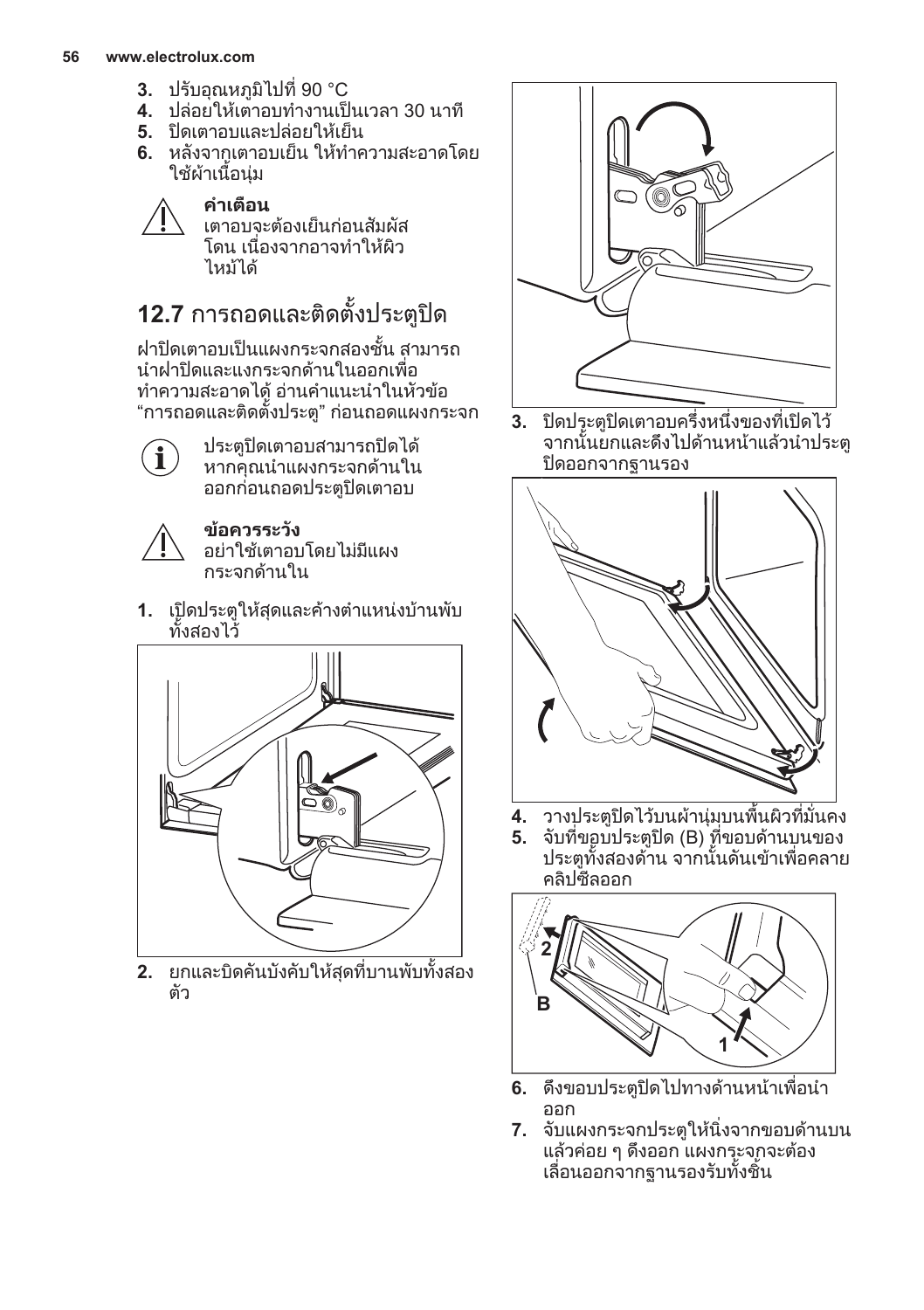<span id="page-56-0"></span>

**8.** ทำความสะอาดแผงกระจกโดยใชน้ำสบู เช็ดแหงแผงกระจกดวยความระมัดระวัง อยาทำความสะอาดแผงกระจกในเครื่อง ลางจาน

หลังจากทำความสะอาดเสร็จสิ้น ใหติดตั้งแผง กระจกและประตูเตาอบ

สวนพิมพสกรีนจะตองหันเขาดานในของประตู ปด หลังจากติดตั้งพื้นผิวกรอบแผงกระจกที่ สวนพิมพสกรีนจะตองรูสึกเรียบเนียนเมื่อ สัมผัสดู

หากติดตั้งได้ถูกต้อง ขอบประตูจะคลิกล็อคเข้า ที่

อยาลืมติดตั้งแผงกระจกดานในเขาในฐานรอง ให้ถกต้อง



# **13.** การแกไขปญหา



### **คำเตือน**

ดูรายละเอียดจากหัวขอ ความ ปลอดภัย

## **13.1** จะทำอย่างไรถ้า

| ปัญหา             | สาเหตุที่เป็นไปได้     | วิธีแก้ไข                                                                                                |
|-------------------|------------------------|----------------------------------------------------------------------------------------------------------|
| ้เตาไม่ทำความร้อน | เตาปิดอยู่             | เปิดเตา                                                                                                  |
| ้เตาไม่ทำความร้อน | ไม่ได้ตั้งเวลา         | ตั้งเวลา                                                                                                 |
| ้เตาไม่ทำความร้อน | ไม่ได้ตั้งค่าที่จำเป็น | ค่าจะต้องปรับตั้งให้ถูกต้อง                                                                              |
| ้เตาไม่ทำความร้อน | ฟิวส์ขาด               | ัตรวจสอบให้แน่ใจว่าฟิวส์เป็น-<br>้สาเหตุของปัญหาในการ-<br>ทำงานหรือไม่ หากฟิวส์ขาด<br>ให้ติดต่อช่างไฟฟ้า |
| ไฟไม่ทำงาน        | ไฟมีปัญหา              | ้เปลี่ยนหลอดไฟ                                                                                           |

## **12.8** การเปลี่ยนหลอดไฟ



### **คำเตือน**

้อาจเกิดไฟฟ้าช็อตได้ หลอดไฟอาจมีความรอนสูง

### **1.** ปิดเตาอบ

- รอจนกวาเตาอบจะเย็นลง
- **2.** ตัดไฟจากเตาอบ
- **3.** วางผาไวดานลางของชองเปด



ใชผาจับหลอดไฟฮาโลเจนเพื่อ ป้องกันคราบมันตกค้างไหม้บน หลอดไฟ

## หลอดไฟด้านหลัง

- **1.** เปดฝากระจกครอบหลอดไฟเพื่อนำออก
- **2.** ทำความสะอาดฝากระจกครอบ
- **3.** เปลี่ยนหลอดไฟที่เหมาะสมและทนความ รอน 300 °C
- **4.** ใสฝากระจกครอบ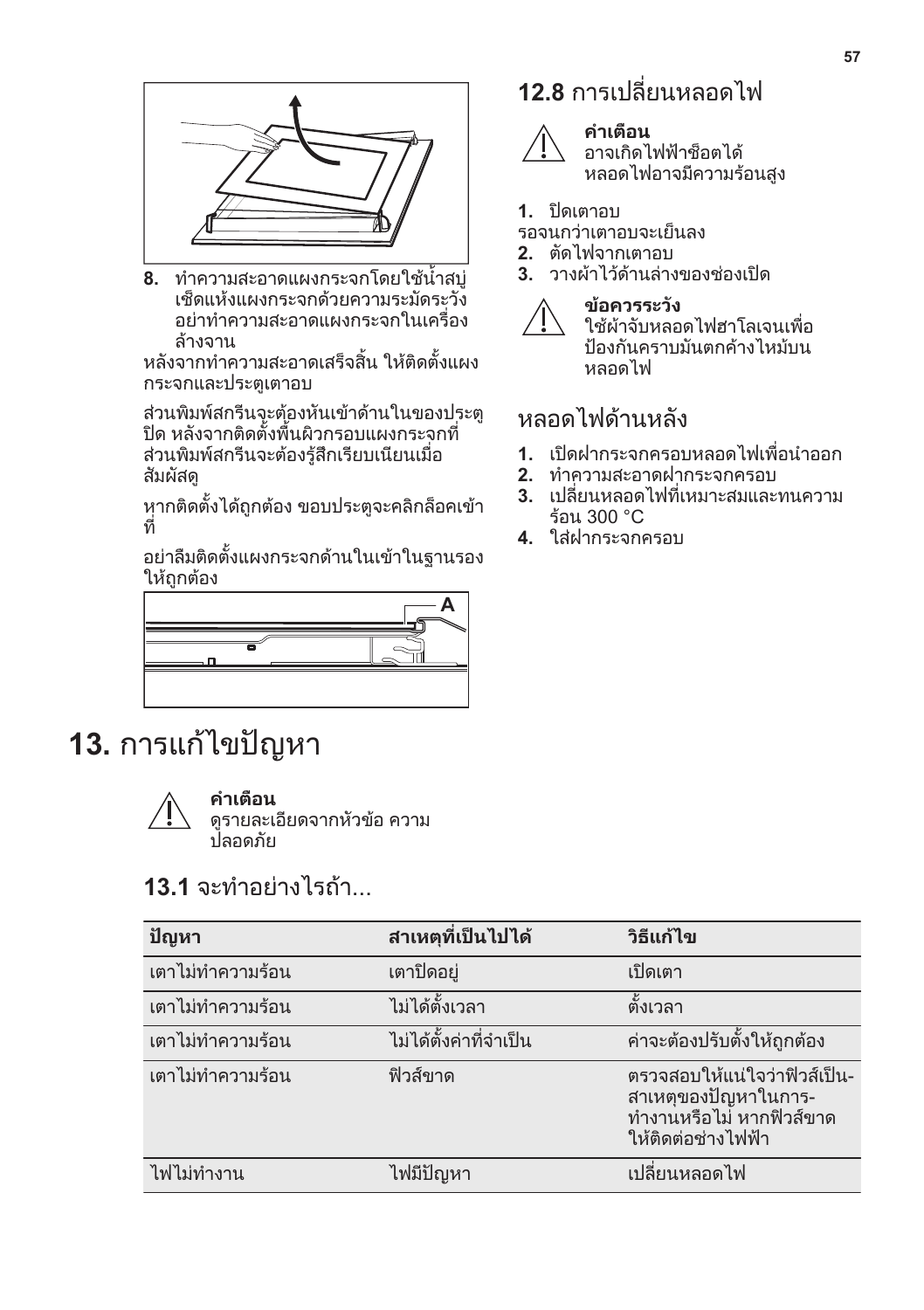| ปัญหา                                                                                          | สาเหตุที่เป็นไปได้                                                                      | วิธีแก้ไข                                                                                                                                            |
|------------------------------------------------------------------------------------------------|-----------------------------------------------------------------------------------------|------------------------------------------------------------------------------------------------------------------------------------------------------|
| มีไอน้ำหรือหยดน้ำที่-<br>ผลิตภัณฑ์อาหารและที่ช่อง-<br>้เปิดต่าง ๆ ของเตา                       | ทิ้งอาหารไว้ในเตานานเกินไป                                                              | ื่อย่าทิ้งอาหารไว้ในเตาอบ-<br>นานเกินกว่า 1ู5 - 20 นาที-<br>หลังจากผ่านขั้นตอนการปรุง-<br>สกแล้ว                                                     |
| ประสิทธิภาพในการปรุงสุกไม่-<br>ดีเมื่อใช้ฟังก์ชั่น: True Fan<br>Cooking PLUS.                  | คุณไม่ได้เปิดใช้ฟังก์ชั่น: True<br>Fan Cooking PLUS.                                    | ็ดในหัวข้อ "การเปิดใช้ฟัง-<br>ก์ชัน: True Fan Cooking<br>PLUS"                                                                                       |
| ประสิทธิภาพในการปรุงสุกไม่-<br>ดีเมื่อใช้ฟังก์ชัน: True Fan<br>Cooking PLUS.                   | คุณไม่ได้เปิดใช้ฟังก์ชั่นอย่าง-<br>ถูกต้อง: True Fan Cooking<br>PLUSผ่านปุ่ม Plus Steam | ้ดูในหัวข้อ "การเปิดใช้ฟัง-<br>ก์ชัน: True Fan Cooking<br>PLUS"                                                                                      |
| ประสิทธิภาพในการปรุงสุกไม่-<br>ดีเมื่อใช้ฟังก์ชัน: True Fan<br>Cooking PLUS.                   | คุณไม่ได้เติมน้ำในช่องแนว-<br>นูน                                                       | ิดในหัวข้อ "การเปิดใช้ฟัง-<br>ก์ชัน: True Fan Cooking<br>PLUS"                                                                                       |
| คุณต้องการเปิดใช้ฟังก์ชัน<br>ใช้พัดลมปรุงสุกสนิท แต่ไฟ-<br>สถานะของปุ่ม Plus Steam<br>ติดสว่าง | ฟังก์ชั่น True Fan Cooking<br>PLUS จะทำงาน                                              | กดปุ่ม Plus Steam ดีนี้ เพื่อ-<br>หยุดการทำงานของฟังก์ชั่น<br><b>True Fan Cooking PLUS</b>                                                           |
| น้ำในช่องแนวนูนไม่ยอมเดือด                                                                     | ้อุณหภูมต่ำเกินไป                                                                       | ูปรับอุณหภูมิไว้อย่างน้อย 110<br>$^{\circ}$ C<br>ดูในหัวข้อ "เคล็ดลับและคำ-<br>แ๋นะนำที่เป็นประโยชน์"                                                |
| มีนำออกมาจากช่องแนวนูน                                                                         | มีน้ำมากเกินไปในช่องแนวนูน                                                              | ปิดเตาอบและปล่อยให้เครื่อง-ู<br>้เย็น เช็ดน้ำด้วยผ้าหรือฟองน้ำ<br>้เติมน้ำในปริมาณที่เหูมาะสม-<br>ไปยังช่องแนวนูน ดูขั้นตอน-<br>เฉพาะที่มีแจ้งไว้ให้ |
| จอแสดงผลระบุเป็น "12.00"                                                                       | ไฟดับ                                                                                   | รีเซ็ตนาฬิกา                                                                                                                                         |

## **13.2** ขอมูลการใหบริการ

หากไม่สามารถแก้ไขปัญหาได้เอง ให้ติดต่อ ตัวแทนจำหนายหรือศูนยบริการที่ไดรับ อนุญาต

ข้อมูลที่จำเป็นสำหรับศูนย์บริการมีแจ้งไว้ที แผนพิกัด แผนขอมูลอยูที่โครงดานหนาของ ี่<br>ช่องเปิดของเตาอบ อย่านำแผ่นพิกัดทาง เทคนิคออกจากชองวางของเตาอบ

| <b>ู แนะนำให้เขียนข้อมูล</b> ไว้ที่นี่ |  |
|----------------------------------------|--|
| รุ่น (MOD.)                            |  |
| หมายเลขผลิตภัณฑ์ (PNC)                 |  |
| ซีเรียลนัมเบอร์ (S.N.)                 |  |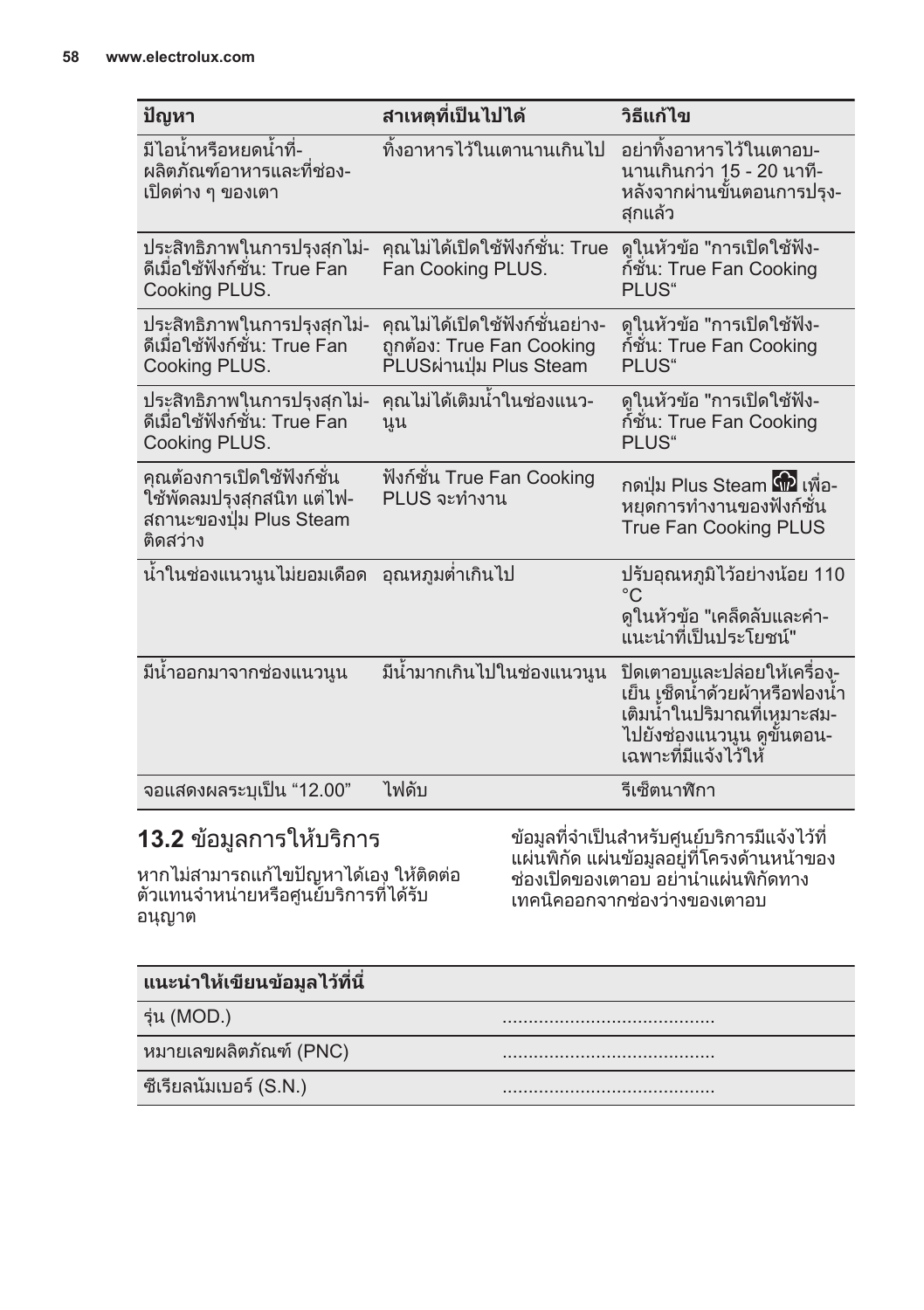# <span id="page-58-0"></span>**14.** การประหยัดพลังงาน

## **14.1** ประหยัดพลังงาน

| ۰, |
|----|
|    |

เตาอบมีระบบการทำงานเพื่อ ชวยประหยัดการทำงานระหวาง การปรุงสุกทั่วไป

### **คำแนะนำทั่วไป**

ประตูเตาอบจะตองปดใหถูกตองขณะเตาอบ ทำงาน อยาเปดประตูบอยเกินไประหวางปรุง สุก ปะเก็นที่ประตูจะตองสะอาดและยึดกับที่ อยางแนนหนา

ใชจานโลหะเพื่อชวยประหยัดพลังงาน

หากทำได้ อย่าอ่นร้อนเตาอบก่อนใส่อาหารไว้ ดานใน

หากระยะเวลาปรุงสุกมากกวา 30 นาที ใหลด อุณหภูมิของเตาเปนขั้นต่ำ 3 - 10 นาทีกอนสิ้น สุดเวลาปรุงสุกโดยพิจารณาตามระยะเวลาใน

# **15.** ขอมูลเพื่อการรักษาสิ่งแวดลอม

รีไซเคิลวัสดุที่มีสัญลักษณ์  $\breve{\mathcal{C}}$ ว ใส่บรรจภัณฑ์ ลงในภาชนะบรรจุที่เหมาะสมเพื่อนำไป รีไซเคิล ชวยปกปองสิ่งแวดลอมและสุขภาพ ของมนุษย์ และเพื่อรีไซเคิลขยะอุปกรณ์ไฟฟ้า และอิเล็กทรอนิกส อยาทิ้งอุปกรณที่มี

การปรุงสุก ความรอนหลงเหลือภายในเตาจะ ทำหนาที่ปรุงสุกตอไป

ใช้ความร้อนหลงเหลือเพื่ออ่นอาหารอื่น ๆ

เวนระยะพักระหวางการอบใหสั้นที่สุดหาก เตรียมเมนูหลายอยางพรอมกัน

### **การปรุงสุกโดยใชพัดลม**

ใชฟงกชั่นปรุงสุกดวยพัดลมเพื่อประหยัด พลังงานหากสามารถทำได

### **เก็บอาหารใหอุนรอนอยูเสมอ**

เลือกคาอุณหภูมิที่ต่ำที่สุดเพื่อใชความรอน หลงเหลือเพื่ออุนรอนอาหารไว

#### **อบพัดลมแบบมีความชื้น**

ฟงกชั่นนี้ออกแบบมาเพื่อใหประหยัดพลังงาน ระหวางการปรุงสุก

เครื่องหมายสัญลักษณ รวมกับขยะในครัว เรือน สงคืนผลิตภัณฑไปยังโรงงานรีไซเคิลใน ทองถิ่น หรือติดตอสำนักงานเทศบาลของคุณ